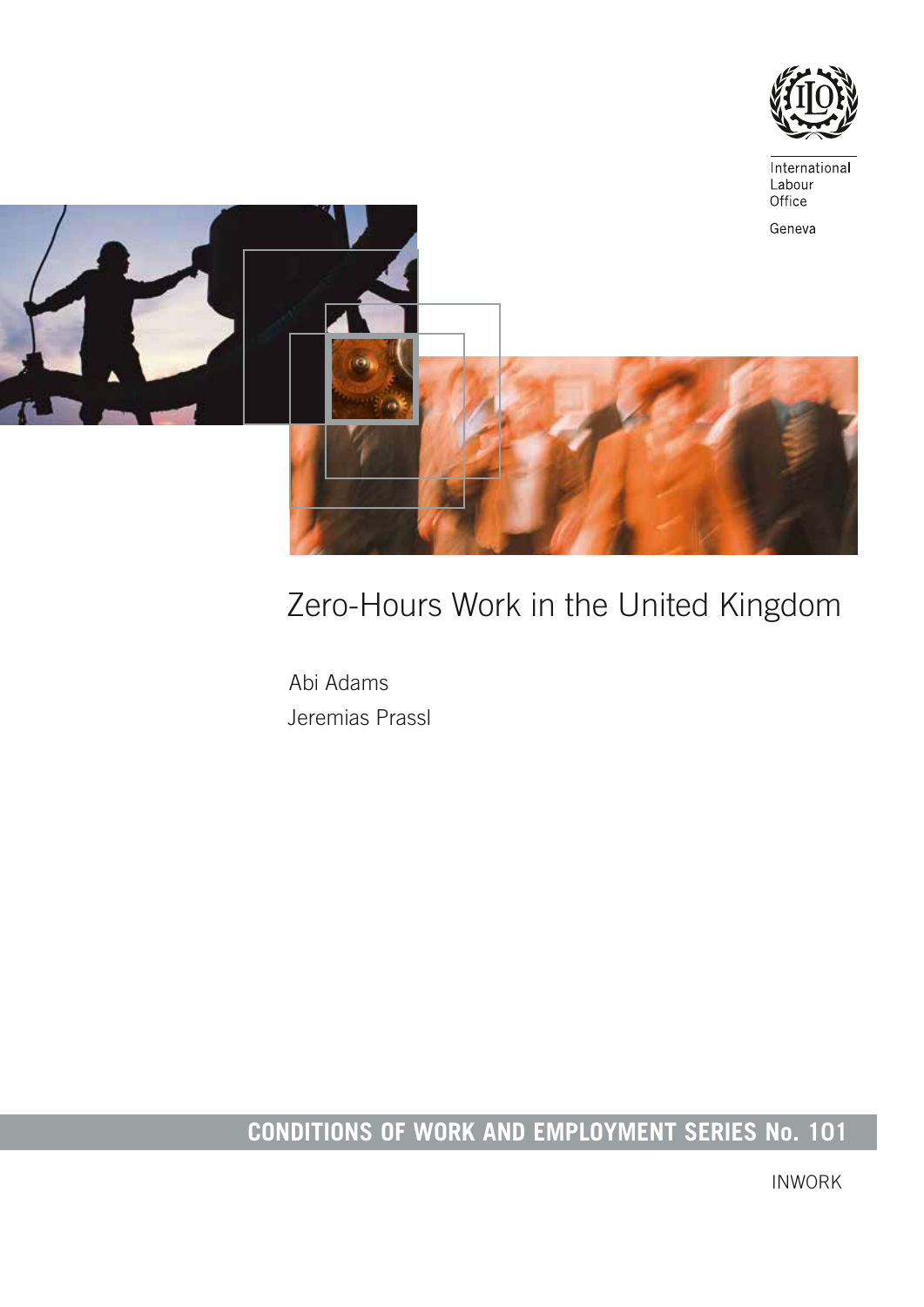Conditions of Work and Employment Series No. 101

Inclusive Labour Markets, Labour Relations and Working Conditions Branch

# *Zero-Hours Work in the United Kingdom*

**Abi Adams** \*

**Jeremias Prassl** \*\*

\* Associate Professor in the Department of Economics and Fellow of New College.

\*\* Associate Professor in the Faculty of Law and Fellow of Magdalen College.

INTERNATIONAL LABOUR OFFICE - GENEVA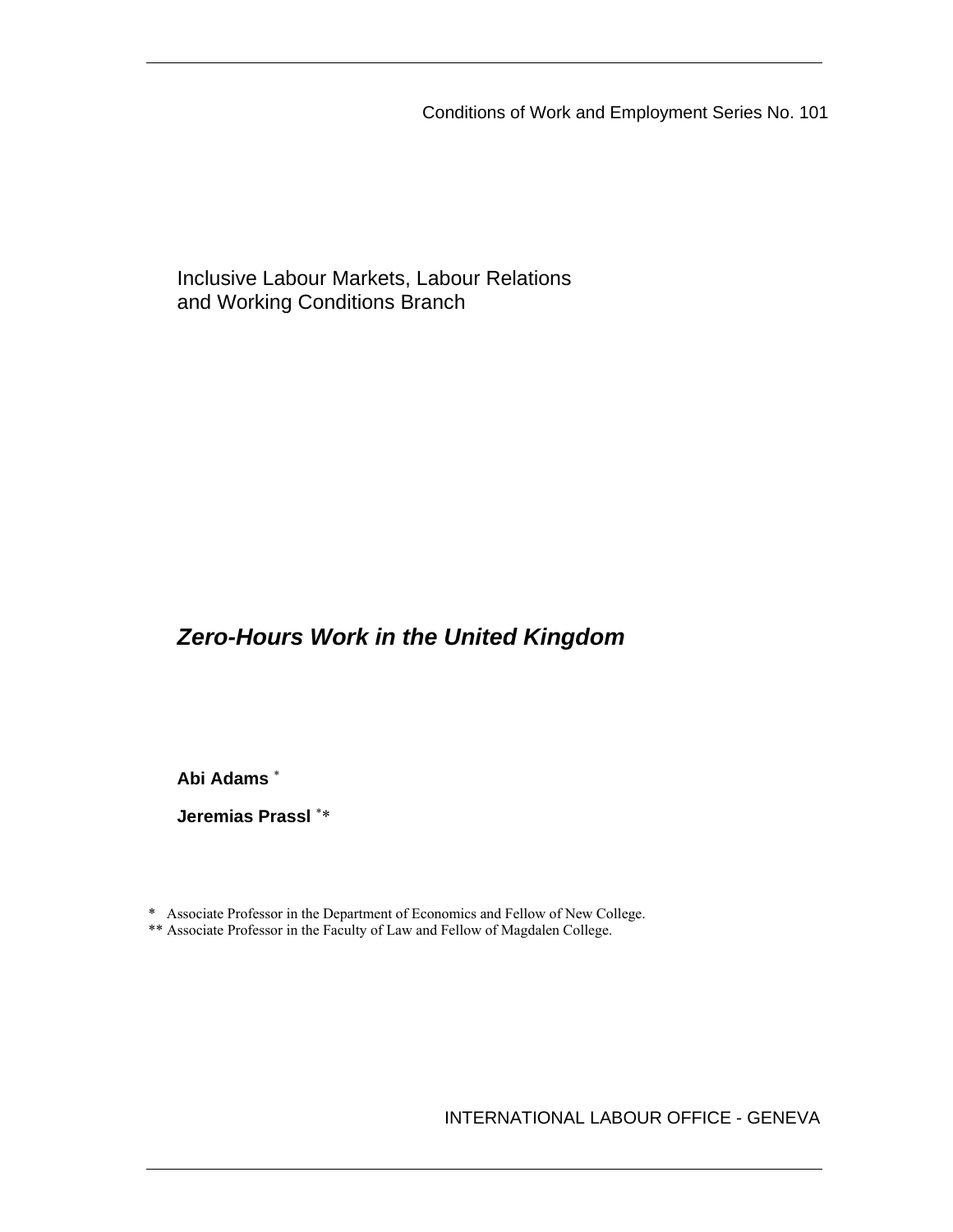#### Copyright © International Labour Organization 2018

Publications of the International Labour Office enjoy copyright under Protocol 2 of the Universal Copyright Convention. Nevertheless, short excerpts from them may be reproduced without authorization, on condition that the source is indicated. For rights of reproduction or translation, application should be made to ILO Publications (Rights and Licensing), International Labour Office, CH-1211 Geneva 22, Switzerland, or by email: rights@ilo.org. The International Labour Office welcomes such applications.

Libraries, institutions and other users registered with a reproduction rights organization may make copies in accordance with the licences issued to them for this purpose. Visit www.ifrro.org to find the reproduction rights organization in your country.

*Conditions of work and employment series ; no. 101, ISSN: 2226-8944 (print); 2226-8952 (web pdf)* 

First published 2018

#### Cover: DTP/Design Unit, ILO

The designations employed in ILO publications, which are in conformity with United Nations practice, and the presentation of material therein do not imply the expression of any opinion whatsoever on the part of the International Labour Office concerning the legal status of any country, area or territory or of its authorities, or concerning the delimitation of its frontiers.

The responsibility for opinions expressed in signed articles, studies and other contributions rests solely with their authors, and publication does not constitute an endorsement by the International Labour Office of the opinions expressed in them. Reference to names of firms and commercial products and processes does not imply their endorsement by the International Labour Office, and any failure to mention a particular firm, commercial product or process is not a sign of disapproval. Information on ILO publications and digital products can be found at: www.ilo.org/publns.

Printed in Switzerland.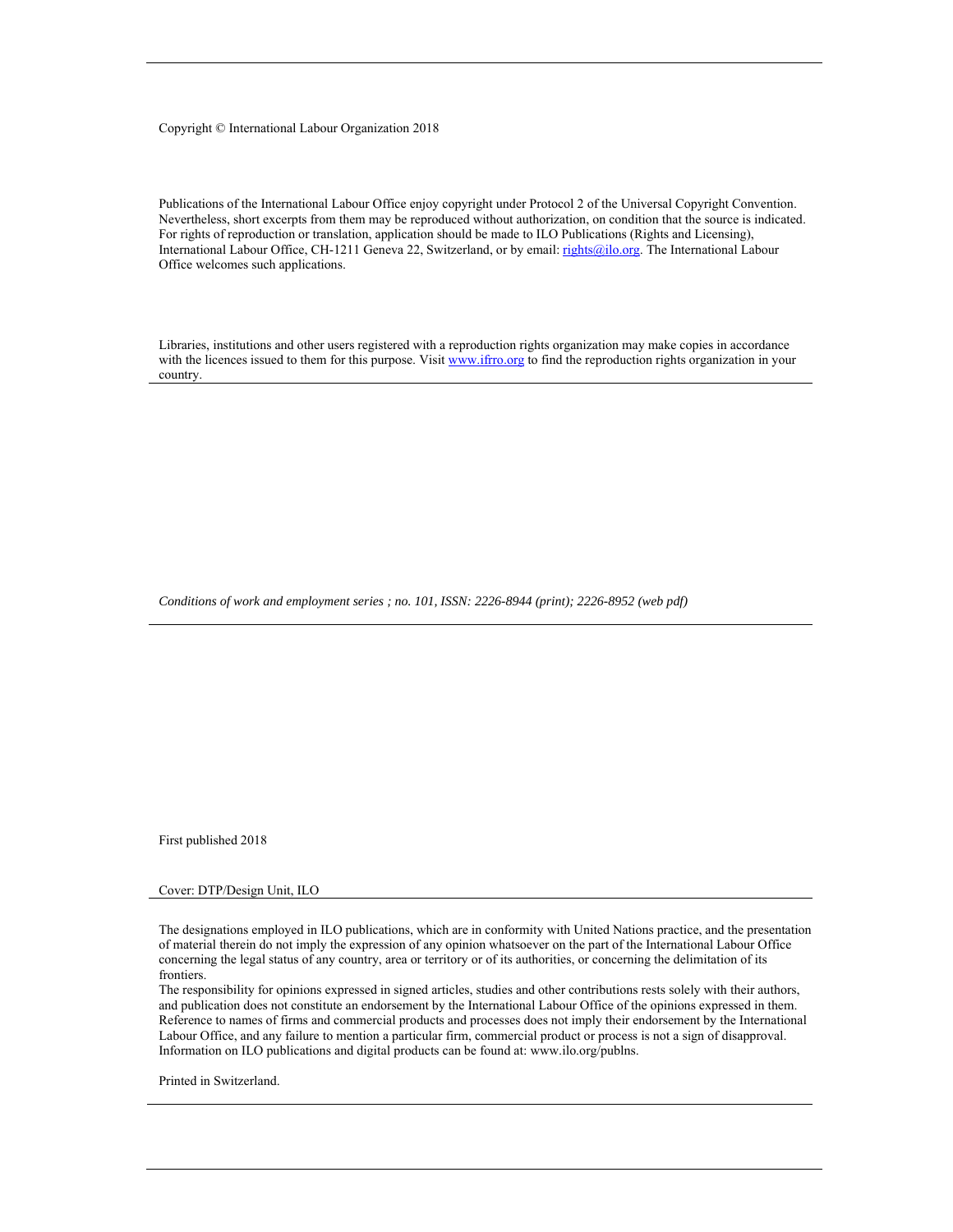# **Executive Summary**

In this report, we provide a detailed study of zero-hours work in the United Kingdom. An initial section defines zero-hours work, emphasising key characteristics as well as overlaps between zero-hours work and other casual work arrangements, and draws parallels both with historic instances of on-demand work and current experiences of 'if and when' contracts in the Republic of Ireland.

Section two presents the most recent available data on the prevalence and key characteristics of zerohours workers and employers, explaining the evolution of such work arrangements as well as the technical issues which make measuring the phenomenon through official labour market statistics particularly difficult. Section three complements the empirical evidence with an analysis of the effects of zero-hours work for workers, employers, and society more broadly. Our focus is not limited to the legal situation of those working under such arrangements, but also includes questions of social security entitlements, and wider implications such as business flexibility, cost savings, and productivity growth.

As the fourth section explains, a growing awareness of the growth of zero-hours contracts from 2011 onwards brought about a marked increase in public discussion of the phenomenon, leading eventually to (limited) legislative intervention. We explore the positions taken by the social partners, before analysing historical as well as recent legislative responses, and setting out a case study of Parliament's response to a particularly egregious instance of labour standards violations in warehouses operated by the sports equipment chain *Sports Direct*. A brief concluding section, finally, turns to a series of policy recommendations and broader considerations, with a view to finding a model in which (some of) the flexibility of zero-hours work arrangements might be preserved, without however continuing to pose a real threat to decent working conditions in the United Kingdom's labour market.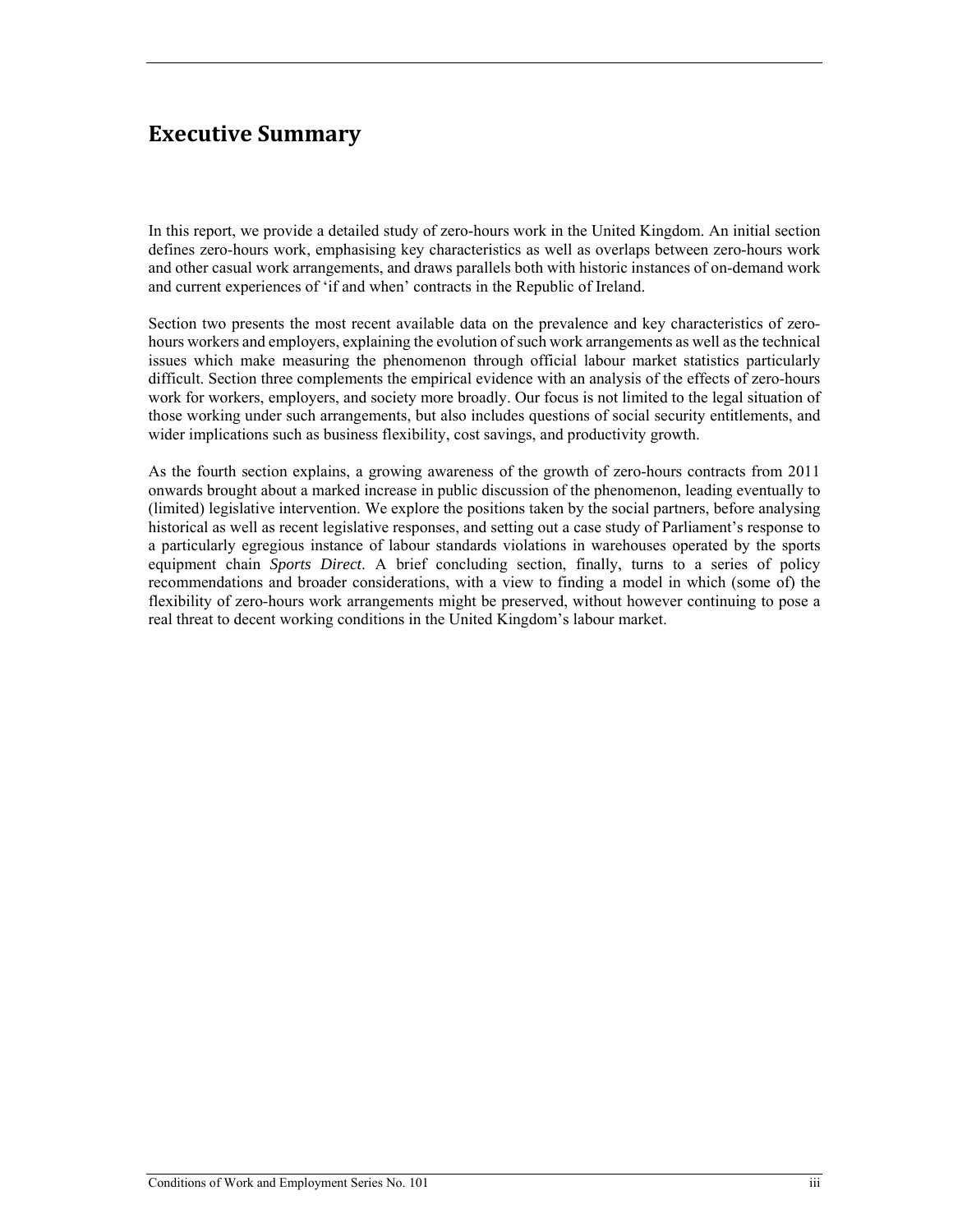# **TABLE OF CONTENTS**

| 1.              |                 |  |
|-----------------|-----------------|--|
|                 | a.<br>1.<br>ii. |  |
|                 | b.<br>1.<br>ii. |  |
| 2.              |                 |  |
|                 | a.              |  |
|                 | 1.<br>ii.       |  |
|                 | b.              |  |
|                 | i.              |  |
|                 | ii.<br>111.     |  |
|                 | 1V.             |  |
|                 | V.              |  |
| 3.              |                 |  |
| a.              |                 |  |
|                 | b.              |  |
|                 | 1.              |  |
|                 | ii.<br>111.     |  |
|                 | iv.             |  |
| $\mathcal{C}$ . |                 |  |
|                 | $d_{\cdot}$     |  |
| 4.              |                 |  |
| $a$ .           |                 |  |
|                 | 1.              |  |
|                 | ii.             |  |
|                 | b.              |  |
| $\mathfrak{c}.$ |                 |  |
| d.              |                 |  |
| 5.              |                 |  |
|                 | 1.              |  |
|                 | ii.             |  |
|                 | iii.<br>iv.     |  |
|                 |                 |  |
|                 |                 |  |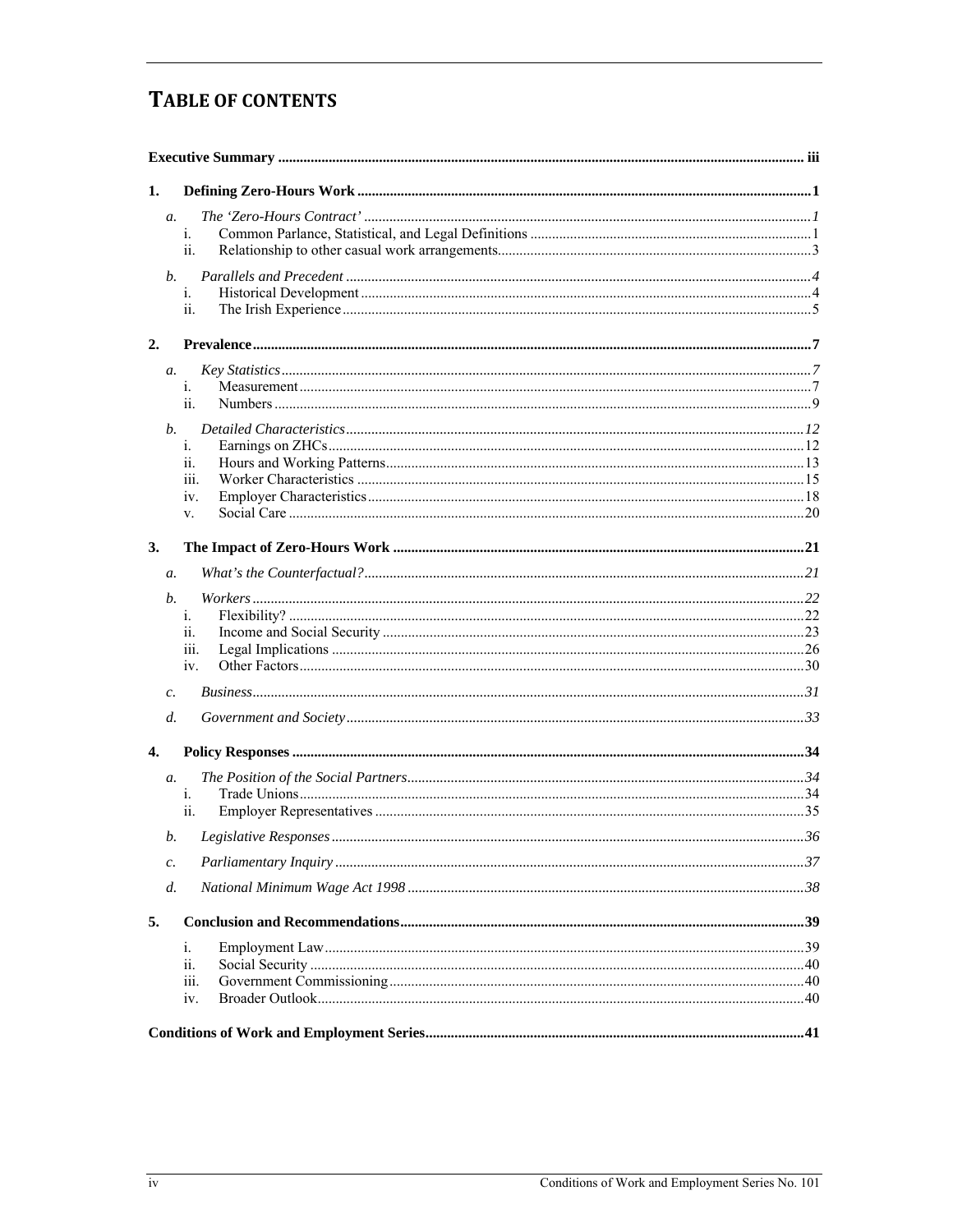# **1. Defining Zero‐Hours Work**

This section addresses a series of fundamental definitional issues. We turn, first, to the many different definitions of the contractual arrangements underpinning zero-hours work: despite widespread assumptions to the contrary, there is no such thing as 'the' zero-hours contract (ZHC). It is important to see zero-hours *work* as a wide spectrum of contractual arrangements, centred on the absence of guaranteed hours for the worker. Having set out different definitions and sample clauses, we situate zero-hours work in the broader context of precarious or casual work arrangements. A second sub-section addresses a further set of misconceptions: that zero-hours work is a relatively novel phenomenon, found exclusively in UK labour markets. In reality, examples of zero-hours work in its current instantiation can be found as early as the 1970s; functionally equivalent short-term hire models reach back several centuries, from the hosiery industry to dock workers in the 19<sup>th</sup> century. Similar arrangements also exist in the Republic of Ireland, under the label of 'if and when' contracts.

### **a. The 'Zero‐Hours Contract'**

As the then Secretary of State for Business, Innovation and Skills, Dr Vince Cable MP noted during a 2013 Opposition Day debate in Parliament, definitional problems are at the heart of any discussion of zero-hours contracts:

There is an issue about what zero-hours contracts actually are; they are not clearly defined.  $[\dots]$  There are a whole lot of contractual arrangements  $[\dots]$  They are enormously varied.<sup>1</sup>

In public discourse, the zero-hours label is applied to a wide range of arrangements in which workers are not guaranteed any hours of work in a particular period. At least in theory, workers party to such arrangements are often thought at liberty to reject any offer of work made by their employer. The scope of the term in colloquial usage has expanded in recent years as a result of media attention, not least because of the rise of the "gig economy".

#### **i. Common Parlance, Statistical, and Legal Definitions**

A series of definitions can be found in the academic literature, official government policy documents, statutory enactments, and statistical surveys. While a necessary element of definitions is a lack of guaranteed hours, as we shall see, there is a great deal of heterogeneity in the realities of work that falls under the label "zero-hours contracts". Simon Deakin and Gillian Morris suggest that zero-hours arrangements encompass all cases 'where the employer unequivocally refuses to commit itself in advance to make any given quantum of work available.<sup>22</sup> Mark Freedland and Nicola Kountouris bring out this diversity even more clearly, when they refer to 'work arrangements in which the worker is in a personal work relation with an employing entity […] for which there are no fixed or guaranteed hours of remunerated work. These arrangements are variously described as 'on-call', 'intermittent', or 'ondemand' work, or sometimes referred to as 'zero-hours contracts'.'3

<sup>1</sup> HC Deb 16 October 2013, vol 567, col 756.

<sup>&</sup>lt;sup>2</sup> S Deakin and G Morris, *Labour Law* (6th edn Hart 2012) 167.<br><sup>3</sup> M Freedland and N Kountouris, *The Legal Construction of Personal Work Relations* (OUP, 2012) 318-319.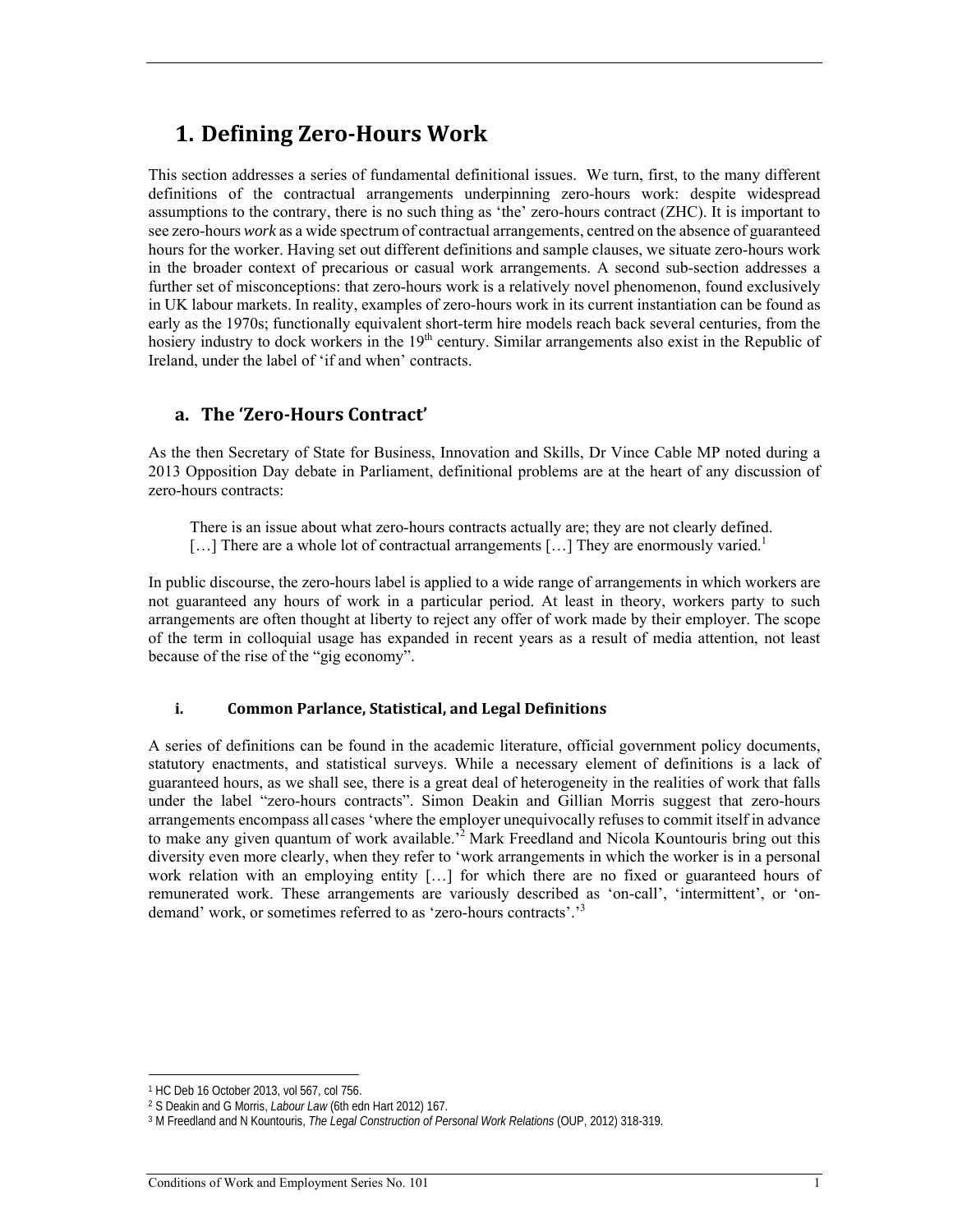Parliament intervention in 2015, resulting in section 27A of the Employment Rights Act of 1996 ('ERA 1996'), $4$  stipulates that:

(1) In this section "zero hours contract" means a contract of employment or other worker's contract under which—

(a) the undertaking to do or perform work or services is an undertaking to do so conditionally on the employer making work or services available to the worker, and

(b) there is no certainty that any such work or services will be made available to the worker.

(2) For this purpose, an employer makes work or services available to a worker if the employer requests or requires the worker to do the work or perform the services.

This definition builds on official consultation documents on the use and regulation of zero-hours arrangements, published by the government in December 2013. There a zero-hours contract was defined as 'an employment contract in which the employer does not guarantee the individual any work, and the individual is not obliged to accept any work offered.' The consultation illustrated the technical implementation of such arrangements by means of a specific 'example of a clause in a zero-hours contract which does not guarantee a fixed number of hours work per week':

"The Company is under no obligation to provide work to you at any time and you are under no obligation to accept any work offered by the Company at any time."<sup>5</sup>

While zero-hours contracts do not guarantee a minimum number of hours, there is heterogeneity across contracts in stated expectations of work availability and the degree of notification given of when work will be available. Additional contractual examples to highlight this are given below. <sup>6</sup> Under some contracts, time when a worker must be available to work if needed must be agreed upon;<sup>7</sup> under others no such commitment is required. Some contracts state that workers will be notified on a weekly basis about available work; in others, this commitment is missing. The Advisory, Conciliation and Arbitration Service (Acas) documents that many workers are often not aware that their contracts do not guarantee any hours as the reality of their day-to-day work experience suggest otherwise. In their opinion, "many workers experience a false sense of security when it comes to their contractual relationship".<sup>8</sup>

- (a) it requires the worker to be available for work when there is no guarantee the worker will be needed;
- (b) it requires the worker to work exclusively for one employer;

 $\overline{a}$ 4 For an earlier example of an attempted statutory definition of Zero-Hours Contracts, see the Zero Hours Contracts HC Bill (2013-14) 79 introduced by Andy Sawford MP in the summer of 2013, with a view to making it 'unlawful to issue a zero hours contract.' (cl 1(1)). That Bill sought to define such arrangements in its clause 3(1), identifying them through a combination of factors as follows:

A zero hours contract is a contract or arrangement for the provision of labour which fails to specify guaranteed working hours and has one or more of the following features—

<sup>(</sup>c) a contract setting out the worker's regular working hours has not been offered after the worker has been employed for

<sup>12</sup> consecutive weeks.<br><sup>5</sup> BIS, *Consultation: Zero Hours Employment Contracts* (London, December 2013) ['Consultation'] [11] – [12].<br><sup>6</sup> N. Pickavance, *Zeroed Out: the place of zero-hours contracts in a fair and productiv Direct: Third Report of Session 2016-17*, 7.

<sup>8</sup> Acas, 'Give and take? Unravelling the true nature of zero-hours contracts' (2014) *Acas Policy Discussion Papers,* 6.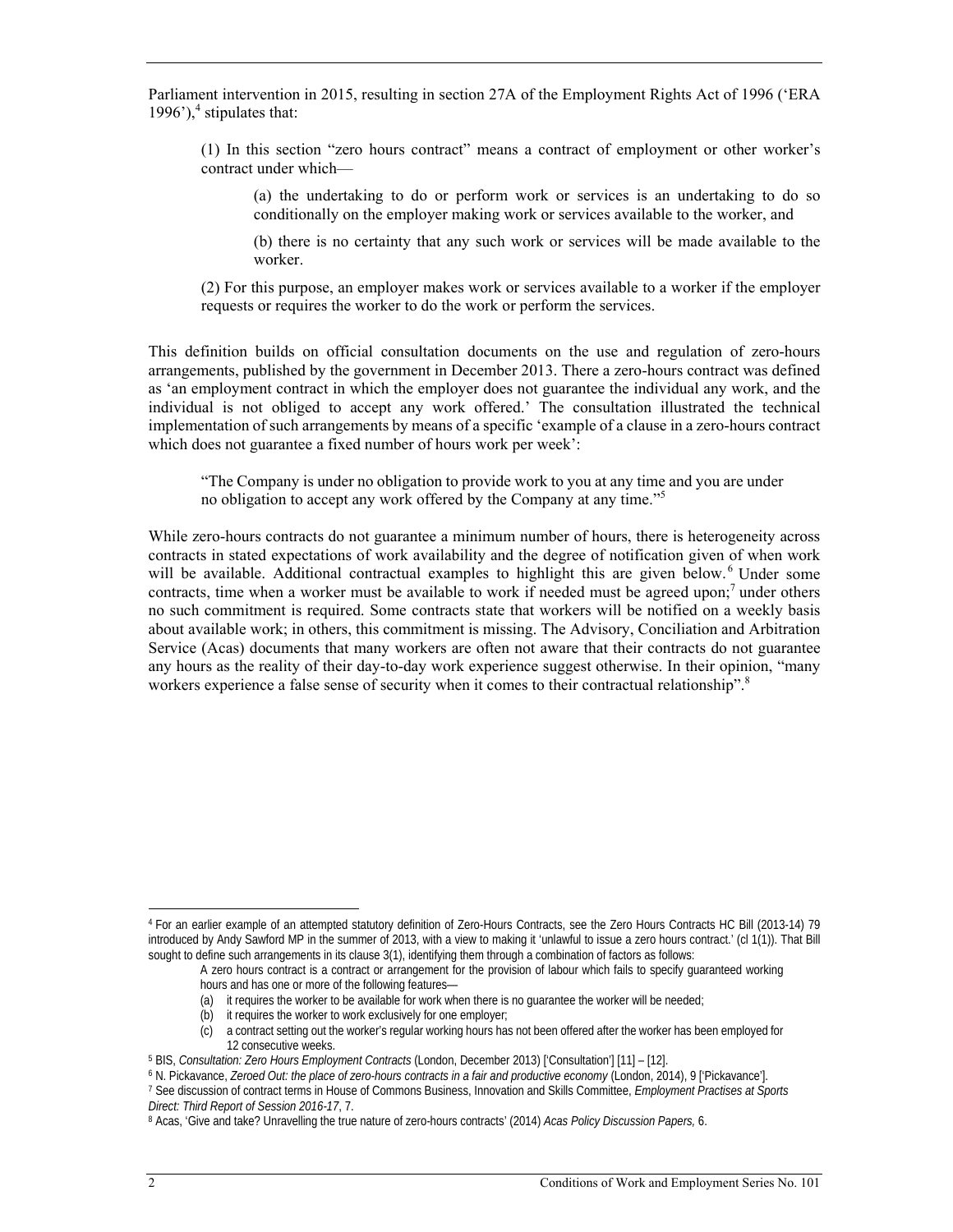Examples of availability requirements in zero-hours contracts:

You are required to be available from work within the availability agreed with your line manager. The Company is not able to guarantee hours of work in any given week. Your actual hours to be worked each week will be as necessitated by the needs of the business and will be notified to you by your manager. In some weeks you may not be required to work any hours. Payment will only be made for actual hours worked.

Your hours of work will vary according to the needs of the Service User(s). It is a condition of your employment that you work flexibly with the Service User(s). Accordingly you acknowledge that there may be times when no work is available for you and that the Company has no obligation to provide you with work is available for you and that the hours in any period of time. You will be notified weekly of the hours that are available to be<br>worked You will be acid the Nou will be notified weekly of the hours that are available to be worked. You will be paid only for hours actually worked.

Some have responded to this factual complexity by developing more refined categories. Hugh Collins, Keith Ewing and Aileen McColgan, for example, draw a distinction between zero-hours contracts, where 'the employee promises to be ready and available for work, but the employer merely promises to pay for time actually worked according to the requirements of the employer' and 'arrangements for casual work' where 'again the employer does not promise to offer any work, but equally in this case the employee does not promise to be available when required.<sup>59</sup> This distinction is relevant for comparisons of the UK and Republic of Ireland experiences. In Ireland, a distinction is drawn between zero-hours contracts, which do not guarantee work but an individual is contractually required to make themselves available to work, and 'if-and-when contracts', which do not guarantee works and do not require an individual to be available for work at any point. $10$ 

The heterogeneity in work experiences under zero-hours contracts has created significant difficulties in measuring the prevalence and characteristics of 'the' phenomenon. The main official data source on information on zero-hours contracts is the *Labour Force Survey* (LFS), which is administered by the Office for National Statistics (ONS). Here, the work arrangement is defined as:

"[A zero hours contract] is where a person is not contracted to work a set number of hours, and is only paid for the number of hours that they actually work"<sup>11</sup>

However, this definition is only provided to respondents if they ask explicitly for clarification of the term. The precise working definition of a zero-hours contract in the LFS is, therefore, deeply unclear as classification is primarily a matter of respondent self-identification. This has caused deep reservations about the quality of the statistical evidence, to which we return in Section 2.

#### **ii. Relationship to other casual work arrangements**

Given the diverse set of work arrangements that the term applies to, the 'zero-hours contract' label should not be seen as representing a clear or overarching category or organising principle of precarious work. There is a considerable degree of heterogeneity of temporary work, <sup>12</sup> reflected in 'a growing nomenclature of 'atypical' and 'non-standard' work, apart from commonly used categories such as temporary, part-time and self-employed work. Terms include 'reservist'; 'on-call', and 'as and when' contracts; 'regular casuals'; 'key-time' workers; 'min-max' and 'zero-hours' contracts.'13 Indeed, the

 $\overline{a}$ 

<sup>9</sup> H Collins, K Ewing and A McColgan, *Labour Law* (CUP 2012) 243.<br><sup>10</sup> M O'Sullivan et al, A Study on the Prevalence of Zero Hours Contracts among Irish Employers and their Impact on Employees (University of Limerick, 2015).

<sup>11</sup> User Guide: Volume 3 – Details of LFS Variables, Labour Force Survey, February 2014. http://www.ons.gov.uk/ons/guidemethod/method-quality/specific/labour-market/labour-market-statistics/index.html 12 D McCann, *Regulating Flexible Work* (OUP 2008) 102.<br><sup>13</sup> L Dickens, 'Exploring the Atypical: Zero Hours Contracts' (1997) 26 ILJ 263.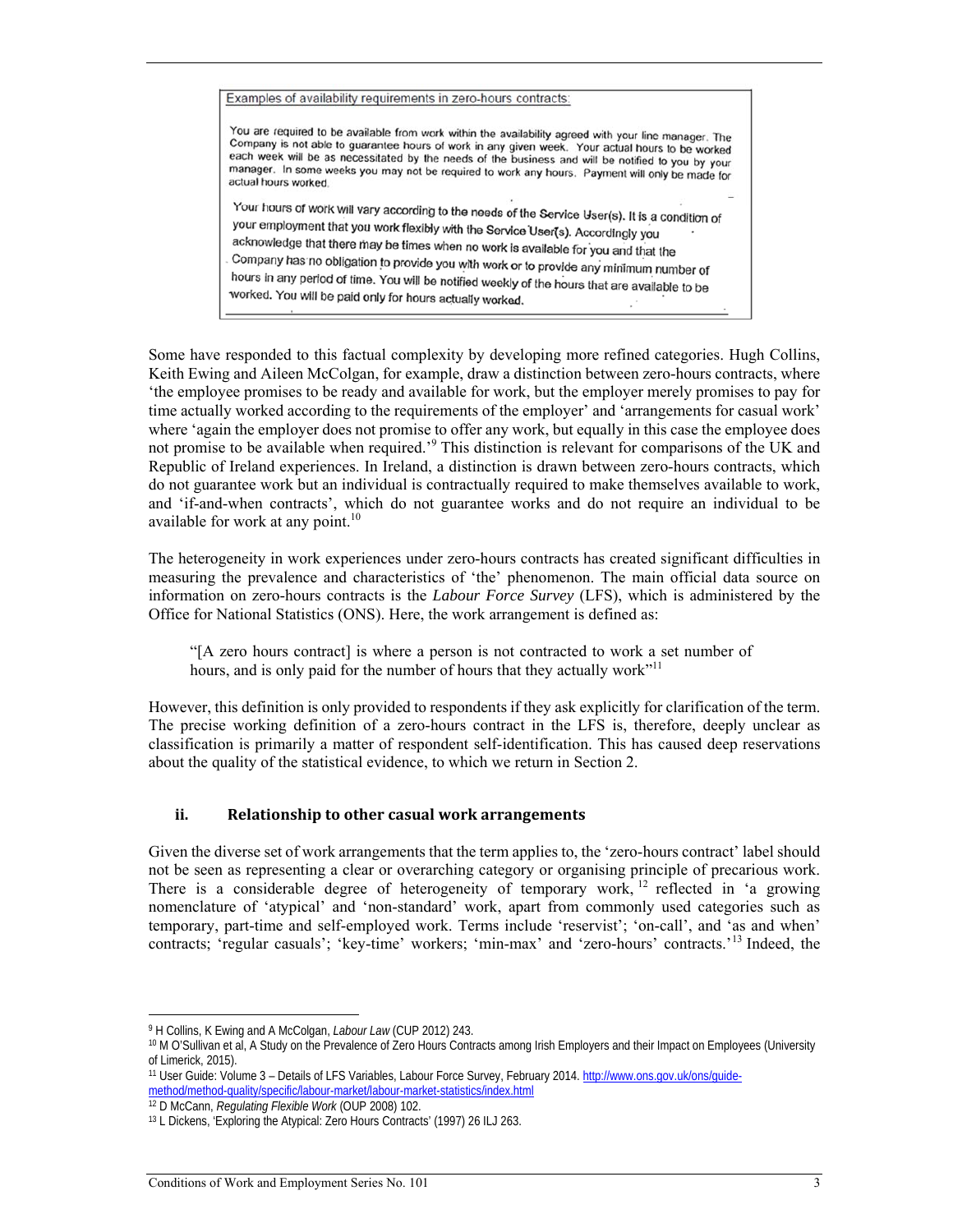various categories of 'atypical' work can frequently overlap, for example where agency work incorporates a 'zero-hours contract dimension'.14

*Relationship to Self-Employment and "Gig Work".* The distinction between zero-hours work arrangements and self-employment has particular economic and legal significance in the UK. The selfemployed are not subject to minimum wage legislation nor working time regulation. Self-employment is also tax advantaged for both workers and firms; National Insurance Contributions (NICs) are 3% lower for the self-employed compared to employees, and employers pay 13.8% NICs on employee income. These differences in tax rates are not met with significant differenc es in social security entitlements.<sup>15</sup>

The distinction between the self-employed and zero-hours workers has acquired greater urgency in the last year with increasing media and policy interest in the rise of the on-demand economy and "gig-work". Developments in communications technology have supposedly led to the emergence of new forms of employment 'located in the grey and often uncharted territory between employment contracts and freelance work'.<sup>16</sup> There is a great deal of heterogeneity in the types of working relationships that are labelled as part of this phenomenon. Among the most salient examples in the UK are 'ride-sharing' app, Uber, and food delivery company, Deliveroo.<sup>17</sup>

Firms in this sector, including Uber and Deliveroo, insist that their workers are independent contractors, while recent UK Employment Tribunal rulings suggest that their workforce should be classified as individuals working on zero-hour contracts. For example, in *Aslam v Uber BV*, the tribunal ruled that Uber drivers are workers within sec 230(3)(b) of the ERA 1996 given the high degree of control exerted by the firm.18 We return to this point in Section 3.

## **b. Parallels and Precedent**

In defining the zero-hours contract, it is equally important to note what zero-hours work is *not*: the phenomenon is neither a recent labour market development, nor is it unique to the United Kingdom.

#### **i. Historical Development**

In exploring the historical development of zero-hours work, two important dimensions should be highlighted. First, that as regards modern labour markets, arrangements akin to zero-hours work have been recorded in the literature and judicial proceedings at least since the 1970s, most recently coming to public consciousness in the 1990s. Second, that historical examples can even be found much further back: a vast number of industries in the  $19<sup>th</sup>$  century, from hosiery manufacturing to dock labour, were built around an employment model in which workers were not guaranteed any amount of fixed work from one week, or even one day, to the next.

Modern use of zero-hours arrangements should thus not be seen as a new phenomenon but rather part of a much larger 'tendency toward numerical flexibility [which has been] particularly marked [since] the 1980s'.19 Litigation arising from the use of zero-hours contracts to allow employers numerical flexibility

<sup>14</sup> J O'Connor, 'Precarious Employment and EU Employment Regulation' in G Ramia, K Farnsworth and Z Irving, *Social Policy Review 25:* 

<sup>&</sup>lt;sup>15</sup> A Adams, J Freedman and J Prassl, *Different Ways of Working* (Oxford, 2016).<br><sup>16</sup> J. Prassl and M. Risak, 'Uber, Taskrabbit & Co: Platforms as Employers? Rethinking the Legal Analysis of Crowdwork' (2017), 37

Comparative Law and Policy Journal 619.<br><sup>17</sup> J Prassl, *Humans as a Service* (OUP 2018).<br><sup>18</sup> A*slam, Farrar and Ors v Uber* (Case No 2202550/2015; decision of 28 October 2016). See also R Hunter and J Prassl, *Worker Stat* 

<sup>&</sup>lt;sup>19</sup> S Fredman, 'Labour Law in Flux: The Changing Composition of the Workforce' (1997) 26 ILJ 337, 339. The effects were originally particularly marked in the case of female workers (339-340) and industries such as construction and dock-working (340), or trawler working. See also P Leighton and R Painter, '"Task" and "Global" Contracts of Employment' (1986) 15 ILJ 127; A McColgan, *Just Wages for Women* (OUP 1997) 391.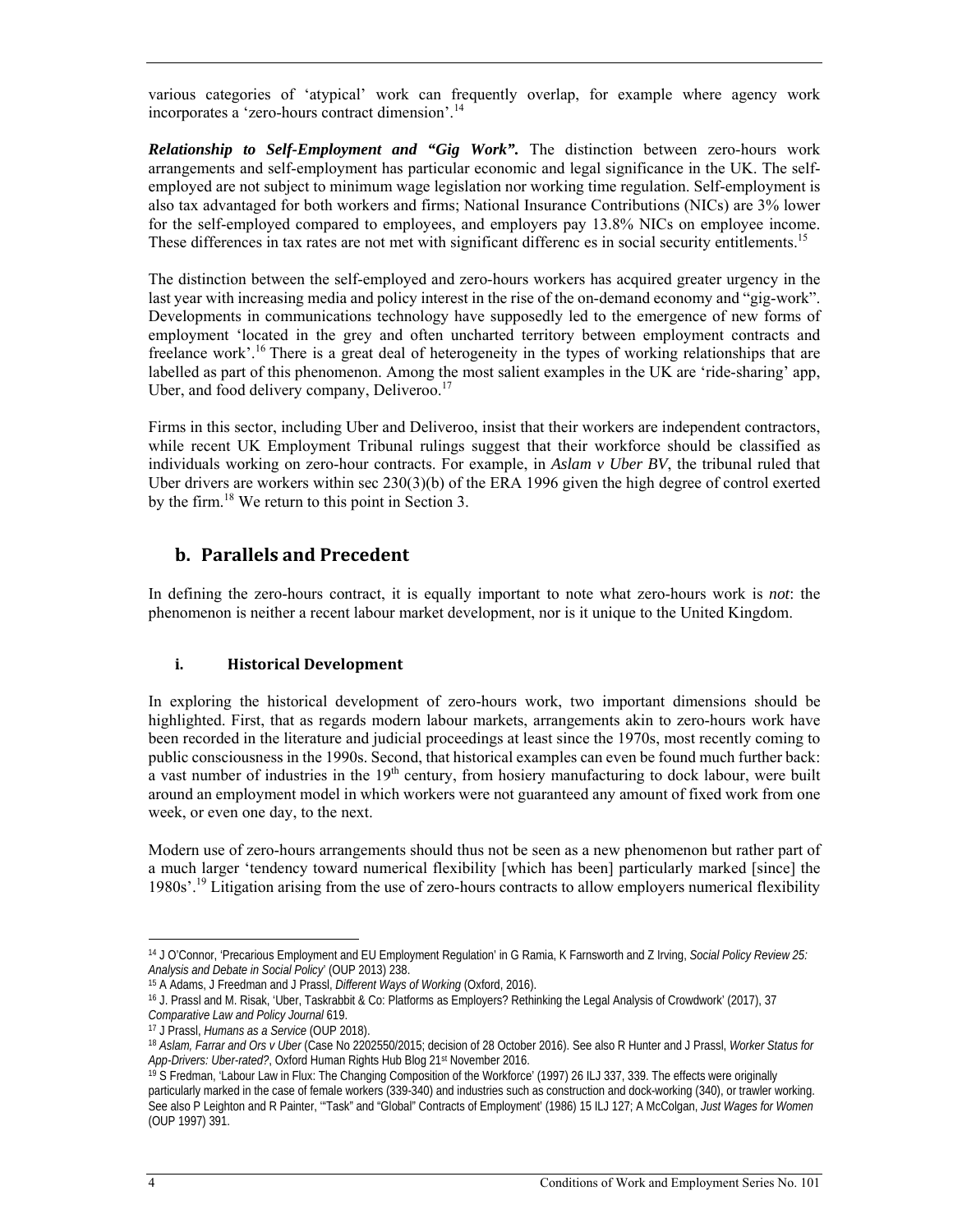and attempt to avoid the application of statutory protection can be traced back nearly forty vears.<sup>20</sup> In the 1978 decision of *Mailway*, 21 for example, the claimant postal packer 'could and would only attend for work in accordance with the need expressed by the employers.<sup>22</sup>

Discussion of zero-hours contracts can also be found in the academic literature prior to their recent rise to notoriety.<sup>23</sup> A study by Katherine Cave in the 1990s showed the already widespread use of 'something' that could be classified as zero hours contracts';24 with a strong growth trend as an area where there has been abuse<sup>225</sup> continuing in the subsequent decade.<sup>26</sup> The work arrangement even merited an explicit mention in New Labour's 1998 White Paper on 'Fairness at Work';<sup>27</sup> perhaps in response to one of the earliest examples of public controversy, when Burger King's practice to pay staff only for time spent actually serving customers was exposed in the mid-1990s.<sup>28</sup> The (then) government there welcomed 'views on whether further action should be taken to address the potential abuse of zero hours contracts and, if so, how to take this forward without undermining labour market flexibility.<sup>29</sup>

#### **ii. The Irish Experience**

Parallels can also be drawn with other contemporary labour markets, notably in the Republic of Ireland. There, a distinction is drawn between zero-hours and 'if and when' contracts, as referenced in Section 1(a). The key difference between the use of the two terms in Ireland is whether individuals are contractually required to make themselves available for work with an employer: zero-hours contracts require individuals to be available for work while if-and-when contracts do not.<sup>30</sup> A recent study the University of Limerick, commissioned by the Irish government's Department of Jobs, Enterprise and Innovation, provides a detailed examination of contracts with no guaranteed hours in the context of the Irish economy.31 Similar issues regarding definition, measurement, legal status, and policy arise in the UK and Irish contexts. As we shall explore in later sections, the debate in the Irish context is similarly skewed by a focus on the benefits of flexibility by employers' organisation and on income insecurity by trade unions.

In the UK, if-and-when work arrangements would be classified as zero-hours arrangements. It is unclear how many of the zero-hours arrangements in the UK would be classified as if-and-when contracts if the Irish definitions were applied. However, the recent UK ban on so-called 'exclusivity clauses', which prevent workers on zero-hours arrangements from accepting work from another employer, might have limited the prevalence of zero-hours contracts in the Irish sense of the term.

Policy recommendations arising from the University of Limerick report are more substantive than those arising from the UK consultation, aiming to provide mechanisms to regularise work patterns to provide stability for workers whilst retaining flexibility for employers. The proposals include legislative provisions for guaranteeing hours and providing notice of work and its cancellation. It is suggested that employers provide a written statement of terms and conditions of employment on the first day of work,

<sup>20</sup> In the instance cited, the employer's minimum guarantee payment for employees within the meaning of s 22(1) of the Employment Protection Act 1975.

<sup>&</sup>lt;sup>21</sup> Mailway (Southern) Ltd v Willsher [1978] ICR 511 (EAT).<br><sup>22</sup> Ibid 513G. See H Collins, K Ewing and A McColgan, *Labour Law* (CUP 2012) 163.

<sup>&</sup>lt;sup>23</sup> The earliest mention of the label in the leading specialist journal appears to be in L Watson, 'Employees and the Unfair Contract Terms Act' (1995) 24 ILJ 323, 323.

<sup>&</sup>lt;sup>24</sup> K Graven, *Zero Hours Contracts: a Report into the Incidence and Implications of Such Contracts* (University of Huddersfield, 1997); as discussed in L Dickens, 'Exploring the Atypical: Zero Hours Contracts' (1997) 26

<sup>&</sup>lt;sup>25</sup> J Lourie, *Fairness at Work – Research Paper 98/99* (HC Library, London 1998) 26-27.<br><sup>26</sup> B Kersley et al, Inside the Workplace: First Findings from the 2004 Workplace Employment Relations Survey (DTI, London 2005).<br><sup></sup>

<sup>(1998) 27</sup> ILJ 245, 251; D McCann, *Regulating Flexible Work* (OUP 2008) 167ff.<br><sup>28</sup> see eg B Clement, 'Burger King pays £ 106,000 to Staff Forced to "Clock Off" *The Independent* (London, 19 December 1995). Today this practice would no longer be possible under the Minimum Wage Act 1998.<br><sup>29</sup> Fairness at Work (n 27) [3.16].

<sup>&</sup>lt;sup>30</sup> M O'Sullivan et al, *A Study on the Prevalence of Zero Hours Contracts among Irish Employers and their Impact on Employees (University* of Limerick, 2015).

<sup>31</sup> Ibid.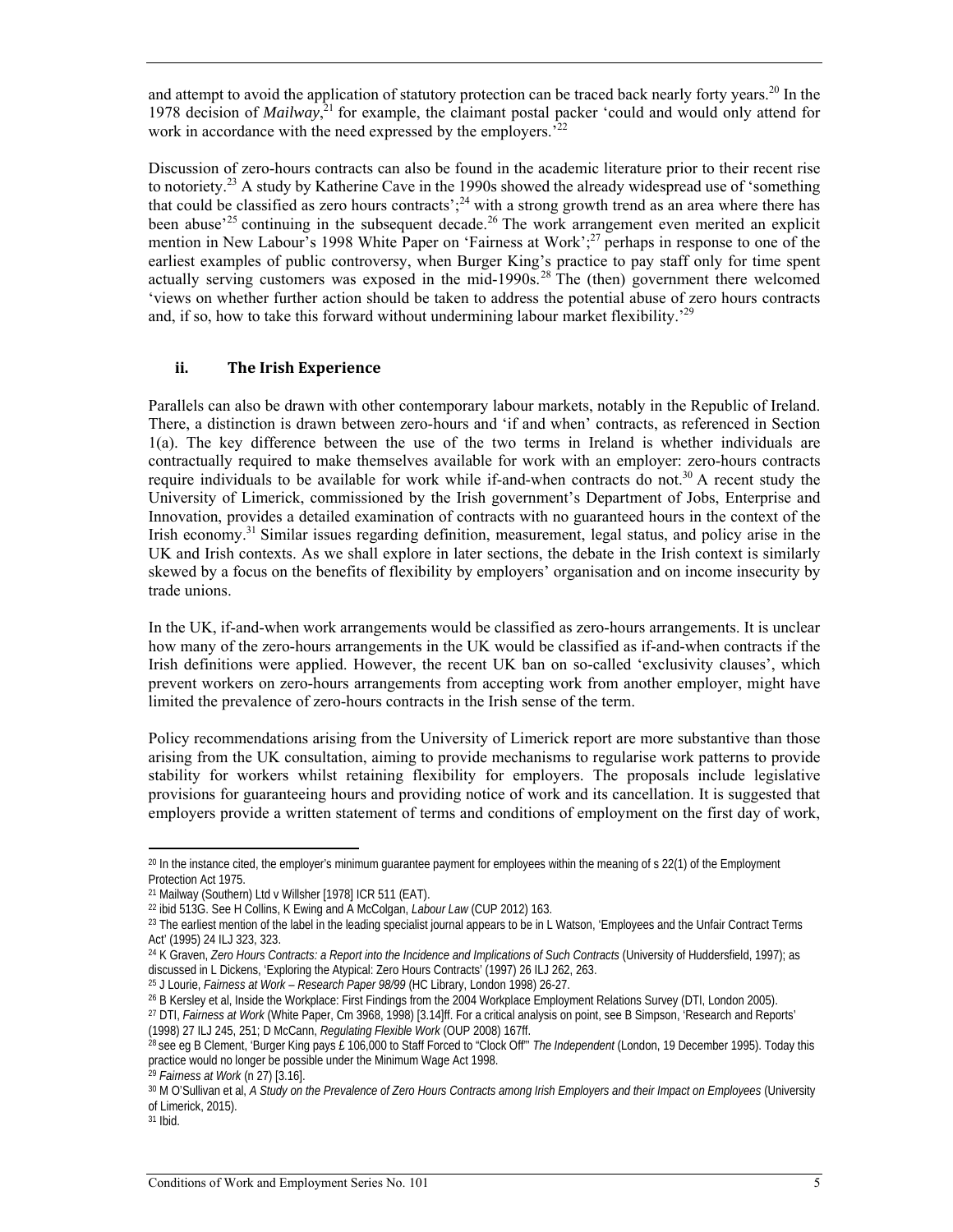including a statement of working hours that are a "true reflection" of the hours required. We will return to these themes in Section 4.

Finally, the UK and Republic of Ireland are not alone in their use of zero-hours arrangements. They can be found in varying forms across other European and Commonwealth countries, subject to varying degrees of regulation as summarised in Table 1.<sup>32</sup>

| Allowed        | Allowed, heavily regulated | Not generally allowed | Not used/rare |
|----------------|----------------------------|-----------------------|---------------|
| Cyprus         | Germany                    | Austria               | Bulgaria      |
| Finland        | Italy                      | Belgium               | Croatia       |
| Ireland        | <b>Netherlands</b>         | Czech Republic        | Denmark       |
| Malta          | Slovakia                   | Estonia               | Hungary       |
| Norway         |                            | France                | Poland        |
| Sweden         |                            | Lithuania             | Romania       |
| United Kingdom |                            | Luxembourg            | Slovenia      |
|                |                            |                       | Spain         |

#### **Table 1. Zero Hours Contracts in Europe**

Source: *A Study on the Prevalence of Zero Hours Contracts among Irish Employers and their Impact on Employees* (University of Limerick, 2015); *Flexible Forms of Work: 'very atypical' contractual arrangements* (European Observatory of Working Life, 2010); Full Fact, *Zero hours contracts: is the UK "the odd one out"?*

<sup>32</sup> Note that some caution is required in cross-country studies of zero-hours arrangements. As noted, their heterogeneity creates issues of definition and measurement within countries, let alone between. Further, zero-hours contracts may be rarely used in some labour markets if employers rely on self-employment or substitute forms of casual labour to a greater degree.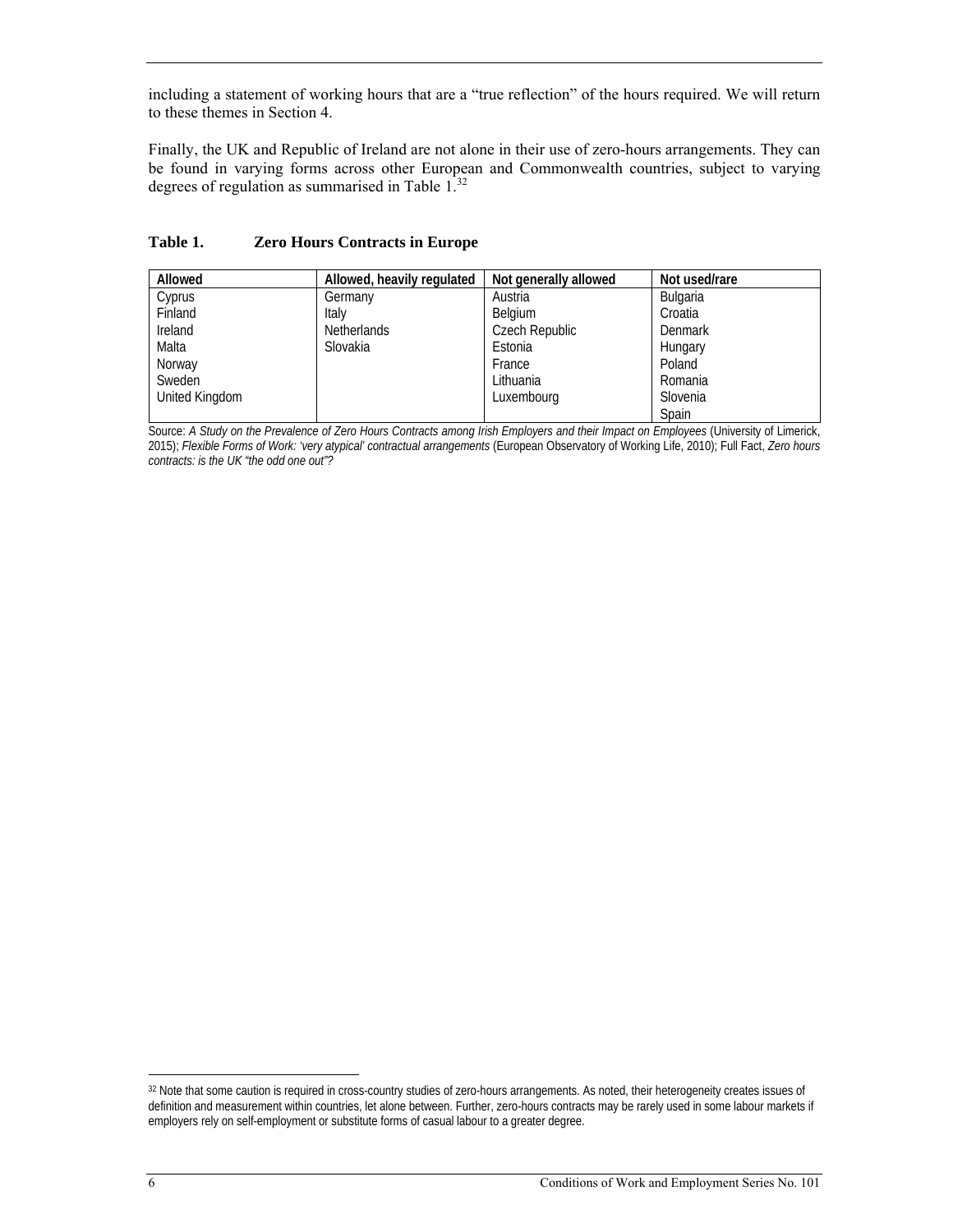# **2.** Prevalence

This section presents the most recent available data from the Labour Force Survey, ONS Business Survey, and National Minimum Data Set for Social Care among others, on the prevalence and key characteristics of zero-hours work in the United Kingdom. A first sub-section sets out the key statistics, explaining the evolution of zero-hours work and focussing on some of the technical issues which make measuring the phenomenon through official labour market statistics particularly difficult. A second sub-section then turns to the specific characteristics of those involved in zero-hours work arrangements, whether as employees or employers.

In summary, our calculations show that approximately 6% of contracts on which work is performed in the UK do not guarantee minimum hours and 10% of employers make some use of zero hours work arrangements. Wage rates and hours worked are significantly lower on average under zero-hours arrangements compared to alternative work arrangements. Zero-hours contracts are associated with a 35% lower median hourly wage and ten fewer hours worked per week on average when compared to other types of contracts. Controlling for worker and job characteristics still leaves a 10% zero-hours pay gap on top of that usually associated with part-time work. Zero-hours work is particularly concentrated amongst younger workers and students. Women, migrants, non-white workers, and workers with disabilities are also disproportionately employed under zero hours work arrangements.

### **a. Key Statistics**

Before setting out the most recent headline figures available in official government statistics and from private data sources, it is important to sound a note of caution as regards the reliability of key indicators.

#### **i. Measurement**

The following paragraphs first address a series of historical problems with the recording of zero-hours work in the official Labour Force Survey. They highlight, in particular, the impact that an increased awareness through public dialogue has had on key indicators, and explain recent changes in ONS methodology enacted to provide reliable estimates of the number of zero-hours workers in the UK economy.

The LFS is the largest regular social survey of private households in the UK administered by the Office for National Statistics (ONS). It samples around 40,000 individuals each quarter and collects information on their employment status. Estimates of the prevalence of zero-hours arrangements come from a question that relates to work arrangements that might vary weekly or daily. A zero-hours contract is defined as "where a person is not contracted to work a set number of hours, and is only paid for the number of hours that they actually work"<sup>33</sup>

<sup>33</sup> User Guide: Volume 3 – Details of LFS Variables, Labour Force Survey, February 2014. http://www.ons.gov.uk/ons/guidemethod/method-quality/specific/labour-market/labour-market-statistics/index.html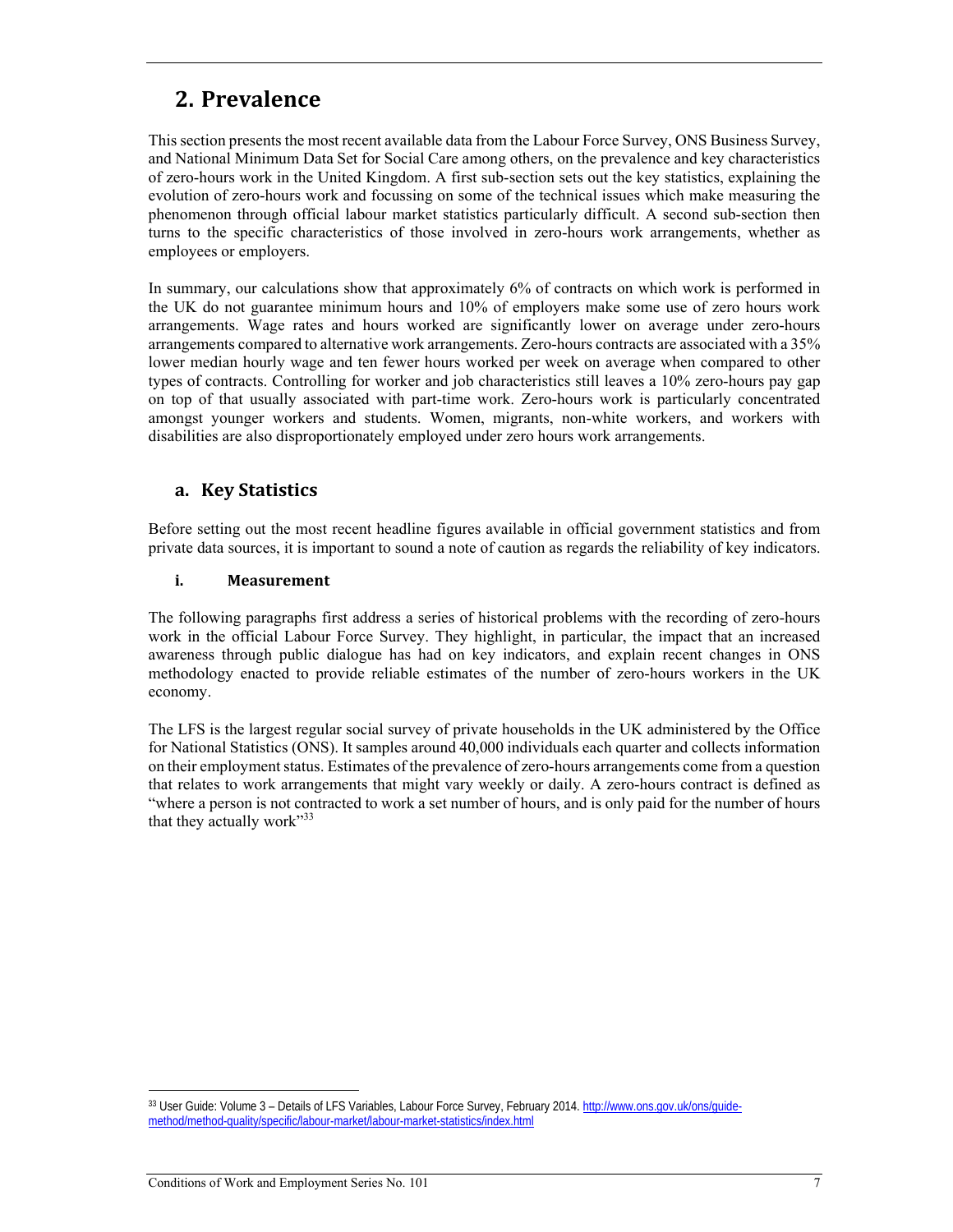

*2014 Measurement Controversy.* Given the aforementioned definitional issues, it should not be surprising that accurate measurement of zero-hours work is a key challenge for statistical agencies. In 2014, these measurement issues became salient enough to warrant media attention in their own right as empirical evidence in the Department for Business, Innovation and Skills' ('BIS') official consultation document came under attack.

Until 2012 the empirical evidence on zero-hours contracts (ZHC) in the UK did not suggest significant cause for concern. Statistics concerning the prevalence and characteristics of ZHCs were instead suggestive of a relatively benign labour market phenomena; the prevalence of zero-hours contracts appeared relatively low,  $34$  with majority apparently content with the number of hours worked in an average week.<sup>35</sup> In the final quarter of 2012, responses to the Labour Force Survey suggested that a negligible percentage of the workforce, a mere 0.8%, were employed on a ZHC.<sup>36</sup> Indeed, the historical evidence presented in the consultation document suggested that the percentage of workers on a ZHC had not exceeded 0.9% of total employment since the early 2000s.<sup>37</sup>

However, the consensus is now that previous LFS methodology resulted in a gross underestimate of the prevalence of zero-hours contracts. The LFS estimate in the fourth quarter of 2012 suggested that 250,000 people were on zero-hours contracts.38 However, this figure was recognised as incredible in the face of evidence from other sources. For example, Skills for Care, the partner in the sector skills council for social care, estimates that 307,000 individuals were employed on zero-hours contracts in the social care sector alone in May 2013.<sup>39</sup>

Under the instruction of Sir Andrew Dilnot, the Office for National Statistics revised its estimates of the prevalence of ZHCs in 2013 to reflect the evidence presented in independent estimates.40 This, alongside rising public awareness of the term, led to a substantial increase in estimates of the prevalence of zero hour contracts. In 2013, the ONS estimated that 582,935 workers were on ZHC contracts,<sup>41</sup> a three-fold increase in the numbers of individuals working under such arrangements since 2008 (as estimated by the  $LES$ ).  $42$ 

<sup>34</sup> Consultation 12.

<sup>35</sup> Consultation 12.

<sup>36</sup> ONS, Zero hours contract levels and percent 2000 to 2012, ad hoc analysis, 31 July 2013

<sup>37</sup> Consultation 9.

<sup>38</sup> Note that these numbers were revised upwards from 200,000 to 250,000 in late 2013. See for example, Office for National Statistics, Corporate Information: Zero hour contract levels and percent 2000-2012, July 2013.<br><sup>39</sup> Sir Andrew Dilnot, *Zero-hours employment statistics*, Correspondence to Chuka Umunna MP, 7 August 2013.

<sup>&</sup>lt;sup>40</sup> Office for National Statistics, Statement: ONS urges caution on zero-hours estimates, March 2014.

 $41$  Ibid.

<sup>42</sup> Authors' calculation from ONS.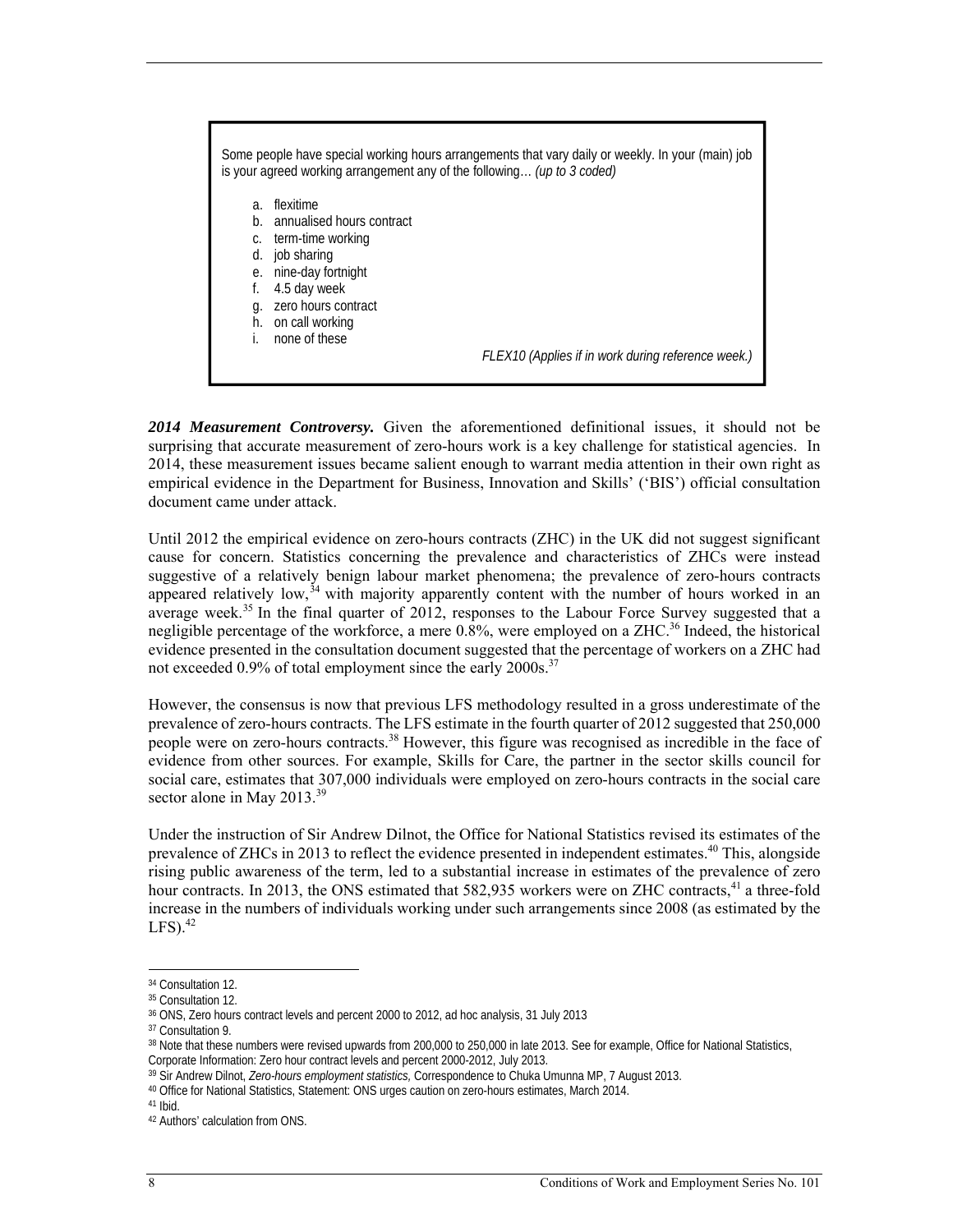*Measurement Challenges.* A number of factors contributed to the under-recording of ZHCs in the LFS. First, the survey prevented individuals from simultaneously identifying themselves as, e.g., working shift work and being employed on a ZHC. This issue has now been resolved, with certain 'check and box' questions. Further, the question on ZHCs is not asked in all quarters, excluding the recording of seasonal workers on ZHCs.

More fundamentally, the LFS is based upon the responses of individuals, who frequently do not have the necessary information about, or understanding of, their contractual situation to provide reliable evidence in this regard. For example, in an interview given to the Resolution Foundation, a further education lecturer in Bradford suggested that he:

'had no idea [that he] had signed a zero-hours contract. When I applied for the job it was advertised a being for between three and twenty-one hours work a week."<sup>43</sup>

This problem is compounded by the fact that awareness of the term has been increasing in recent years, increasing the likelihood that individuals will self-identify with the 'zero-hours' label. This makes an analysis of trends in the prevalence of ZHCs particularly problematic.

Finally, only respondents who work a positive number of hours or who are 'temporarily away from their job' in the reference week are asked about the nature of their work contract. This is not a problem for individuals who worked a positive number of paid hours during the reference week: they can be unambiguously classed as having been in employment. However, it appears that the 'in employment' criterion might be of issue for those who were not assigned any work during the survey reference week, a phenomenon that we shall see is very common in the next section.

In response to these difficulties, the ONS now also includes questions on zero-hours work in their survey of businesses because firms are thought to be better placed to respond to questions about the contractual arrangements of their workers.44 Rather than ask about zero-hours contracts explicitly, the ONS came to the conclusion that the most useful definition for purposes of this survey was "contracts that do not guarantee a minimum number of hours".45 This has been justified by reference to the fact that it is the lack of guaranteed hours that is the salient common feature of all current definitions of zero-hours contracts.<sup>46</sup> This survey records contracts rather than workers, even if no hours were worked on those contracts in the survey reference period.

#### **ii. Numbers**

Through a series of graphs, tables, and brief explanatory paragraphs, this section sets out the most recent numbers of zero-hours workers and contracts, as well as the number of business users of such employment arrangements. While the precise figure varies across surveys, the best evidence suggests that approximately 6% of contracts on which work is performed do not guarantee minimum hours. Approximately 2.8% of the UK workforce was employed on a zero-hours contracts for their 'main job' in 2016.

*Labour Force Survey.* The latest estimate from the LFS for October to December 2016 suggests that 905,000 individuals, or 2.8% of the workforce, were employed on a ZHC for their main job. This is 13% higher than the figure for the same period in 2015 in which 804,000 individuals were thought to be employed on ZHCs. A naïve analysis of Figure 1 might suggest that there has been fast growth in the prevalence of zero hours work since 2011. We would like to caution against this interpretation, however, given the aforementioned measurement issues.

 $\overline{a}$ 43 M Pennycook, G Cory, and V Alakeson, *A Matter of Time: The rise of zero-hours contracts* (Resolution Foundation, London 2013) ['Matter of Time'].<br><sup>44</sup> Office for National Statistics, Press Release: ONS announces additional estimate of zero-hours contracts, 22 August 2013.

<sup>45</sup> Analysis of Contracts that Do Not Guarantee a Minimum Number of Hours, Office for National Statistics, April 2014.

<sup>46</sup> M Chandler (2016), Measurement of zero-hours contracts, ONS Presentation. https://www.ukdataservice.ac.uk/media/604638/chandler.pdf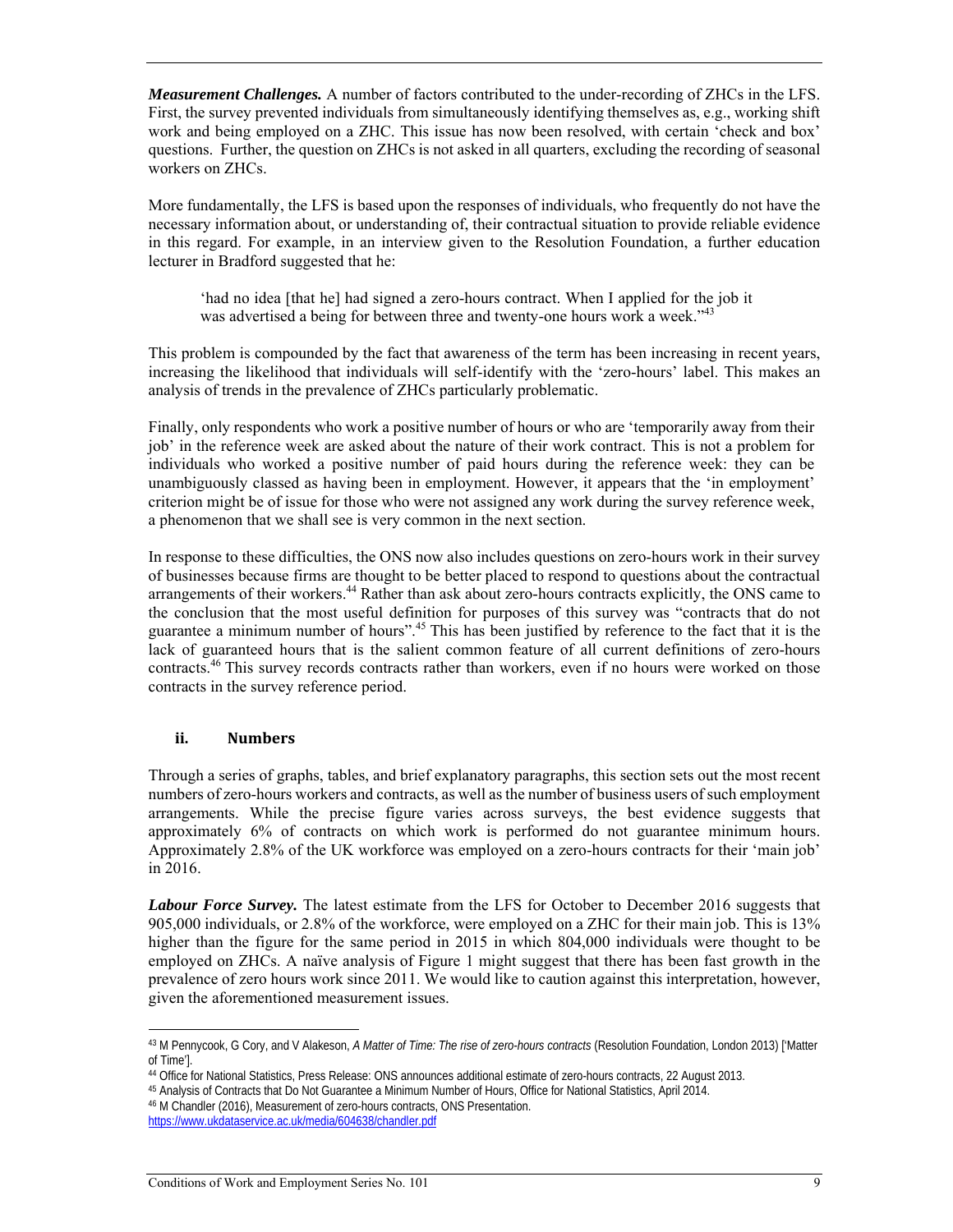**Figure 1. Main Job as Zero Hours Contract, Q4 2000-2016, LFS** 



*Business Survey.* To overcome reporting biases associated with surveying individuals about the terms of their employment contract (see above), data on the prevalence of 'contracts that do not guarantee a minimum number of hours' (NGHCs) is now collected annually in the ONS Business Survey. Table 2 gives the currently available statistics on the number of NGHCs in the UK. Approximately 6% of all contracts on which work was carried out in the reference period did not guarantee any hours of work. The survey estimates that 10% of businesses make use of this work arrangement. In addition to the 1.7million contracts on which work was carried out in November 2015, there were an additional 2 million contracts on which no work was performed. It is unclear whether no work was performed because individuals did not accept work offered or because an employer offered no work.

| <b>Reference Period</b> | Number NGHCs in which<br>work carried out | % Contracts that are<br><b>NGHCs</b> | % Business making use of<br><b>NGHCS</b> |
|-------------------------|-------------------------------------------|--------------------------------------|------------------------------------------|
| Jan 2014                |                                           |                                      |                                          |
| Aug 2014                |                                           |                                      |                                          |
| Jan 2015                |                                           |                                      |                                          |
| May 2015                |                                           |                                      |                                          |
| Nov 2015                |                                           |                                      |                                          |

**Table 2. Contracts with no guaranteed hours, ONS Business Survey** 

Source: Office for National Statistics Business Survey 47

The Business Survey suggests a higher prevalence of ZHCs than the LFS. It is unclear which is the 'best' measure to use. Employer surveys record contracts that cover a variety of arrangements, as opposed to a single individual's 'main employment'. This measure thus includes contracts for those who work on an irregular basis. Employers are also more likely to be aware of their employees formal contractual arrangements. This may differ may differ from the perception of employees if their normal working hours are relatively stable or if changes in hours are mainly as a result of personal choice.

<sup>47</sup> Office for National Statistics, Contracts that do not guarantee a minimum number of hours: March 2016.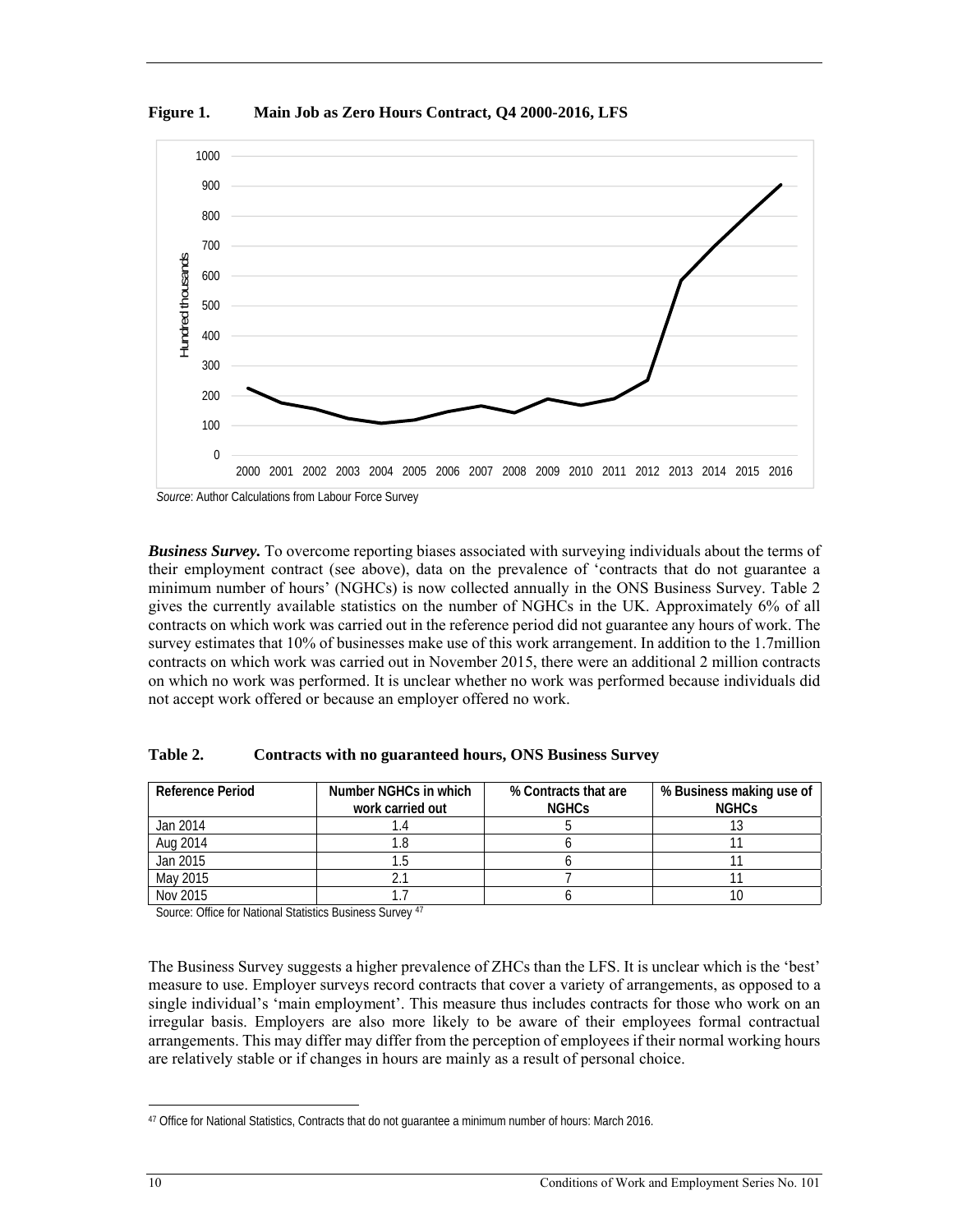*Social Care.* Given the difficulties in assessing trends over time from the LFS, we present data from the social care sector in which the prevalence of ZHCs has, arguably, been better measured since 2012. Indeed, administrative data on the prevalence of ZHCs in the social care sector was used in 2014 as evidence of the limitations of previous LFS estimates. The National Minimum Data Set for Social Care is a workforce planning tool managed by Skills for Care which is used to analyse employment practises and workforce composition in the sector. There were 315,000 people employed on ZHCs in March 2016, or 24% of the workforce. The percentage of workers on zero hours contracts in social care grew by 3 percentage points between 2012/13 and 2015/16 due to increases in the proportion of care workers and registered nurses working under these arrangements.

| Job Role                  | 2012/13 | 2013/14 | 2014/15 | 2015/16 |
|---------------------------|---------|---------|---------|---------|
| All                       |         | 23      | 25      | 24      |
| Senior Management         |         |         |         |         |
| <b>Registered Manager</b> |         |         |         |         |
| Social Worker             |         |         |         |         |
| Occ. Therapist            |         |         |         |         |
| <b>Registered Nurse</b>   | 16      | 18      | 19      | 18      |
| Senior Care Worker        |         |         | Ω       | 10      |
| Care Worker               | 30      | 33      | 35      | 33      |
| Support                   | 15      | 15      | 14      | 15      |
| Source: NMDS-SC48         |         |         |         |         |

#### **Table 3. % Social Care Workforce on ZHC, NMDS-SC**

*Prevalence Across Industries.* The prevalence of zero-hours work arrangements varies markedly across industries. Figure 2 shows the percentage of people in each industry employed on a zero-hours contract and the distribution of those on zero-hours contracts across industries. Responses to the Labour Force Survey show that the over two-fifths of workers on zero-hours contracts for their main job are located in Social Care, Health, Accommodation and Food Services. Zero-hours contract workers make up 11% of total employment in Accommodation and Food Services, 9% of employment in the Arts sector and just over 4% of employment in Health and Social Care.

#### **Figure 2. Zero-hours work across Sectors, Oct-Dec 2016**



*Source*: Author Calculations from Labour Force Survey October-December 2016

<sup>48</sup> Skills for Care, The state of the adult social care sector and workforce in England, September 2016.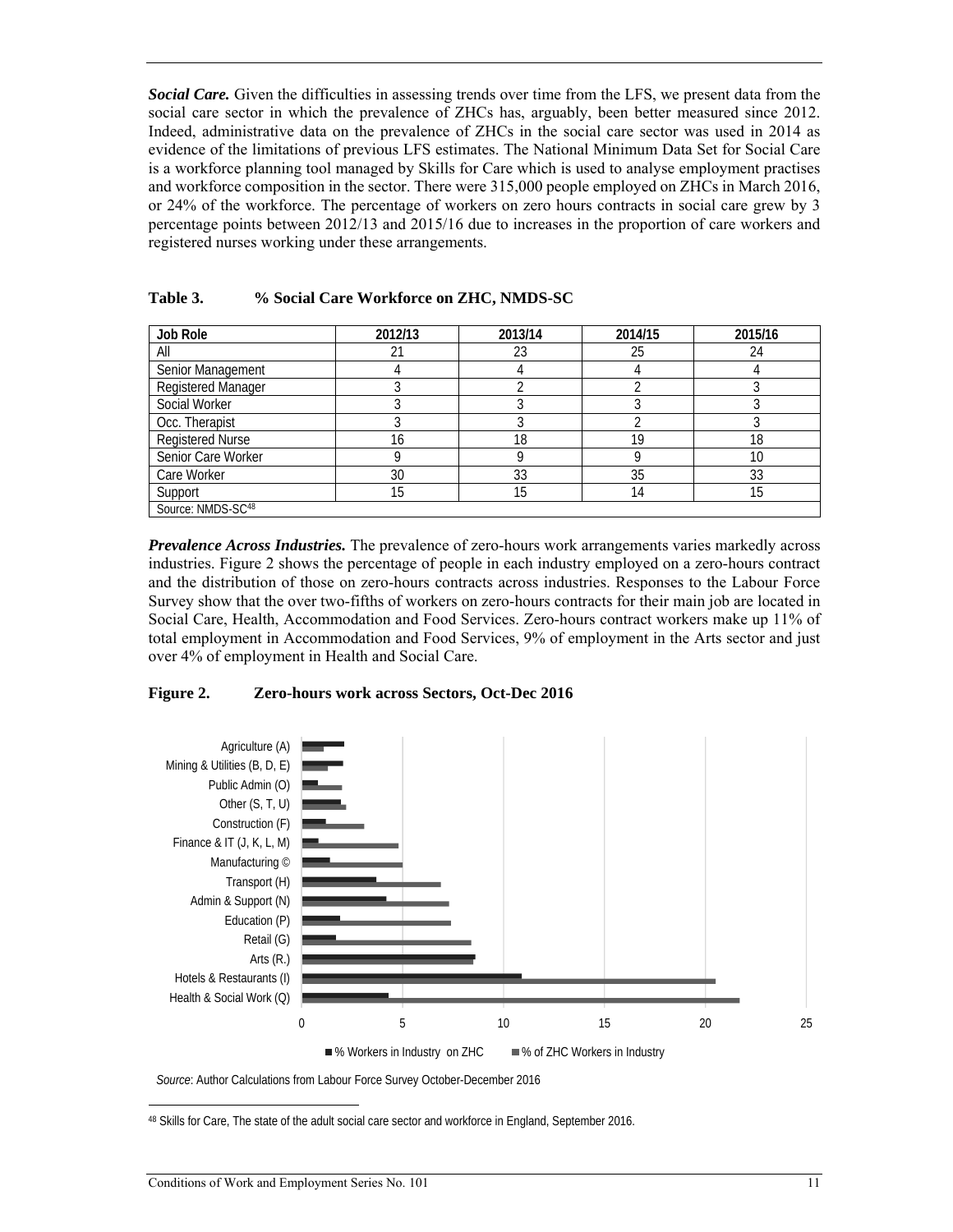## **b.** Detailed Characteristics

Discussion now turns to an analysis of the key features of work and remuneration, the characteristics workers engaged, and employers offering work, under zero-hours arrangements.

#### **i. Earnings on ZHCs**

Hourly wage rates on zero hours work arrangements are significantly lower than average. The median wage rate for ZHC work is approximately 35% less than that for all workers. In real terms (adjusting for CPIH inflation), wages on ZHC fell by 13.8% between 2011 and 2015, while real wages for non-ZHC workers stayed approximately flat. Zero hours work is thus likely to be highly affected by increases in the national minimum wage which was increased to £7.50 on  $1<sup>st</sup>$  April 2017.



**Figure 2. Median Hourly Wage, ZHCs and All Workers** 

*Source:* Author calculations from Labour Force Survey

There are many reasons why remuneration might be lower on ZHC contracts. Zero hours work might be relatively concentrated in lower paying sectors, workers employed on ZHCs might have less experience or be less productive, or the nature of the contracts could provide opportunities for value extraction by employers or render the nature of work less productive.

The Resolution Foundation have previously estimated that approximately four-fifths of the overall hourly pay gap between ZHC and full time work can be accounted for by the characteristics of the workers doing them and the lower average pay in the occupations that the contracts are concentrated in.<sup>49</sup> We repeat this analysis for the most recent data finding that a 10% 'precarity pay gap' remains after controlling for observable differences between those working on zero-hours contracts and those working on other types of contrast. Our analysis is robust to whether one considers the mean or median hourly pay. While it is of course possible that this pay gap could be driven by other worker or job characteristics not measured in the data, the analysis does provide relatively compelling evidence that there is a pay penalty associated with zero hours work beyond that associated with part-time work more broadly.

<sup>49</sup> Resolution Foundation, Zero hours contract workers face a 'precarious pay penalty' of £1,000 per year, December 2016 http://www.resolutionfoundation.org/media/press-releases/zero-hours-contract-workers-face-a-precarious-pay-penalty-of-1000-a-year/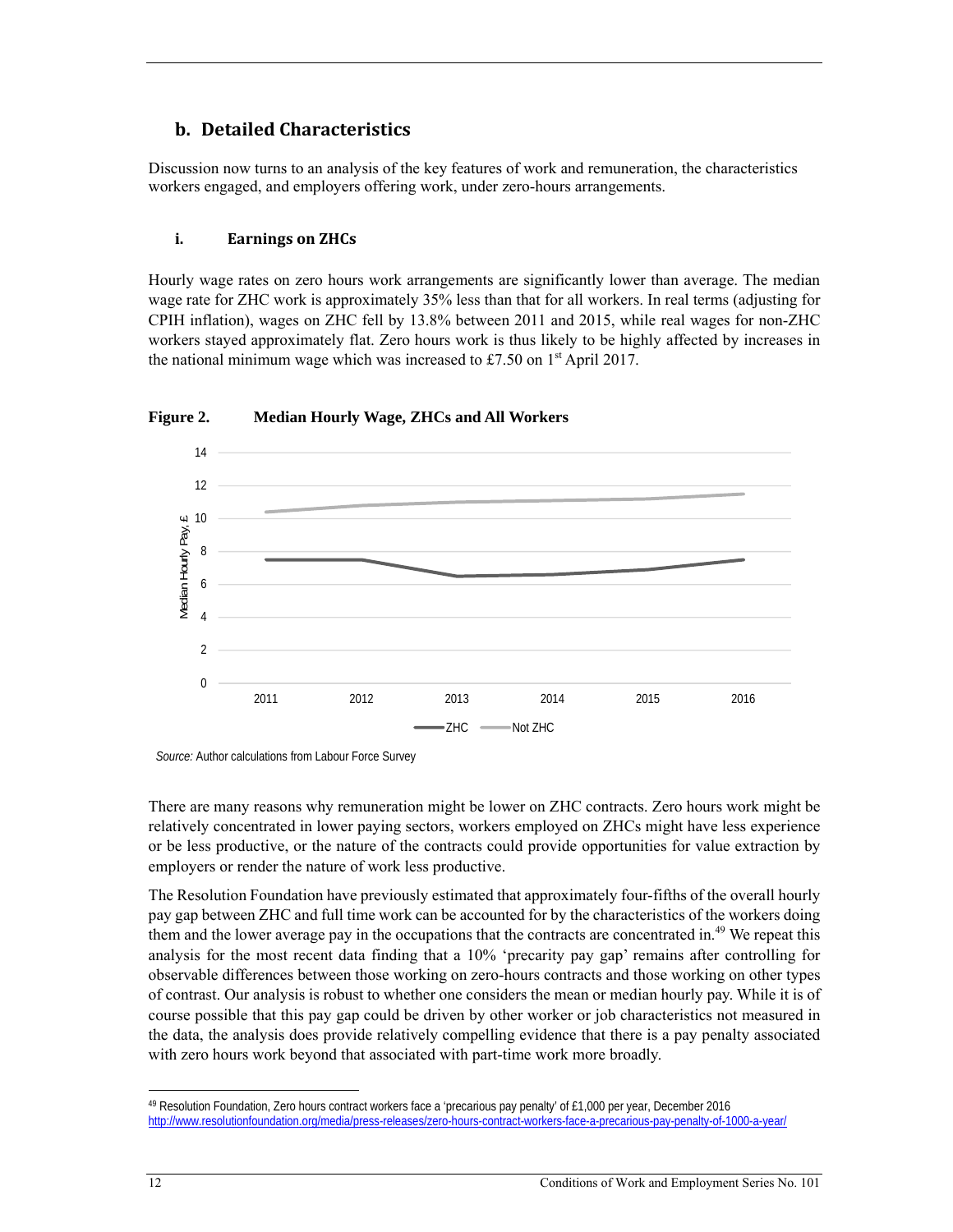#### **Table 4. Hourly Wage Regression Analysis, LFS Q4 2016**

| Log hourly wage               |           |            |            |           |
|-------------------------------|-----------|------------|------------|-----------|
| Mean Regression               |           | 2          | ′3)        | (4)       |
| ZHC                           | $-449***$ | $-.243***$ | $-.102***$ | $-.09***$ |
|                               | (0.04)    | (0.03)     | (0.03)     | (0.03)    |
| Controls:                     |           |            |            |           |
| <b>Worker Characteristics</b> | ×         |            |            |           |
| Industry & Occupation         | ×         | ×          |            |           |
| Characteristics               |           |            |            |           |
| Part-Time                     | ×         | ×          | ×          |           |
| N                             | 10,244    | 9,676      | 9,594      | 9.591     |
| R <sup>2</sup>                | 0.0160    | 0.2778     | 0.4476     | 0.4484    |
| Adj $R^2$                     | 0.0159    | 0.2769     | 0.4459     | 0.4466    |

#### **ii. Hours and Working Patterns**

Here, we focus on working time data, including average working hours of workers under zero-hours contracts and, to the extent that such data is available, on the variability of their work schedules. We also link to the broader debates and statistics on underemployment in recent years.

The LFS records actual hours worked during the survey reference week. Figures below are again the latest available from the LFS October-December 2016 unless otherwise stated. Note that to appear in the statistics, respondents must have done at least one hour of paid work in the week before they were interviewed or to have reported that they were temporarily away from their job. Therefore, this source is likely to miss those who did no work on under a zero hours work arrangement.

**Actual Hours.** The majority of people on ZHCs (65%) report that they worked part-time, compared with 26% of other workers. Average actual weekly hours in zero hours work are thus unsurprisingly lower at 22.0 hours per week compared with the average actual weekly hours for all workers at 31.8 hours. This shows a similar pattern to usual hours worked, that is, the weekly hours usually worked throughout the year, which were 25.2 and 36.4 for people on "zero-hours contracts" and all workers respectively. Table 5 shows that this hours gap closes slightly but remains significant when controlling for observed worker and job characteristics (e.g. female, have children, age).

| Hours in Reference Week       | 4          | ัก<br>৻∠  | (3        |
|-------------------------------|------------|-----------|-----------|
| ZHC                           | $-10.2***$ | $-8.2***$ | $-7.4***$ |
|                               | (0.59)     | (0.57)    | (0.59)    |
| <b>Worker Characteristics</b> | ×          |           |           |
| Industry & Occupation         | ×          | ×         |           |
| Characteristics               |            |           |           |
|                               | 34,623     | 32,845    | 28,222    |
| R <sup>2</sup>                | 0.0086     | 0.1222    | 0.1568    |
| Adj $R^2$                     | 0.0086     | 0.1219    | 0.1559    |

#### **Table 5. Hours Worked Regression Analysis, LFS Q4 2016**

**Hours Variability.** Zero hours work is associated with greater weekly hours variation when compared to all work as shown in Figure 3. For October to December 2016: 43% ZHC workers worked their usual hours compared with 58% of other workers, while 35% of ZHC workers worked less than their usual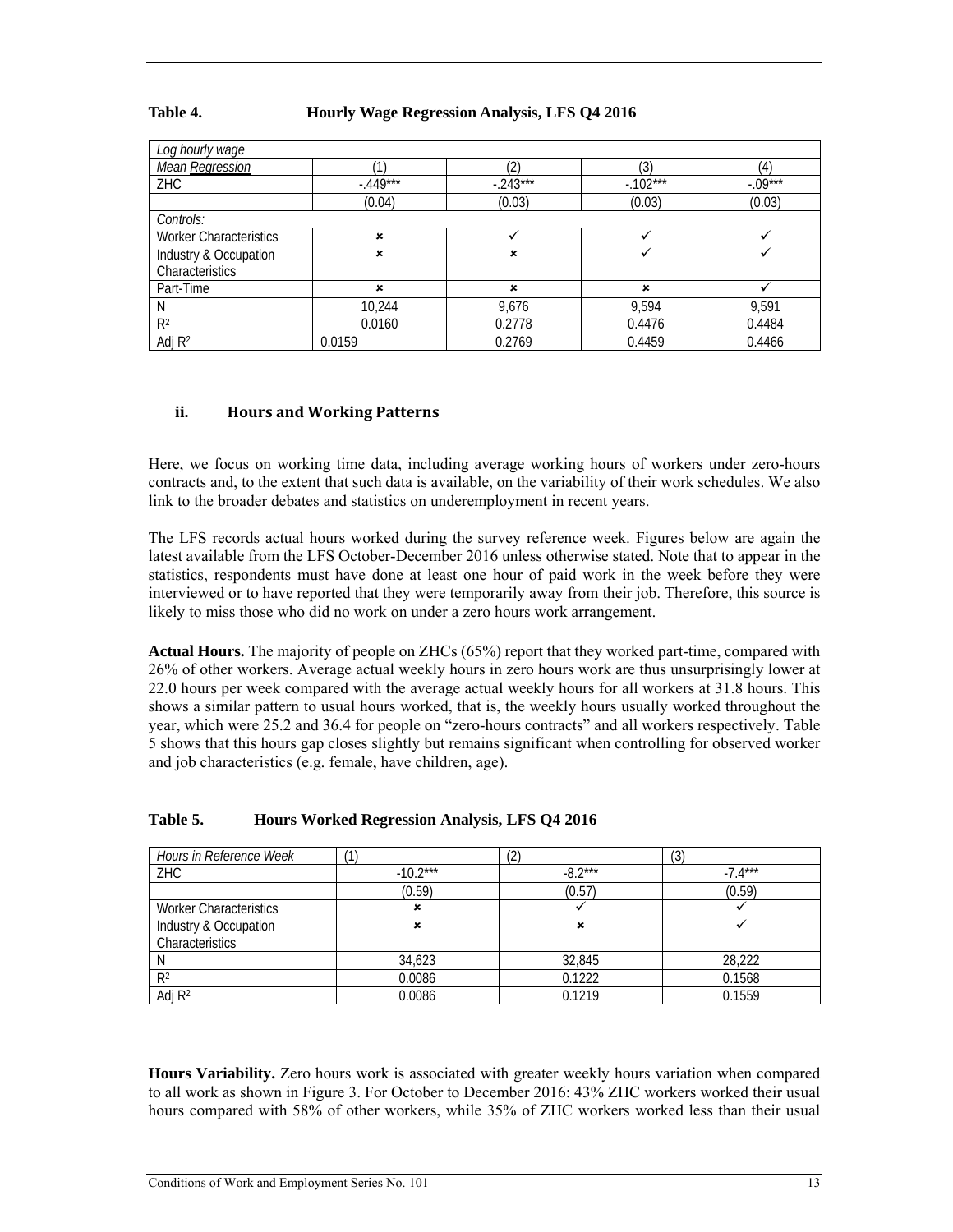hours compared with 30% of other workers. Note again however that the LFS might under-record those who work zero hours when they might usually work a positive number. Those on zero-hours contracts are also much less likely to work 5-day weeks, the norm amongst those on other types of contracts. This pattern is depicted in Figure 4.



**Figure 3. Variability in Actual Hours versus Usual, Oct-Dec 2016** 

**Figure 4. Number of Days per Week Worked, Oct-Dec 2016** 



*Source:* Author Calculations from Labour Force Survey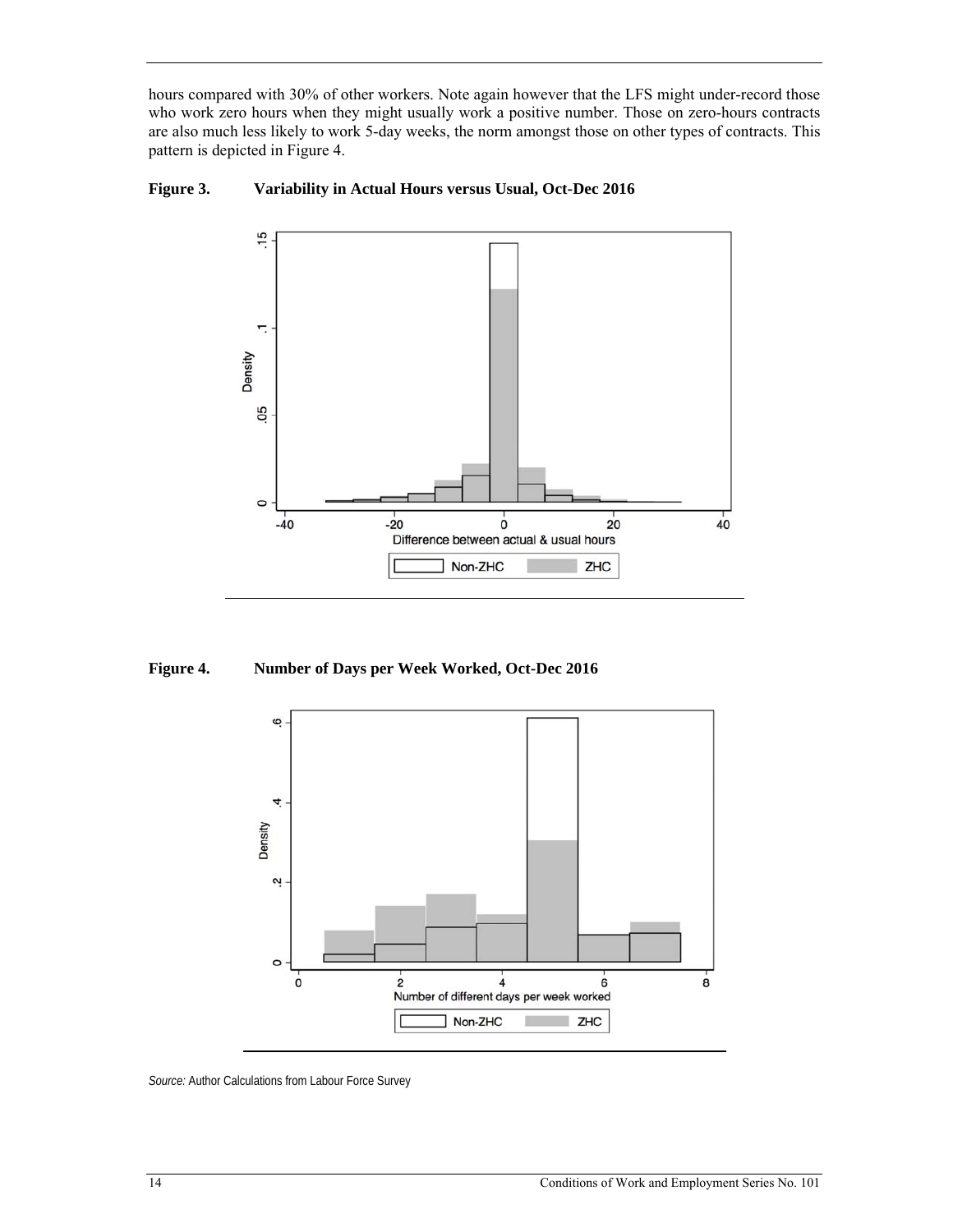**Underemployment.** There is compelling evidence of underemployment amongst workers on ZHCs. A quarter (25%) of those on ZHCs want to work more hours compared with 9% of people in employment not on these contracts. 9% of those doing zero-hours work would like a different job with more hours compared with 1% for other people in employment, while the remainder would like more hours in their current job or an additional job. Disaggregating underemployment figures by key worker characteristics is suggestive that while underemployment is a problem across all groups, men, immigrants and those with disabilities (according to Equality Act 2010 criteria) are particularly affected. While men and women employed on other types of contracts are equally likely to report being underemployed, women on zerohours contracts are less likely to be underemployed than men suggesting that some women who want low hours might be selecting into this form of work. There is also some suggestion that a similar phenomenon might be at work with students.

|                   | ZHC      | Non-ZHC  |
|-------------------|----------|----------|
| Age               |          |          |
| Younger workers   | 31%      | 15%      |
| Older             | 22%      | 7%       |
| Diff              | $9\%**$  | $8\%***$ |
| Gender            |          |          |
| Female            | 22%      | 9%       |
| Male              | 29%      | 7%       |
|                   | $-7\%**$ | $2\%***$ |
| <b>Disabled</b>   |          |          |
| <b>Disability</b> | 31%      | 10%      |
| No Disability     | 24%      | 8%       |
|                   | $7\%$ *  | $2\%***$ |
| Immigrant         |          |          |
| Migrant           | 33%      | 11%      |
| Not Migrant       | 23%      | 8%       |
| Difference        | 10%**    | $3\%***$ |
| <b>Student</b>    |          |          |
| Student           | 26%      | 12%      |
| Not Student       | 24%      | 8%       |
| <b>Difference</b> | 2%       | $4\%***$ |

#### **Table 6. Underemployment by Worker Characteristics, Oct-Dec 2016**

Source: Author's calculations from the Labour Force Survey

#### **iii. Worker Characteristics**

Here, we focus on whether zero hours work is associated with particular groups of workers (such as migrant workers, or those in particular sectors). In short, those doing zero-hours work are more likely to be young, migrants and either still studying or less educated.

The relationship between age and work under zero-hours arrangements is particularly striking. A third of zero-hours works are aged under 25, and 8% of those employed in this age group work on a zero-hours contract compared to 2% of those aged 25 and over.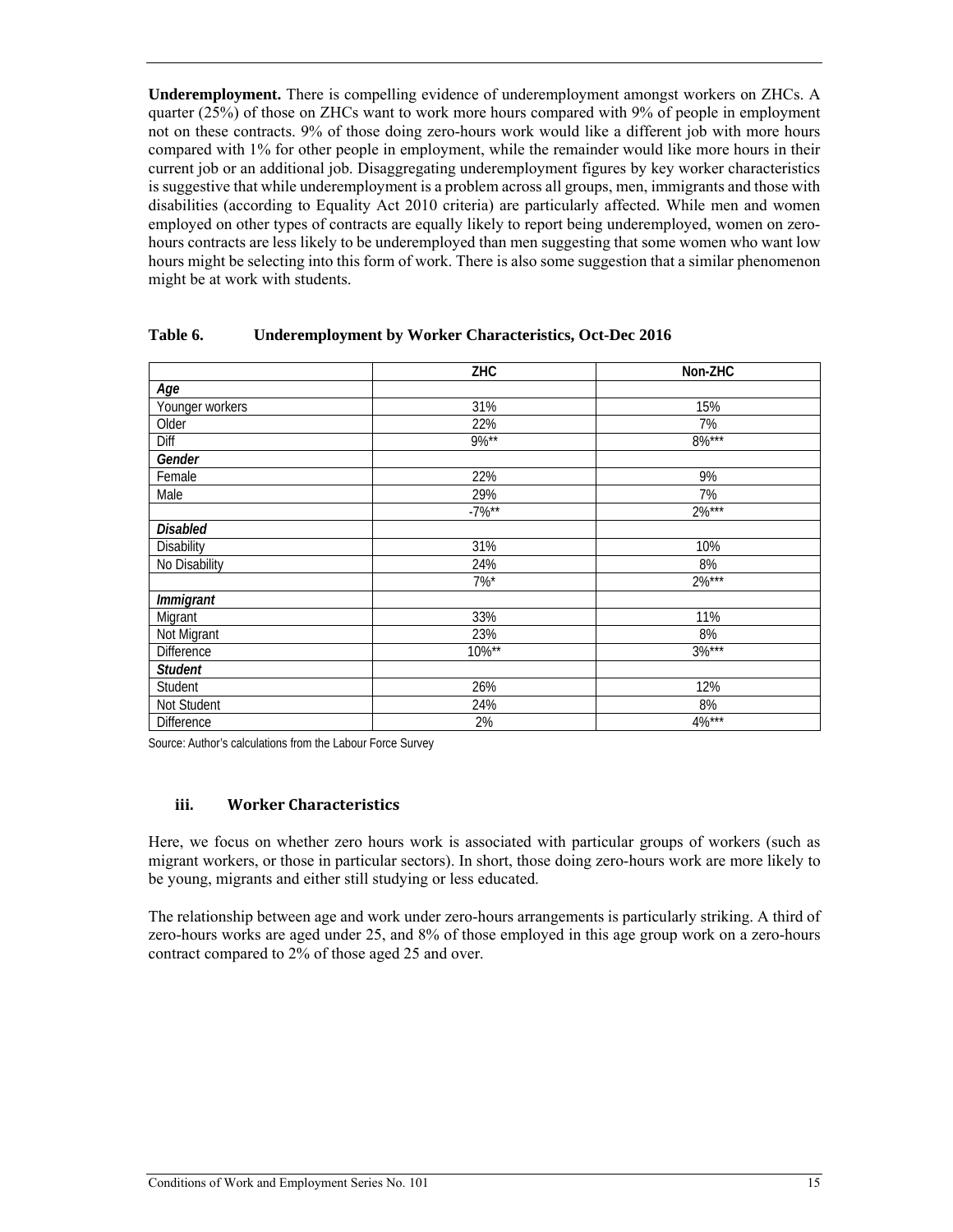**Figure 5a. Age Distribution of ZHC Workers** 







*Source*: Author Calculations from Labour Force Survey

Women, students and those with lower education are over-represented among zero-hours contract workers. However, it is important to note that zero-hours arrangements still account for a relatively small share of overall employment for most groups. While 52% of zero-hours workers are women, only 3% of women in employment are on a zero-hours contract. However, for students, zero-hours work does account for a bigger share of overall employment: 8% of students in work are employed on zero-hours arrangements.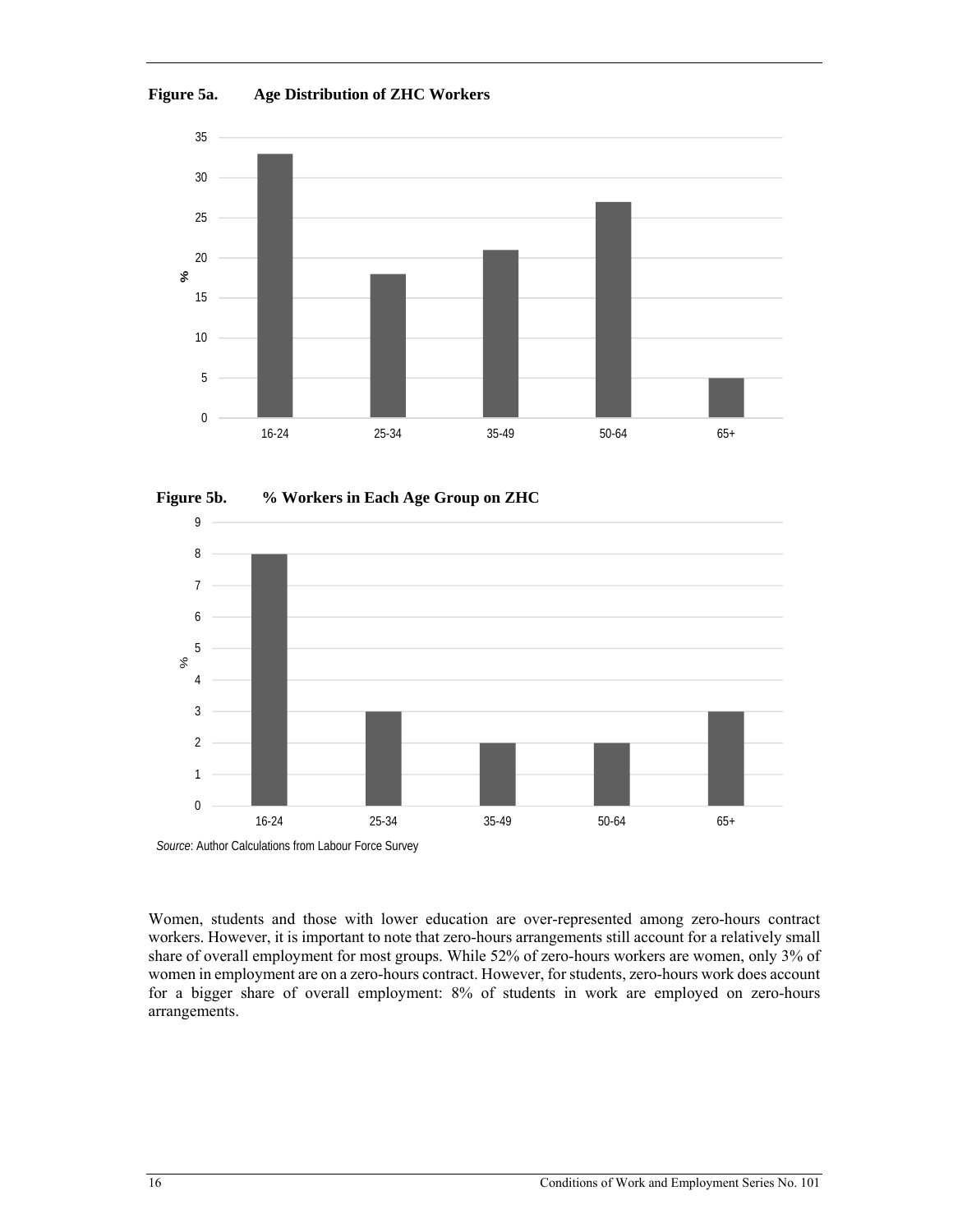

*Source*: Author Calculations from Labour Force Survey

To control for the impact of various characteristics simultaneously, we run a multivariate logistic regression of an indicator of whether an individual was employed on a zero-hours contracts on various characteristics. An odds ratio of more than one indicates that workers with this characteristic are more likely to work under a zero-hours arrangement. An odds ratio of less than one indicates that workers with this characteristic are less likely to work under a zero-hours arrangement. We give results with and without controls for industry and occupation.

The most salient themes match those of our graphical analysis: that zero-hours work is much more common amongst workers under age 25, current students, and, amongst those who have finished studying, those who do not have any qualifications higher than A-Levels (awarded at age 18 in the UK). There is also evidence for the work arrangement being more prevalent amongst those classified as disabled according to Equality Act 2010 criteria; 16% of those on zero hours arrangements are classified as disabled under this measure, compared to 12% employed on other types of contract. Non-native UK workers are also disproportionately employed on ZHCs; 20% of workers on ZHCs were born outside the UK compared to 15% on other types of contract. Those who self-identify with a non-white ethnicity are similarly over-represented amongst zero-hours work (14% to 10%). Women are more likely to be working under zero-hours arrangements but this is largely because the industries and occupations that women work in are more likely to use zero-hours contracts. Controlling for industry and occupation in the second column of Table X results in the relationship between women and zero-hours arrangements becoming insignificant.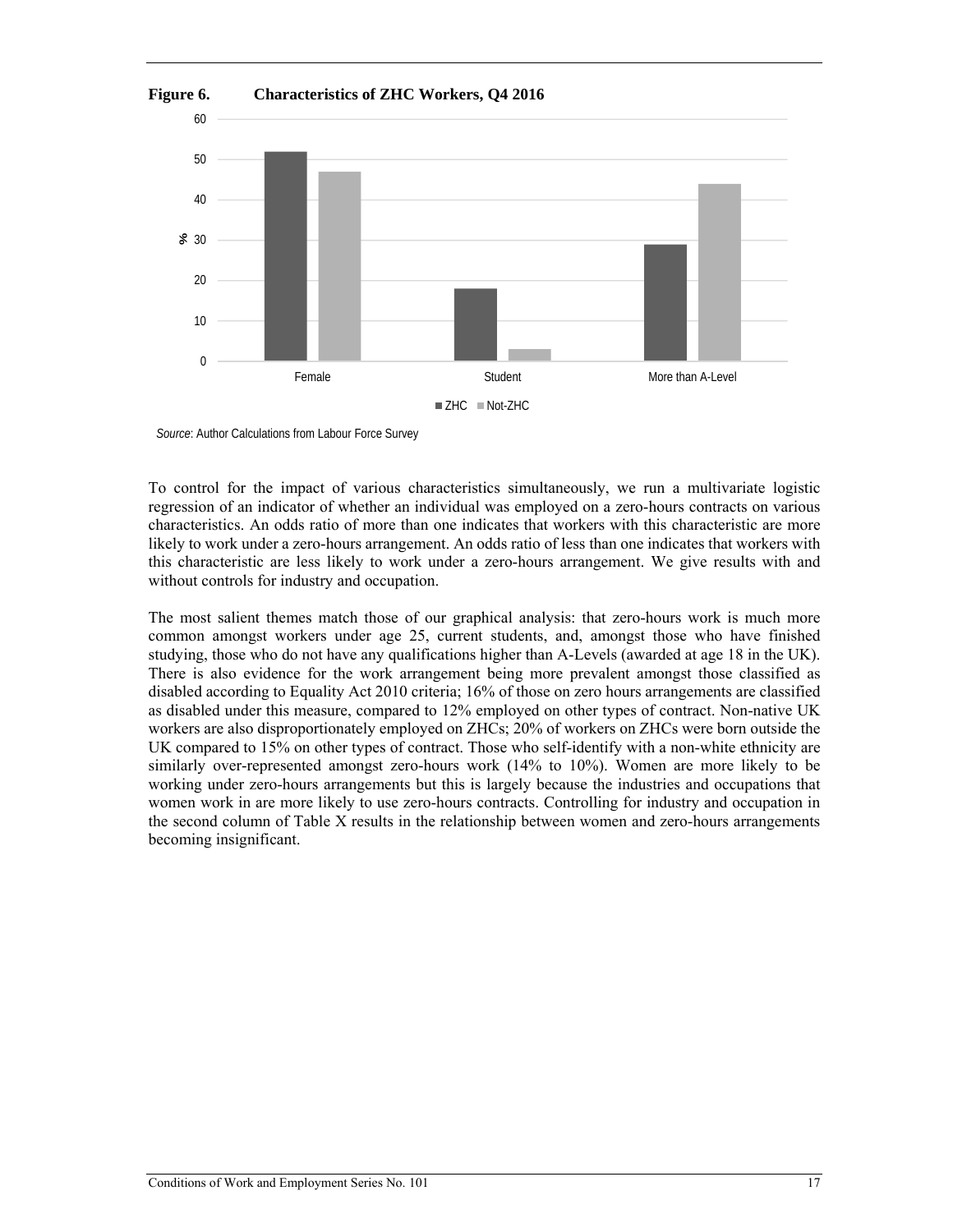| ZHC                   | (1)               | (2)               |
|-----------------------|-------------------|-------------------|
|                       | <b>Odds Ratio</b> | <b>Odds Ratio</b> |
|                       | (Std Error)       | (Std Error)       |
| Age 16-24             | $3.89***$         | $2.72***$         |
|                       | (0.43)            | (0.34)            |
| Age 25-34             | $1.56***$         | $1.42***$         |
|                       | (0.17)            | (0.17)            |
| Age 50-64             | $1.38***$         | $1.33**$          |
|                       | (0.15)            | (0.16)            |
| Age 65+               | $1.42*$           | $1.78***$         |
|                       | (0.28)            | (0.38)            |
| More than A-Levels    | $0.59***$         | 1.03              |
|                       | (0.05)            | (0.10)            |
| Student               | $2.06***$         | $1.84***$         |
|                       | (0.20)            | (0.20)            |
| Female                | $1.23***$         | 0.95              |
|                       | (0.08)            | (0.08)            |
| Disability            | $1.60***$         | $1.39***$         |
|                       | (0.15)            | (0.14)            |
| Immigrant             | $1.58***$         | $1.26***$         |
|                       | (0.16)            | (0.14)            |
| Non White             | $1.30**$          | $1.24*$           |
|                       | (0.15)            | (0.16)            |
| Children              | 0.95              | 0.94              |
|                       | (.15)             | (0.08)            |
| Constant              | 0.01              | 0.08              |
|                       | (0.00)            | (0.12)            |
| Industry & Occupation | $\pmb{\times}$    | $\checkmark$      |
| N                     | 33,334            | 28,540            |
| Psuedo R <sup>2</sup> | 0.0593            | 0.1419            |

#### **Table 6. ZHC Worker Characteristics, Logistic Regression**

*Benefit Receipt.* Workers on zero-hours contracts are more likely to be in receipt of some state benefits compared to those not on these contracts. 30% of those working on zero-hours contracts are in receipt of benefits compared to 25% of workers employed under alternative work arrangements. We will return to a wider discussion of this point in Section 3.

*Unionisation.* Unionisation rates are lower amongst zero-hours workers. 22% of workers employed on other types of contracts are a member of a trade union, compared to only 8% of workers employed on zero-hours contracts. The negative association between zero-hours work and unionisation continues to hold even after controlling for worker characteristics, industry, and occupation.

#### **iv. Employer Characteristics**

Zero-hours contract workers are more likely to be found in small firms – 40% of those employed on zerohours contracts in October-December 2016 where in firms with fewer than 25 employees. 20% of zerohours workers were in the smallest category of firm size, at firms with fewer than 10 employees. However, it seems that a higher proportion of very large firms make use of zero-hours contracts than smaller firms (there are just few large firms in the UK).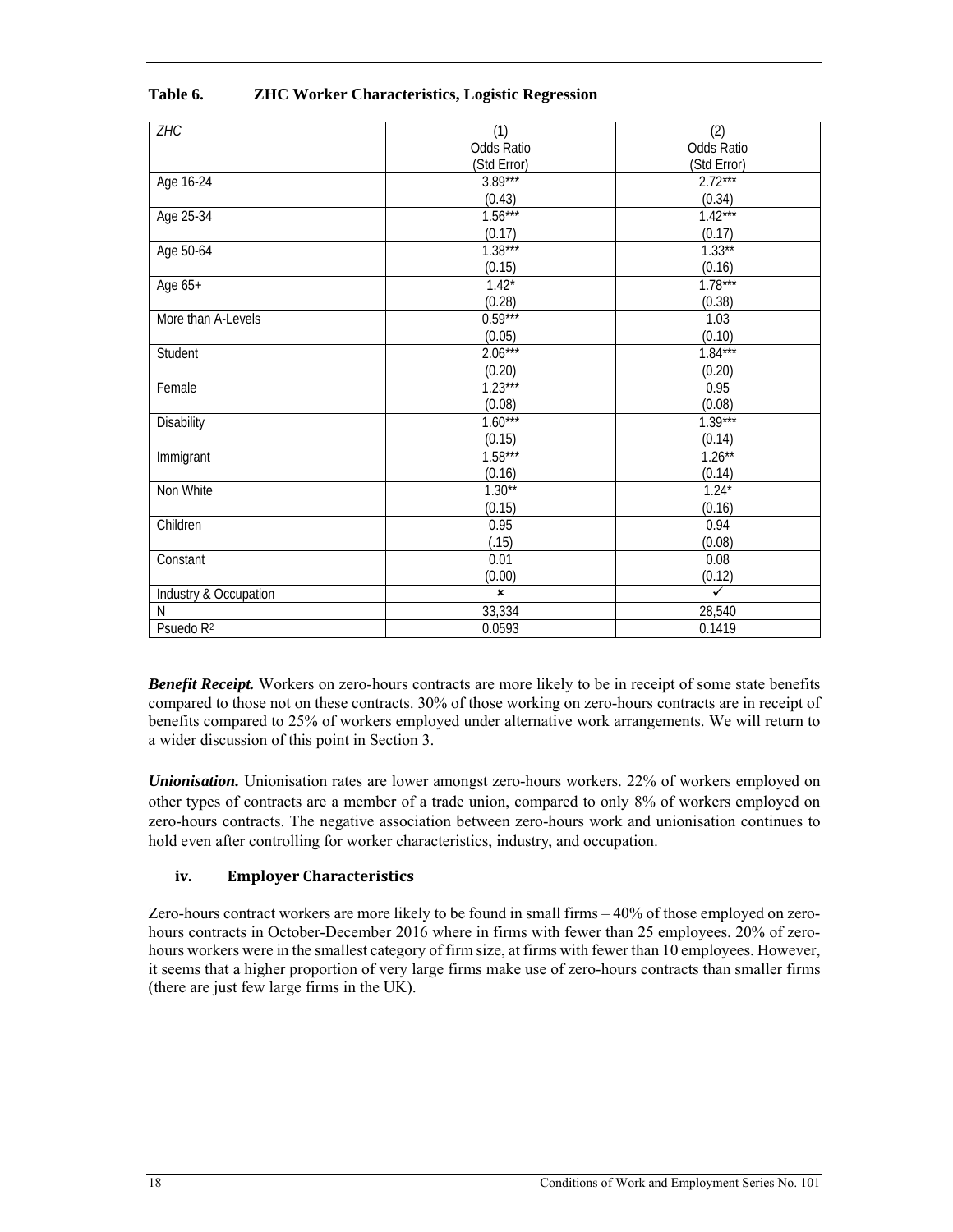

**Figure 7a. Proportion of Businesses Making Some Use of NGHCs by Business Size, Nov 2015**

*Source*: ONS Business Survey





*Source*: Labour Force Survey

We gave the breakdown of zero-hours contracts by industry earlier in this section, finding that they are particularly prevalent in Health & Social Care and Accommodation and Food. Zero-hours arrangements also appear relatively more common in private than public-sector organisations; 13% of zero-hours workers are employed in the public sector compared to 23% of workers on other types of arrangements.

*Agency Work.* There is an important overlap between agency work and zero-hours arrangements. 10% of workers employed by agencies are on zero-hours arrangements. Thus, hybrid forms of work organisation are possible. Agency-ZHC work seems to be particularly important in the care sector. 30% of care workers employed through agencies are on zero-hour contracts according to the LFS.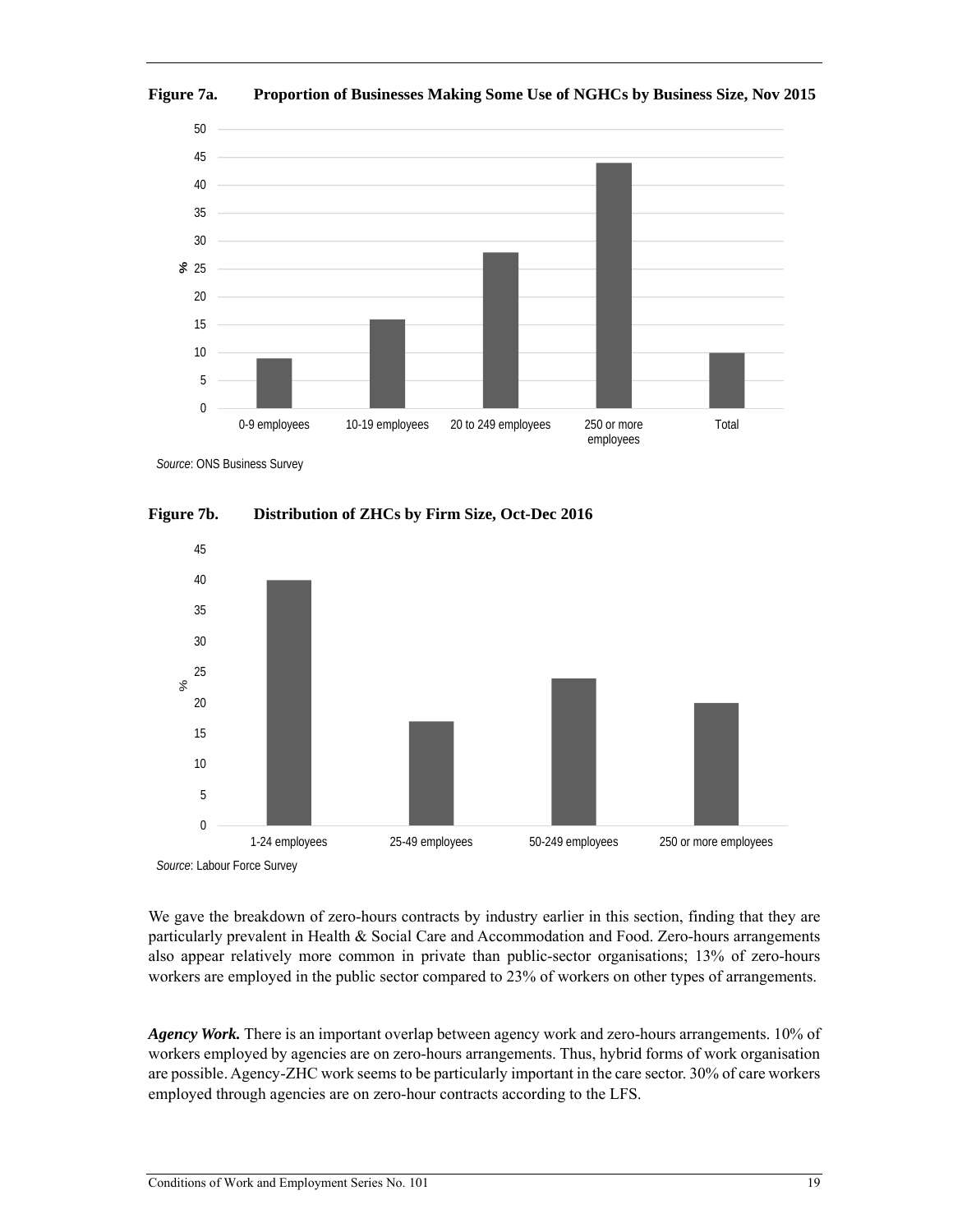#### **v. Social Care**

Given the heavy use of zero-hours contracts in the care sector, we provide a more in-depth study of their use and characteristics in the sector. Skills for Care administrative data reveal that approximately a quarter of all social care workers were employed on zero-hours contracts in 2015/16 (see Table 3). This is more than estimated in the LFS or ONS Business Survey which might again give reason to believe that these sources continue to underestimate the prevalence of zero hours work arrangements.

*Domiciliary Care.* Zero-hours contracts are particularly concentrated within care workers as opposed to managers or administrative staff. Further they are very common within adult domiciliary care (care given within an individual's own home). In 2015/16, a large 58% of care workers and 57% of registered nurses working in domiciliary care were employed on zero hours contracts.<sup>50</sup> 80% of domiciliary care workers on zero hours contracts were employed on a permanent basis on these contracts. There is also some evidence that zero-hours contracts are clustered within particular types of provider. Unison and a review for the Department of Health found that a large number of independent domiciliary care providers used zero hours contracts for all staff but this was not the case for local authority providers.  $51$ 

Zero-hours contracts are sometimes justified as arising from employers need for flexibility, enabling them to scale the size of their workforce to fluctuating demand. While demand for social care is systematically high and constant across the week, homecare is time and location specific with some peaks and troughs over the day. This feature of service delivery combined with 'chronic underfunding' and the commissioning model used by most local councils leads to the use of zero-hours arrangements.

The majority of workers in social care are employed by private firms. However, as the UK Homecare Association explains, 'local councils buy around 70% of all homecare, meaning that they effectively have a near monopsony of purchasing power in their local care market. The purchasing decisions of councils, and the available funding from central government, largely determine the operation of the sector.<sup>52</sup>

It is widely acknowledged that councils do not usually pay for travel time; research by Unison suggests that more than 65% of councils only pay for the time a carer actually spends in a service user's home. Funding pressures have led councils to freeze the fees they pay to providers or providing only nominal annual increases.<sup>53</sup> Care providers have been 'very clear' in arguing that the use of zero-hours contracts is necessary because of the extremely low rates that local authorities pay for care, and the practise of councils paying for care by the hour.<sup>54</sup> Indeed, 'the majority of providers told [the UK Homecare Association] that their services would be unsustainable on the current levels of funding, without the use of zero hours contracts.<sup>555</sup> There is thus little if no scope for many providers to remunerate workers fully for travel and on-call time. In addition to likely resulting in the use of ZHCs, as we will discuss further in Section 4, this practise has led to violations of National Minimum Wage regulations.

 $\overline{a}$ 

<sup>&</sup>lt;sup>50</sup> Skills for Care, *The state of the adult social care sector and workforce in England* (Skills for Care 2016).<br><sup>51</sup> Unison, *Outsourcing the Cuts: Pay and Employment Effects of Contracting Out* (The Smith Institute 201

<sup>2017.</sup> 

<sup>54</sup> Angel (n 52).

<sup>55</sup> ibid.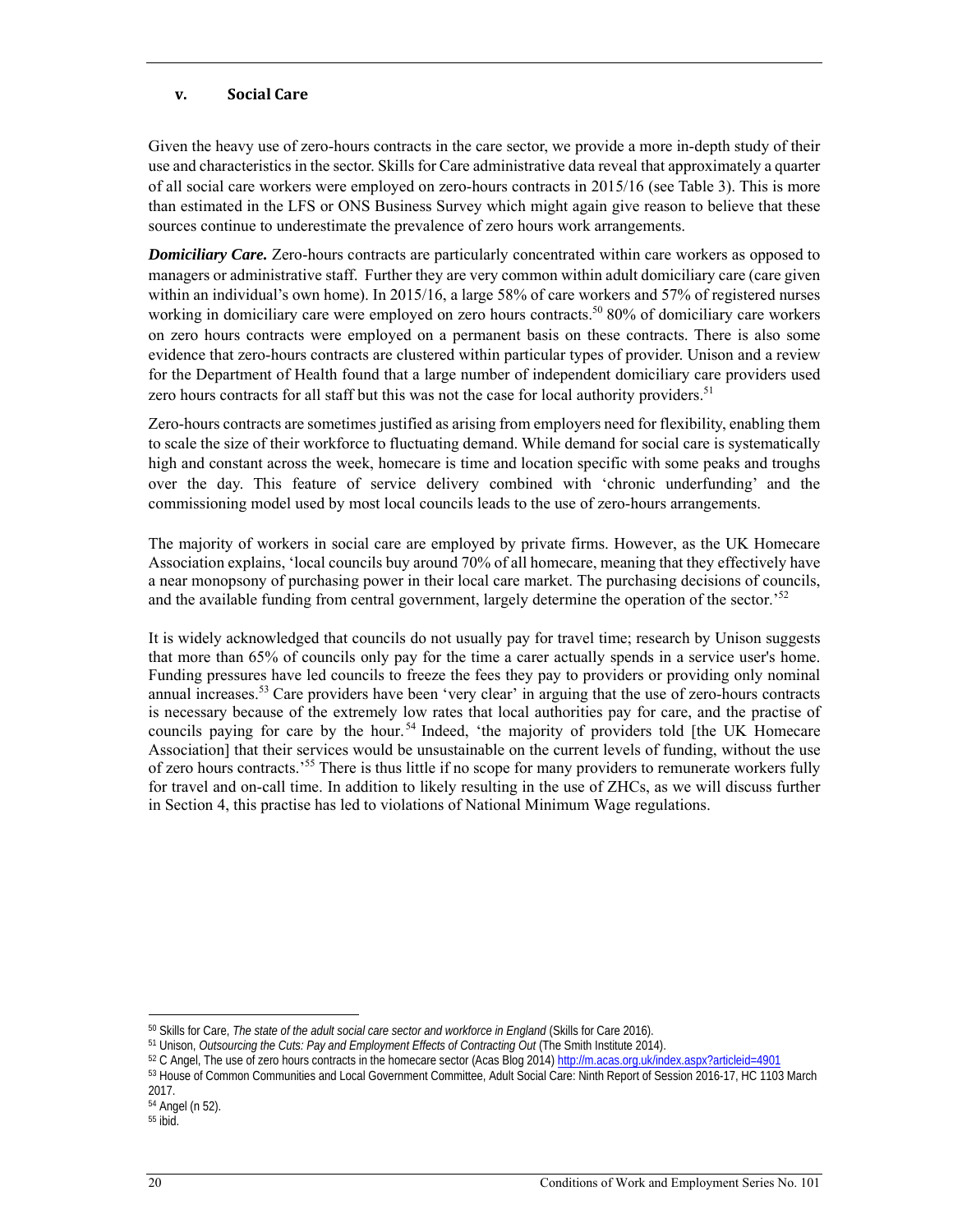# **3. The Impact of Zero‐Hours Work**

In the third section of this report, we complement the numerical evidence just set out with an extended analysis of the effects of zero-hours work for workers, employers, and society more broadly. Our focus is not limited to the legal situation of those working under such arrangements, but also includes questions of social security entitlements, and wider implications for business flexibility, cost savings, and productivity growth.

### **a. What's the Counterfactual?**

Before turning to a detailed discussion of the benefits and limitations of zero hours work for key stakeholders, we first explore the important issue of what constitutes the relevant counterfactual. While there might be drawbacks to the use of zero hours working arrangements, it might be the case that they are preferable to the alternatives that would exist in their absence. Some job is often thought better than no job at all.

Indeed, flexible work arrangements such as zero hours are suggested by some to have contributed to the UK's 'employment miracle' since the financial crisis. The UK employment rate is now at its highest level since records began at 74.6% of the working age population. As zero hours arrangements enable firms to take on workers with limited risk if demand falls short of expectations, there might have been higher unemployment over the recession if such work arrangements were not available. The CBI, for example, predicts that unemployment would have risen by an extra 500,000 people had firms not been able to resort to these work arrangements.<sup>56</sup> This is supported by evidence that a third of all workers and more than half of workers between 16-24 years old say that they are on these contracts because they cannot find a job with regular fixed hours.<sup>57</sup> This is important because a large body of research highlights the long-term damage of unemployment spells for individuals and society as people lose skills, lose confidence, and face difficulty returning to employment.<sup>58</sup>

Zero hours arrangements might also function as a stepping-stone to 'better' employment. The Government consultation, for example, argues that ZHCs provide people with "opportunities to enter the labour market and a pathway to other forms of employment."<sup>59</sup> It is thus plausible that for certain groups of individuals facing a lacklustre labour market, the opportunity to work on a zero hours contracts represents a real benefit over the alternatives available.

However, that being said, there is evidence that zero hours contracts are used by some employers not because positions that guarantee hours are economically unviable but rather because of poor management practises. As we will explore in Section 3(b), many businesses stress that there exist more efficient means of workforce management. Many CEOs and HR managers interviewed as part of an independent review on zero hours contracts in the UK argued that, in the current economic climate, reliance on zero hours contracts represents "lazy management", an "unsophisticated way of managing workplace flexibility", and an "ineffective way of motivating people".<sup>60</sup>

Further, the link between forms of temporary and causal work and positive future labour market outcomes is weak. Indeed, economists David Autor and Susan Houseman found that temporary help placements might even *harm* subsequent employment and earnings outcomes in their study of the Work First programme in Michigan.<sup>61</sup> According to Norman Pickavance, the lack of training and the emergence of a two-tier workforce that can be associated with reliance on zero hours arrangements have 'broken' the

 $\overline{\phantom{a}}$ <sup>56</sup> http://www.publicsectorexecutive.com/Public-Sector-News/vital-role-for-zero-hours-contracts-cbi-

<sup>57</sup> Pickavance 5.

<sup>58</sup> See, e.g. D Bell and D Blanchflower (2011), 'Young People and the Great Recession', *Oxford Review of Economic Policy*, 27(2); W Aruampalan, A. Booth and M. Taylor (2000), 'Unemployment Persistence', *Oxford Economic Papers* 52. 59 Consultation 13.

<sup>60</sup> Pickavance 13.

<sup>61</sup> D Autor and S Houseman, 'Do Temporary-Help Jobs Improve Labour Market Outcomes for Low-Skilled Workers? Evidence from "Work First"' (2010) *American Economic Journal: Applied Economics* 2.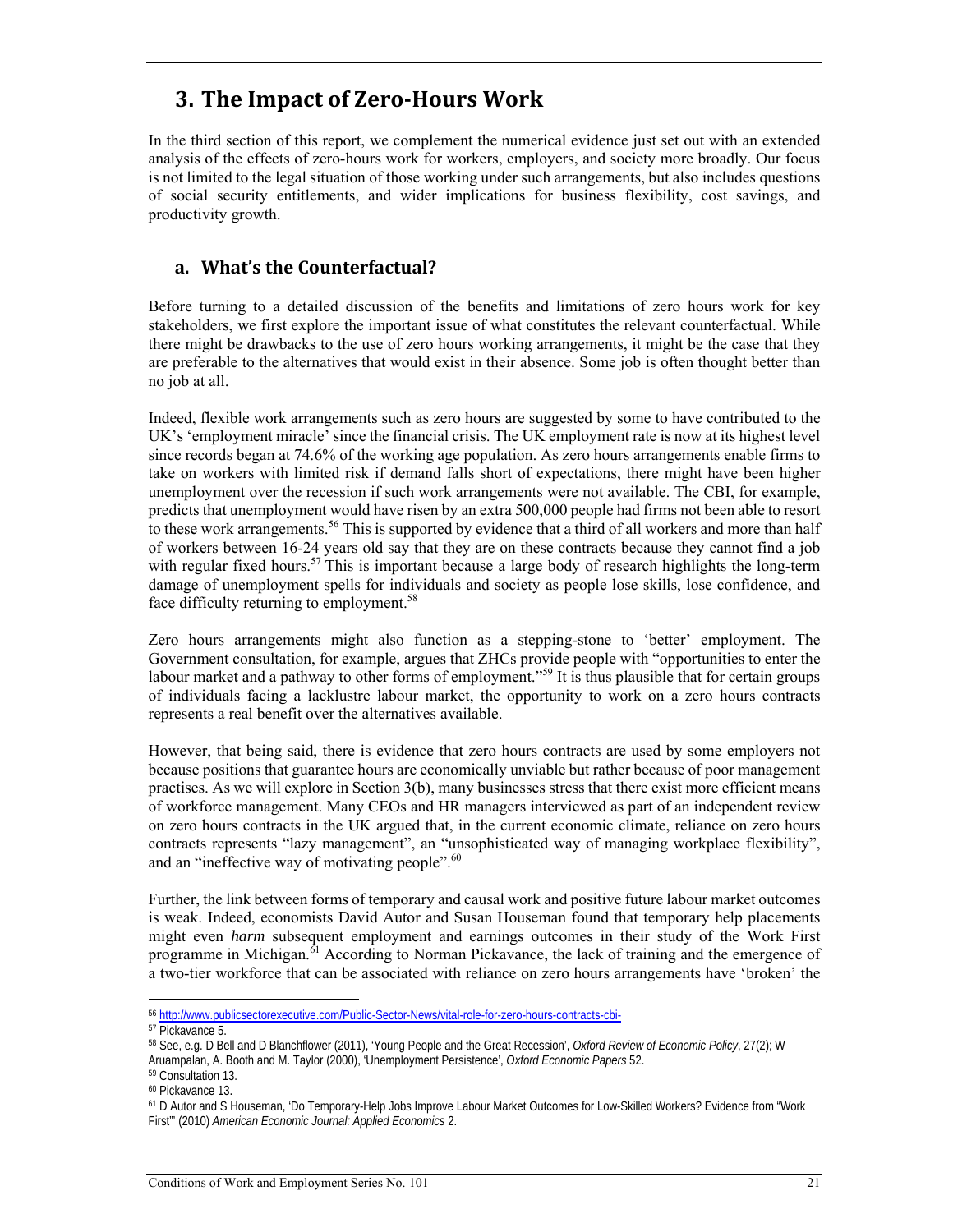ladders that normally allow people to progress through the ranks of an organisation.<sup>62</sup> Thus, it is not unambiguously clear that zero-hours contracts necessarily have a positive effect on future labour market prospects.

With the difficulty of the counterfactual point raised, we now turn to a detailed discussion of the benefits and costs of zero hours work arrangements for workers, businesses, and society at large.

### **b. Workers**

Zero-hours work arrangements are simultaneously lauded as good and bad for workers. On the positive side, employment on zero hours work arrangements is argued to reflect a 'preference for flexibility' amongst students, older workers, and women with care giving responsibilities. Further, as mentioned above, employment on a zero hours contract might be better than no employment at all. However, workers are subject to much greater income risk on these contracts and face greater uncertainty over the scope of their employment rights. Difficult questions also arise in relation to the social security system, particular as part of the on-going shift to the so-called Universal Credit ('UC') system, and broader issues from work-life balance to worker health.

#### **i. Flexibility?**

In principle, zero-hours arrangements allow individuals a greater say over when and how much they work. In theory they permit, for example, students to fit in paid employment while studying and allow women to work around childcare duties. There is evidence that a preference for flexibility is relevant for some workers. For example, a CIPD study suggested that 47% of workers were 'very satisfied' or 'satisfied' with having no guaranteed hours.<sup>63</sup> Interview responses to a Resolution Foundation study in 2013 also suggested that certain types of workers valued these work arrangements, whilst acknowledging that they would not suit everyone:

"I really value the flexibility of working on zero hours because it allows me to fit other things into my life and if I don't get enough hours one week I can always make them up the next by taking on more. I can see that for families with a mortgage the situation would be seriously nerve wracking and of course I have to trust my line manager to deliver those hours and that's far from ideal but it has worked for me so far."

(Male domiciliary care worker, Edinburgh) $^{64}$ 

However, it is important to note that flexibility is not a universally valued characteristic. In the CIPD study quoted above, 27% reported that they were 'very dissatisfied' or 'dissatisfied' with having no guaranteed hours.<sup>65</sup> Recent academic evidence also suggests that the great majority of workers do not value flexible working arrangements; most workers are not willing to pay for flexible scheduling and traditional Monday-Friday 9-5pm schedules are preferred by most job seekers.<sup>66</sup>

There is also some uncertainty as to the extent to which zero-hours work is genuinely flexible for workers. Acas argues that the problem of "effective exclusivity clauses" is a "very major concern".<sup>67</sup> Their experience suggests that workers are often frightened to turn down work in case their employer starts 'zeroing in' on their hours. They conclude that these anxieties "reflect the imbalance of power between the worker and the employer in these contractual arrangements as workers are also fearful of raising

 $\overline{a}$ 62 Pickavance 12.

<sup>63</sup> CIPD, Labour Market Outlook 2013.

<sup>64</sup> Matter of Time 16.

<sup>&</sup>lt;sup>65</sup> CIPD, Labour Market Outlook 2013.<br><sup>66</sup> A Mas and A Pallais, 'Valuing Alternative Work Arrangements', Working Paper.

<sup>&</sup>lt;sup>67</sup> Acas, 'Give and take? Unravelling the true nature of zero-hours contracts' (2014) *Acas Policy Disucssion Papers.*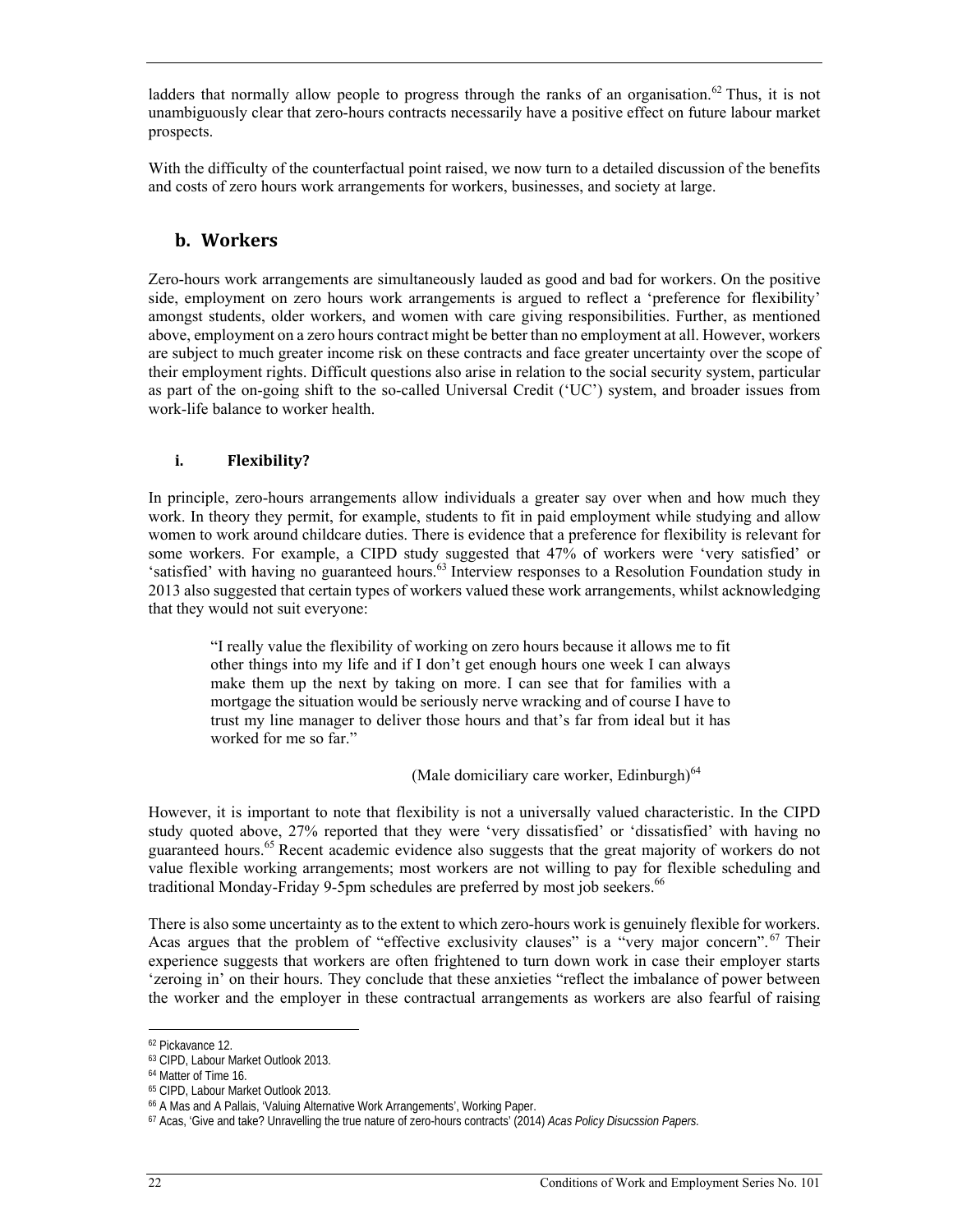queries regarding their rights and entitlements."68 A union representative interviewed as part of a wider study of zero-hours contracts in the UK retail sector explains that:<sup>69</sup>

"People will do their utmost to do the extra hours and will allow themselves to be bullied into working days they don't really want to work or shifts that they don't really want to work. A lot of them are actually struggling to get childcare in place and things because they are terrified of not getting any more shifts and being stuck with this three-and-a-half or seven hours a week, which they've gotta live on . . . so I've known managers to say, 'look if you don't do the shift tomorrow, I won't offer you any more'.

The power that schedule flexibility places in the hands of managers is an emerging theme from the academic and media coverage. One university academic comments that: "The whole thing is completely dependent on my relationship with the course leader. If the course leader changed, I could lose it all." These arrangements thus contribute to employment relationships based upon 'grace and favour', which involve 'ingratiating yourself to be given teaching the next year'.<sup>70</sup> Giving evidence to a Parliamentary Inquiry into the use of zero-hours contracts at a UK retail firm, Steve Turner, the Assistant General Secretary at Unite the Union argues:

"It is not just about insecurity. It is also about no guarantee on hours, giving absolute control to the employer […] There is no process; there is no access to justice. Even though on paper you may be regarded as an employee and able to access, if indeed you can afford it, the employment tribunal system, the reality is, for most zero-hour workers and short-hour workers, you are simply denied work if you raise a grievance or raise a concern with your employer."<sup>71</sup>

The characterisation of zero hours work arrangements as flexible, casual arrangements is also challenged by their permanency over time. As discussed in Section 2, many zero hours workers have been in their position for years and describe their job as permanent and full-time. Reports by the Resolution Foundation and Acas challenge the notion of zero hours contracts as always corresponding to typical notions of causal work. On the basis of analysis of calls to their helpline and independent research, Acas concludes that: "Any casualisation may, therefore, says as much about the specific terms of their contract and the way they are being used, rather than the nature of the work itself or hours worked."<sup>72</sup>

#### **ii. Income** and **Social Security**

Variation in hours translates directly into variations in pay for zero-hours contract workers. This is likely to be a particular challenge for workers who rely on such work for their main source of income, especially given the low rates of pay associated with such jobs. Forty percent of respondents to the CIPD study had 'no notice' when no further work was available from their employer'.73 This understandably causes budgeting difficulties for some workers as described in interview responses to a Resolution Foundation study:<sup>74</sup>

> "Many of my colleagues who are raising families have got into serious debt from working on zero-hours contract because they cannot be sure what they'll get in each month. Those who've avoided debt have done so by living with parents, drawing on savings, having redundancy pay from previous jobs to fall back on or

 $\overline{\phantom{a}}$ 

<sup>&</sup>lt;sup>68</sup> Acas, 'Give and take? Unravelling the true nature of zero-hours contracts' (2014) *Acas Policy Disucssion Papers 1*.<br><sup>69</sup> A Wood, 'Flexible scheduling, degradation of job quality and barriers to collective voice' (201

https://www.theguardian.com/education/2013/sep/16/zero-hours-contracts-at-universities 71 55 Third Report of Session 2016–17, HC 219, 7.

<sup>72</sup> Acas (n 68) 4.

<sup>73</sup> CIPD, Labour Market Outlook 2013.

<sup>74</sup> Matter of Time 17.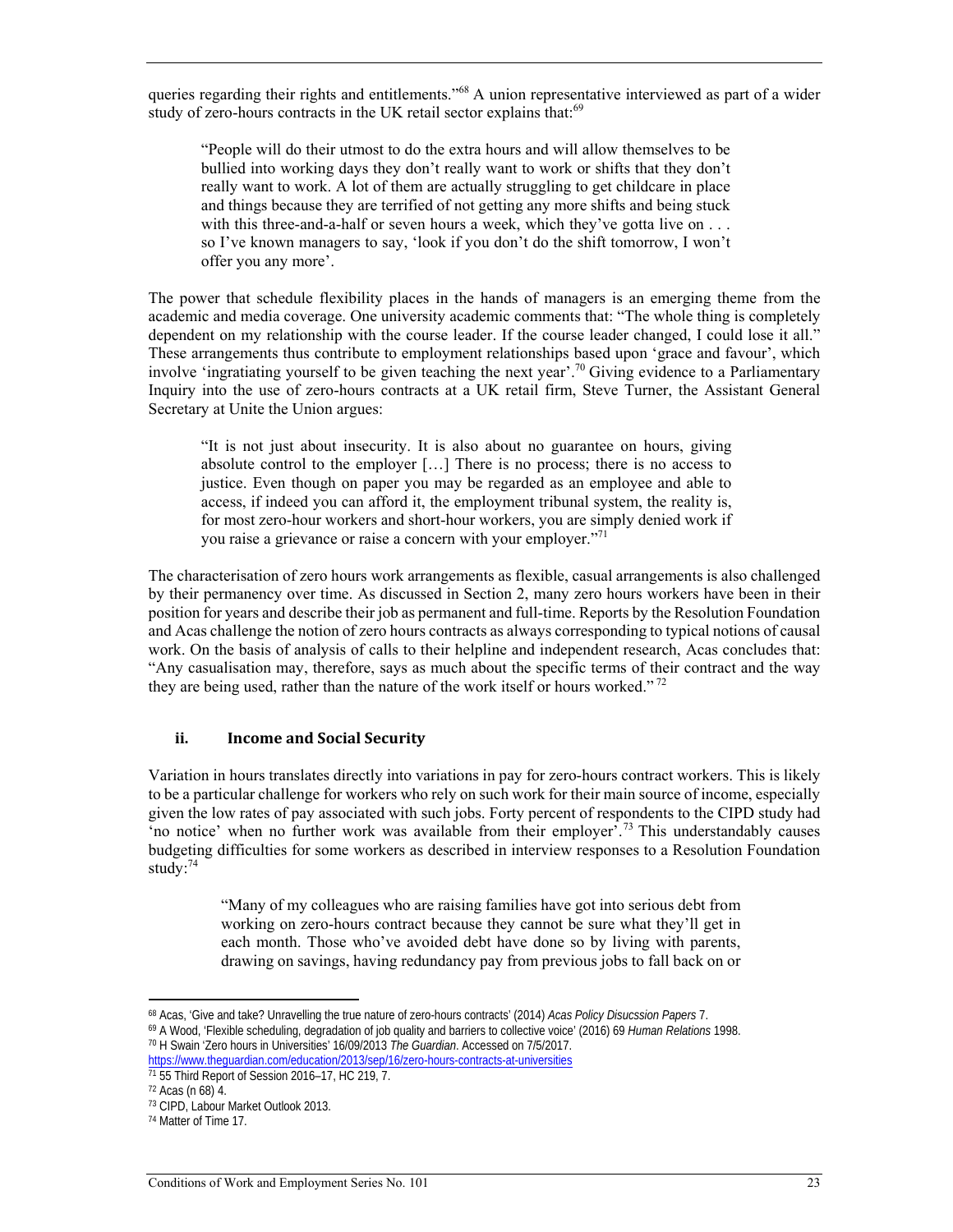because mortgage costs are currently low. The housing round here is cheap but lots of people on these contracts wouldn't be able to survive without family support".

(Female FE lecturer, Bradford)

"You have to be really careful with money. I try to save to cover the possibility that my hours will be low one week but it's hard as the pay isn't fantastic to start with."

(Male support worker, Brighton)

*Tax.* Unlike self-employment, zero-hours contracts are not treated preferentially by the UK tax system.<sup>75</sup> However, income variation week-to-week can nonetheless mean that zero hours workers pay more tax than otherwise identical workers on fixed hours contracts. In 2017/18, the first £11,500 of income is taxfree. The basic rate of income tax is 20% and paid on income from £11,501 to £45,000. In addition, employed individuals pay (Class 1) National Insurance Contributions of 12% on weekly earnings of £157-866. One potential disadvantage for zero-hours workers is the fact that NICs contributions depend on weekly pay. Thus, even if a worker earns less than £7,500 per year, they will must pay 12% NICs in any weeks that their earnings exceed £157.

To illustrate the relevance of the NICs thresholds for zero-hours workers, consider two workers A and B paid on a weekly basis at the national minimum wage  $(f7.50 \text{ per hour})$ . A is employed on a fixed-hours contract for 20 hours a week, whilst B is employed on a zero-hours contract. B alternately works 30 hour and 10 hour weeks, resulting in a weekly wage of £225 and £75 respectively. In contrast, Person A gets paid a consistent £150 every week, keeping her below the primary threshold. While both A and B work 1,040 hours per year for the same wage, person B will find herself receiving £700 net less than person A annually, as she will be liable to NICs due to her sporadic income, whilst B—with her regular, fixed pay packet—will pay none.

*Income Support.* Given the financial precarity of zero-hours contracts it is not surprising that they are more likely to be in receipt of government benefits. Thirty percent of zero-hours workers are in receipt of government benefits compared to 25% of workers on other types of contracts. 76 They are approximately 25% more likely to be claiming tax credits compared to workers employed on other types of contract.77 Work related benefit payments to zero hours contract workers typically come in one of three forms: tax credits, income-based job seekers allowance (JSA) or universal credit. Universal credit (UC) is a single monthly payment for people in and out of work that will eventually replace many of the current benefits that target those with low incomes or who are out of work. As the roll-out of UC is expected to take until at least March 2022, we describe the interaction of zero hours work and the benefit system under both the pre-UC and UC regimes.

Under the pre-UC system, zero hours workers can face additional hurdles to claiming benefits because of the lack of guaranteed hours. To claim income-based JSA, an individual must not be in paid employment for more than 16 hours per week.<sup>78</sup> To claim tax credits, individuals must work between 16 and 30 hours a week depending on their circumstances.<sup>79</sup> When hours vary week-to-week, the average hours over the five weeks prior to making a claim are used as the basis for benefit entitlement. Significant variation in hours may therefore require ZHC workers to repeatedly send evidence to the Tax Credit office, and perhaps switch between JSA and tax credits or risk benefit overpayment and the risk of sanctions. A case described by the Citizens Advice Bureau describes such a situation:

<sup>&</sup>lt;sup>75</sup> A Adams, J Freedman and J Prassl (2016), *Different Ways of Working* (Oxford 2016).<br><sup>76</sup> See analysis in Section 2.

<sup>77</sup> Analysis of the LFS shows that 12% of ZHC workers claimed tax credits compared to 7.9% of workers on other contracts.<br><sup>78</sup> https://www.gov.uk/jobseekers-allowance/what-type-you-get<br><sup>79</sup> https://www.gov.uk/working-tax-c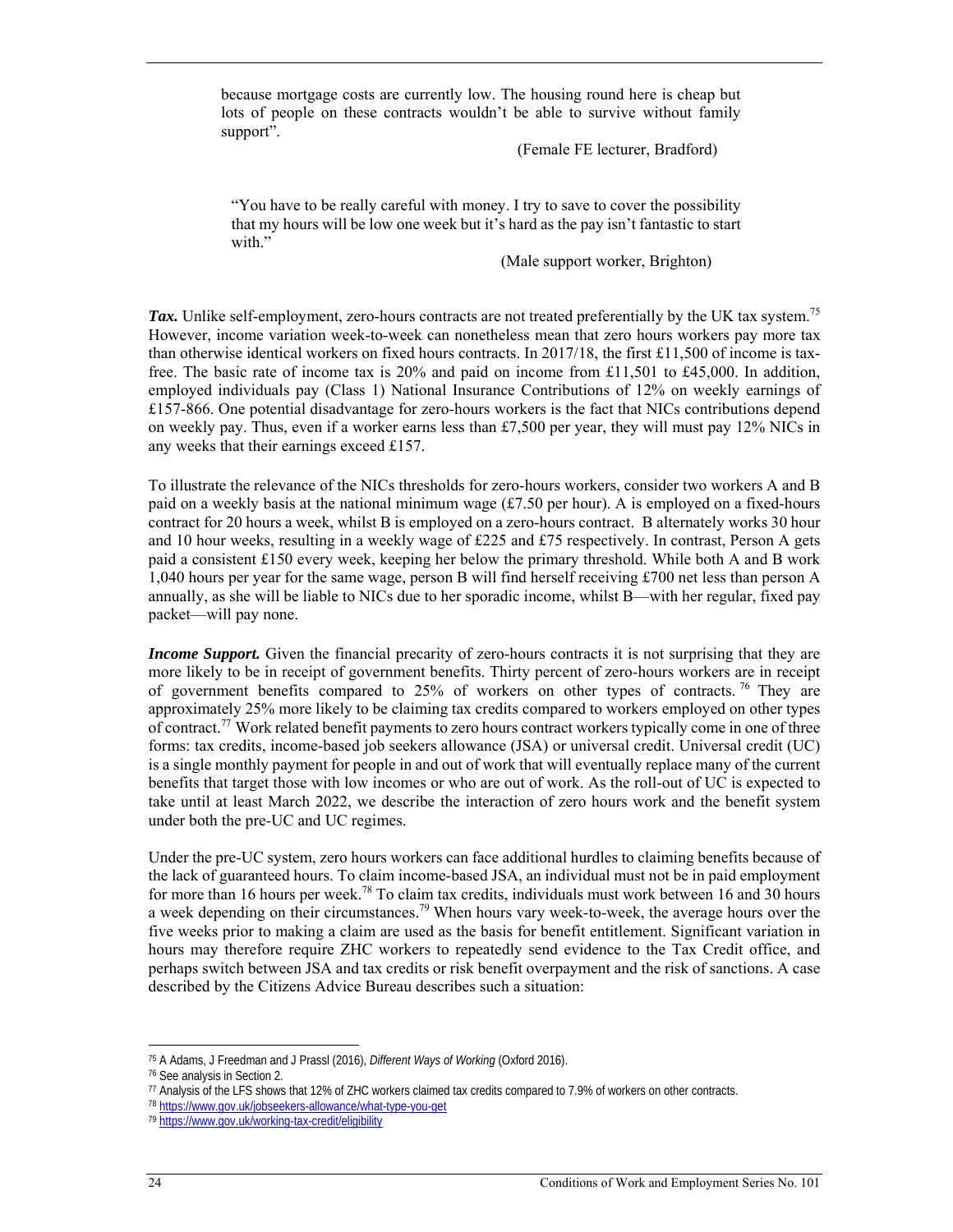"Our client works for an agency and has a zero hours contract. Initially he was provided with 5 days work per week but this has decreased and recently he has been offered anything from 2 days to 4 days per week. This has played havoc with his benefit situation. He receives working tax credit if he works 4 or 5 days but not if he works 2 or 3. His housing benefit claim is also constantly changing. Unless he gets 4 or 5 days work he is worse off in employment than when he is not working at all. He says he has been told by the Job Centre Plus that if he leaves his job he will be sanctioned for 6 months."<sup>80</sup>

The Universal Credit system will replace six different benefits with a single monthly payment. It is designed to be more responsive to changes in earnings, using real time information from employer payrolls, and is not associated with weekly hours worked limits. The level of payment is determined by earnings in the previous month. While this streamlined process is considered more efficient, there is a concern that benefit payments might fall short for workers with highly variable hours and volatile monthly earnings. While the hope is that hours variation will net out over a month, there is currently not sufficiently detailed statistics to know if this is in fact for the case for the average zero hours contract workers on benefits.

As UC benefit payments are conditioned on income some of the difficulties noted with the current Tax Credit system are avoided. However, while there are no hours thresholds with UC, individuals must accept a 'Claimant Commitment'. This commitment is drawn up alongside a 'work coach' at the local job centre. It requires unemployed individuals to set out how they will transition into work and, for low income individuals in work, it must present a plan for them to increase their earnings.<sup>81</sup>

UC benefits can be cut, by hundreds of pounds a month for up to three years, if claimants do not meet their responsibilities. This is referred to as a 'sanction'. Unemployed individuals, or those working part time, can face sanctions for failing to accept zero hours work. In 2014, Esther McVey MP, then Minister for Employment, stated benefits could be cut for failing to accept zero-hours work:

> "We believe that jobseekers on any benefit should do all they reasonable can to get into paid employment….We do not consider zero hours contracts to be – by default – unsuitable jobs. …So in Universal Credit our coaches can mandate zero hours contracts."82

(Minister for Employment, 2014)

Those currently in-employment on zero hours work arrangements have also raised difficulties with the UC system. A cross university study, funded by the UK Economic and Social Research Council, notes that the inflexibility of the current system creates challenges for those on ZHCs. Appointments with work coaches can rarely be changed to accommodate varying work schedules. A mismatch between work coach expectations and the reality of contemporary workplaces is also said to generate unrealistic expectations of the hours and income that individuals can expect to make under zero hours arrangements.<sup>83</sup>

"I was working at the time...it was something like: 'we're going to charge you £10 a day for seven days' and I said, 'What, you're going to fine me £70 for missing an appointment that I couldn't even ring you to tell you that I'd be late?'

(UC recipient)

80 Citizens Advice Bureau, Press Release: Citizens Advice Bureau warns on zero hours contracts, 2013 https://www.citizensadvice.org.uk/about-us/how-citizens-advice-works/media/press-releases/citizens-advice-warns-on-zero-hours-contracts/<br><sup>81</sup> https://www.gov.uk/universal-credit/overview<br><sup>82</sup> Letter from Esther McVey MP to

http://web.archive.org/web/20140506090500/http:/www.sheilagilmore.co.uk/wp-<br>content/uploads/2014/03/GILM0200202140092020020092.pdf

<sup>83</sup> Welfare Conditionality Project, Written evidence from the Welfare Conditionality Project: Sanctions, Support and Behaviour Change; Submission to Work and Pensions Select Committee Inquiry, Jan 2016 http://www.welfareconditionality.ac.uk/wpcontent/uploads/2016/07/Commons-Work-Pensions-Cttee-UC-Inquiry.pdf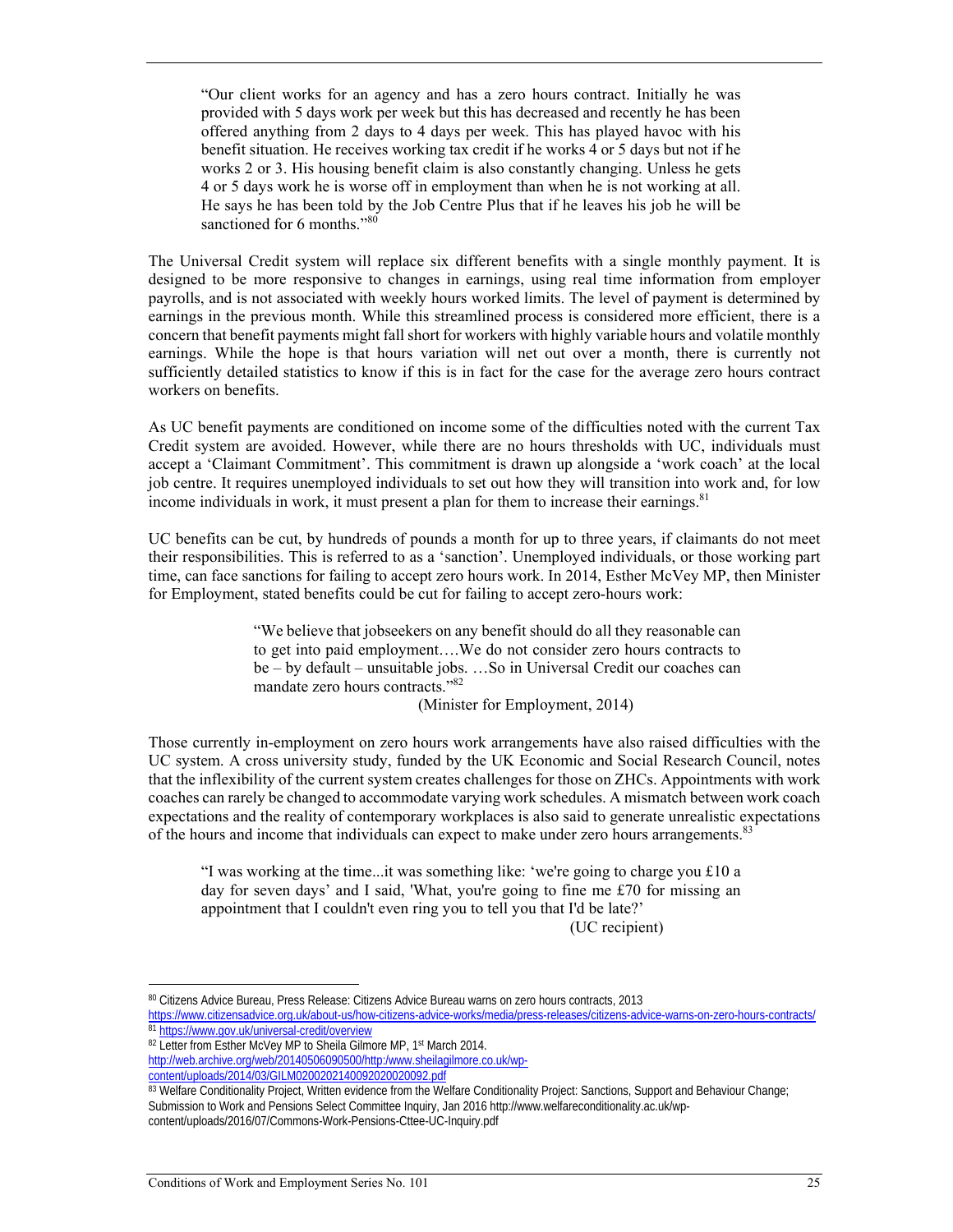Sanctions are regularly applied in the context of the UK benefit system and thus the concerns above are not 'academic'. As sanction statistics are not yet published for UC, we give the figures for JSA to provide some context. 800,000 individuals were referred for benefit sanctions relating to out-of-work and low income benefits in 2015.<sup>84</sup> 24% of all JSA claimants were sanctioned between 2010 and 2015. Eleven to 26% of JSA sanctions were overturned when challenged. The only statistics currently available about UC sanctions relates to the long waiting time for decisions on sanctions being overturned: 42% of UC referrals took longer than a month in 2015.

*Pensions* Since 2012, UK employers have had a duty to automatically enrol eligible workers into a pension and make contributions towards the scheme in a bid to encourage individuals to save more for retirement. Automatic enrolment duties apply to those aged 22 years to state pension age who are paid through payroll and earn over £192 per week or £833 a month. These duties also apply to zero-hours workers so long as they meet the earnings threshold.

However, Government guidance suggests that there is some confusion amongst firms as to their duties for workers whose pay fluctuates around the relevant thresholds.<sup>85</sup> Even if a zero-hours worker earns less than the annual threshold, the relevant pay reference period is usually held to be a week for such workers.<sup>86</sup> The first time that a worker earns more than £192 in a week, they should be auto-enrolled. Only when the worker's earnings fall below £113 a week are employers not required to contribute.<sup>87</sup> There is also the potential for employers to postpone automatic enrolment is they anticipate that a worker will be on payroll for less than 3 months. However, zero-hours workers must be enrolled once that three month period has ended.

#### **iii. Legal Implications**

In 2013, the UK government asserted that Zero-Hours Contracts 'are legal under domestic law. If they are freely entered into, a zero hours contract is a legitimate form of contract between individual and employer.'88 The heterogeneity in zero-hours work models we have seen thus far presents a significant challenge to this statement. In a strict technical sense, the arrangements will of course be legal, in so far as they do not contravene the (rather generous) limitations of freedom of contract found in doctrines such as illegality: the arrangements do not involve contracts involving the commission of a legal wrong,<sup>89</sup> or contracts contrary to public policy.<sup>90</sup> On the other hand, it is deeply problematic to suggest that they represent *a* singular form of contract: instead, a rather a wide variety along a broad spectrum of contracts can be observed.<sup>91</sup>

*Mutuality and the Global Contract of Employment.* The legal institution of the contract is central to English employment law.<sup>92</sup> Through the dramatic increase of legislative activity in the labour market from the second half of the twentieth century onwards,<sup>93</sup> contract has become they key legal relationship which confers an externally defined employment status on its parties. This latter function as a gateway to statutory rights and duties is illustrated in the interpretative provisions of the Employment Rights Act 1996, which simply provide that '"employee" means an individual who has entered into or works under

 $\overline{\phantom{a}}$ 84 National Audit Office, Benefit Sanctions Report, November 2016. https://www.nao.org.uk/report/benefit-sanctions/<br>85 Pensions Regulator, Automatic Enrolment: Compliance and Enforcement: Quarterly Bulletin 1 Aril-30 June

<sup>86</sup> Pensions Regulator, Detailed Guidance 75.

<sup>87</sup> Pensions Regulator, Employing staff on irregular hours or incomes http://www.thepensionsregulator.gov.uk/employing-staff-on-irregularhours-or-incomes.aspx#s20802

<sup>88</sup> Consultation 13.

<sup>&</sup>lt;sup>89</sup> E Peel, *Treitel's Law of Contract* (13<sup>th</sup> ed, Sweet & Maxwell 2011) [11-011] ff.<br><sup>90</sup> ibid [11-032]ff. See also Deakin and Morris (n 2) 156-159.

<sup>91</sup> See A Adams, M Freedland and J Prassl, 'The Zero Hours Contract: Regulating Casual Work or Legitimating Precarity' (2015) Giornale di Diritto del Lavoro e di Relazioni Industriali 529.<br><sup>92</sup> M Freedland, *The Contract of Employment* (OUP 1976); J Prassl, 'The Notion of the Employer' (2013) 129 LQR 380, 381-382.

<sup>93</sup> S Deakin, 'The Evolution of the Contract of Employment, 1900 to 1950 - the Influence of the Welfare State' in N Whiteside and R Salais (eds), *Governance, Industry and Labour Markets in Britain and France - The Modernising State in the Mid-Twentieth Century* (Routledge 1998) 225.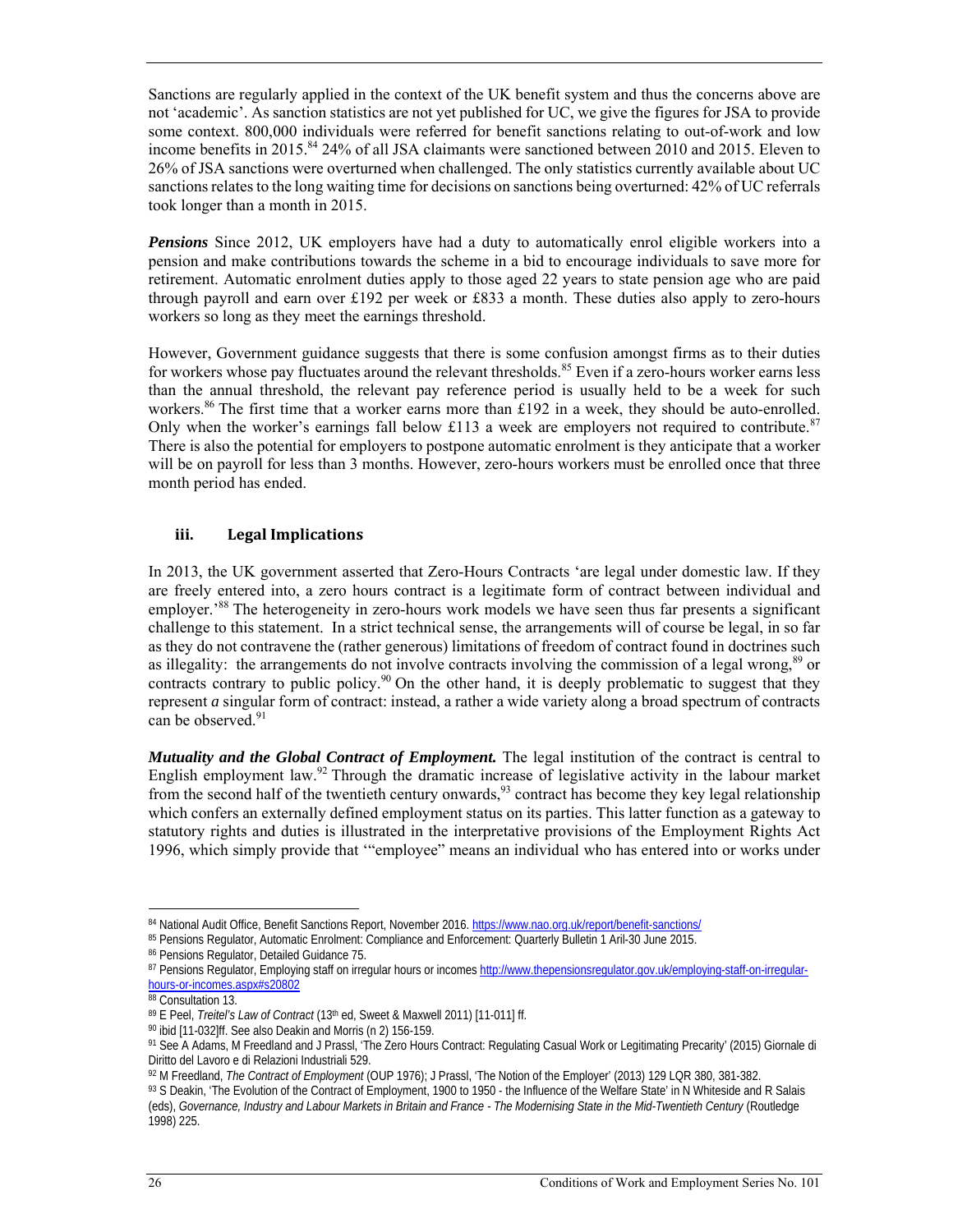[...] a contract of employment.<sup>'94</sup> Large parts of the British system of labour market regulation are thus designed to hinge on this status, the definition of which is left to the common law.<sup>95</sup>

Over more than a century, a considerable amount of case law and scholarship has built up to develop, adapt and refine a series of common law tests to determine on which side of the 'binary divide' or the more recent tri-partite scheme of employees, workers and the self-employment any given individual should fall.<sup>96</sup> Under the prevailing common law tests, zero-hours arrangements could lead to a series of different classifications – and thus degrees of statutory protection – including certain scenarios which fall completely outside the scope of employment protective norms.

The primary reason behind this is the requirement of mutuality of obligation.<sup>97</sup> In *Nethermere v Gardiner*, Dillon LJ summarised earlier case law and suggested

that there is one *sine qua non* which can firmly be identified as an essential of the existence of a contract of service and that is that there must be mutual obligations on the employer to provide work for the employee and on the employee to perform work for the employer. If such mutuality is not present, then either there is no contract at all or whatever contract there is must be a contract for services or something else, but not a contract of service.<sup>98</sup>

It is often assumed that mutuality of obligation has thus become a significant hurdle in establishing such a relationship, either by denying a 'global' or 'umbrella' contract necessary to clear statutory temporal qualification thresholds, or by attacking the very classification of the work undertaken as employment due to the absence of future commitments.<sup>99</sup>

Upon closer inspection, however, that concept, whilst continuing to be problematic, is frequently in much less aggressive use than may be presumed from an initial reading of these leading cases. Lord Hoffmann in *Carmichael*, for example, warned that 'in a case in which the terms of the contract are based upon conduct and conversations as well as letters' the Courts should not ignore evidence of the reality of what happened between the parties.<sup>100</sup> Indeed, even *O'Kelly* itself could be characterised as a misinterpretation of the earlier decision in *Nethermere*, 101 driven primarily by jurisdictional questions about the reviewability of the industrial tribunal's findings.<sup>102</sup>

It is unsurprising therefore that in the more recent decision in *Cotswold Developments v Williams*, Langstaff J (as he then was) expressed his concern that Tribunals may

have misunderstood something further which characterises the application of "mutuality of obligation" in the sense of the wage/work bargain. That is that it does not deprive an overriding contract of such mutual obligations that the employee has the right to refuse work. Nor does it do so where the employer may exercise a choice to withhold work. The focus must be upon whether or not there is some obligation upon an individual to work, and some obligation upon the other party to provide or pay for it. $103$ 

<sup>94</sup> ERA 1996, s 230(1).

 $95$  The same is true for the more recent notion of the worker: ibid, s 230(3).

<sup>96</sup> For a full overview, see Deakin and Morris (n 2) 145ff.

<sup>97</sup> ibid 164-8. Though cf now N Countouris 'Uses and Misuses of "Mutuality of Obligations" and the Autonomy of Labour Law' in A Bogg, C Costello, A Davies and J Prassl, *The Autonomy of Labour Law* (forthcoming Hart 2014).<br><sup>98</sup> *Nethermere (St Neots) Ltd v Gardiner* [1984] ICR 612 (CA) 632F–G.<br><sup>99</sup> Deakin and Morris (n 2) 165.

<sup>100</sup> *Carmichael v National Power Plc* [1999] UKHL 47, [1999] 1 WLR 2042, 2050G. See also *O'Kelly v Trusthouse Forte Plc* [1984] QB 90 (CA).

<sup>&</sup>lt;sup>101</sup> Where 'evidence of the absence of any strict legal obligation to offer or carry out homeworking was countered by an evaluation of the practice of the parties which had evolved over a period of time': P Leighton, 'Employment Status and the "Casual Worker"' (1984) 13 ILJ 62, 65.

<sup>&</sup>lt;sup>102</sup> See further H Collins, 'Employment Rights of Casual Workers' (2000) 29 ILJ 73, 75.<br><sup>103</sup> *Cotswolds Developments Construction Ltd v Williams* [2006] IRLR 181 (EAT) [55].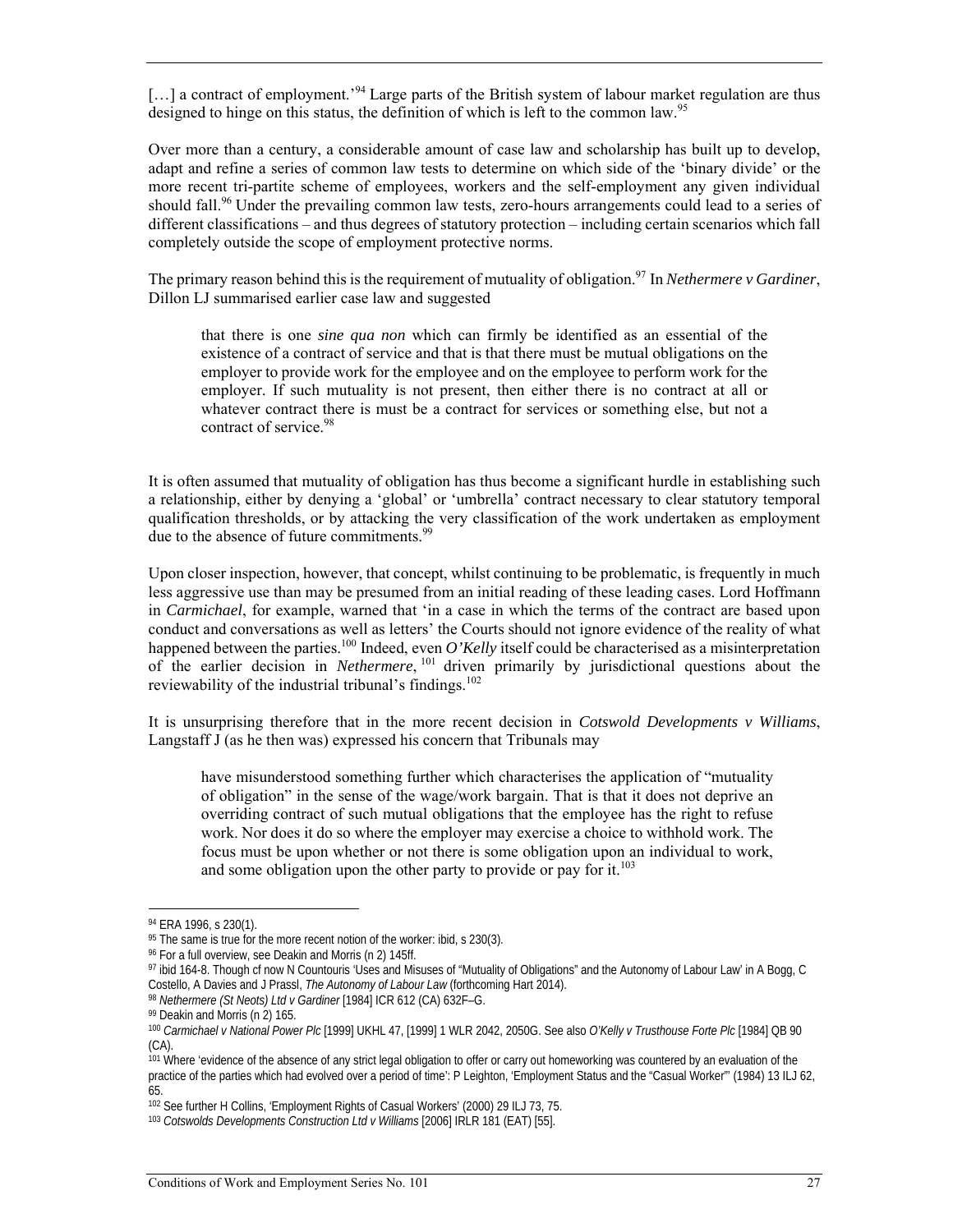This sensitivity of the mutuality of obligation criterion to a wide range of factual variation can be seen in operation in the EAT's decision in *St Ives*, which found that whilst the work had been characterised contractually as a zero-hours arrangement, there 'were mutual obligations subsisting between the employer and the employee during periods when the employee, a casual worker, was not actually engaged on any particular shift'. 104 This was primarily due to the tribunal's findings of a long and well-established regular work pattern, with the employer on one occasion even taking disciplinary action against the casual worker's violation of that pattern.<sup>105</sup> As Elias J (as he then was) noted, 'a course of dealing, even in circumstances where the casual is entitled to refuse any particular shift, may in principle be capable of giving rise to mutual legal obligations in the periods when no work is provided.'<sup>106</sup>

Even through an application of the mutuality of obligation test for employment status, it is therefore entirely possible that an individual working under a zero-hours contract could be classified as an employee under section 230 ERA. Such an outcome, however, would be heavily dependent on the precise facts of each individual case. It would, furthermore, and somewhat counter-intuitively, be dependent on level of precarity in any one work setting: the less stable or secure the arrangement, the higher the chance that it would fail to be classified as a contract of employment.

*Workers' Contracts and Sham Arrangements.* Where a zero-hours contract worker is found not to be working under a contract of employment, there remains a secondary gateway into (a smaller set of) basic employment rights. Statutory employment law has reacted to the increasing heterogeneity of work through a proliferation of additional categories,<sup>107</sup> including notably the worker concept in the sense of section  $230(3)$  ERA, introduced in order to broaden the scope of basic labour standards.<sup>108</sup>

The leading *dicta* on the interpretation of this status can be found in *Byrne Bros v Baird*,<sup>109</sup> a decision in the context of the Working Time Regulations 1998. 110 Recorder Underhill QC suggested that the difference between the statuses of employee and worker was to be understood as one of degree, not kind:

Drawing the distinction in any particular case will involve all or most of the same considerations as arise in drawing the distinction between a contract of service and a contract for services – but with the boundary pushed further in the putative worker's favour. […] Cases which failed to reach the mark necessary to qualify for protection as employees might nevertheless do so as workers.<sup>111</sup>

Within the wide spectrum of possible factual scenarios, mutuality of obligation will therefore clearly not prove fatal for all claimants working under Zero-Hours Contracts seeking to rely on their statutory rights. Even those not found to be working under a contract of employment will frequently be able to have recourse to at least the set of rights protected under a worker's contract.<sup>112</sup>

The discussion thus far, however, has omitted one particular factual scenario, *viz* where employers have begun to react to the changing legal landscape of worker protection.<sup>113</sup> and inserted explicit 'no mutual

Court of Appeal in *Redrow Homes (Yorkshire) Ltd v Wright* [2004] EWCA Civ 469, [2004] ICR 1126 (though with some

 $\overline{a}$ 

<sup>&</sup>lt;sup>104</sup> *St Ives Plymouth Ltd v Mrs D Haggerty* [2008] WL 2148113 [1], [33].<br><sup>105</sup> ibid [9].<br><sup>106</sup> ibid [26]. of Employment' (2013) 42 ILJ 307, 326ff, on which parts of the present discussion draw.

<sup>108</sup> Workers are there defined as those working (a) under a contract of employment or (b) any other contract […] whereby the individual undertakes to do or perform personally any or work or services for another party to the contract [...].<br><sup>109</sup> Byrne Bros (Formwork) Ltd v Bard and others [2002] ICR 667 (EAT). This case was approved in its basic

reservations as regards the overall purposiveness of the approach to be taken: [21]).<br><sup>110</sup> Working Time Regulations 1998, SI 1998/1833. The worker definition can be found in reg 2(1).<br><sup>111</sup> Byme (n 109) [17].<br><sup>112</sup> Includ been thrown in doubt by some of the most recent cases in this area, as discussed extensively in J Prassl, 'Who is a Worker' (2017) 133 LQR (forthcoming).

<sup>113</sup> Stevedoring and Haulage Services v Fuller [2001] IRLR 627 (CA).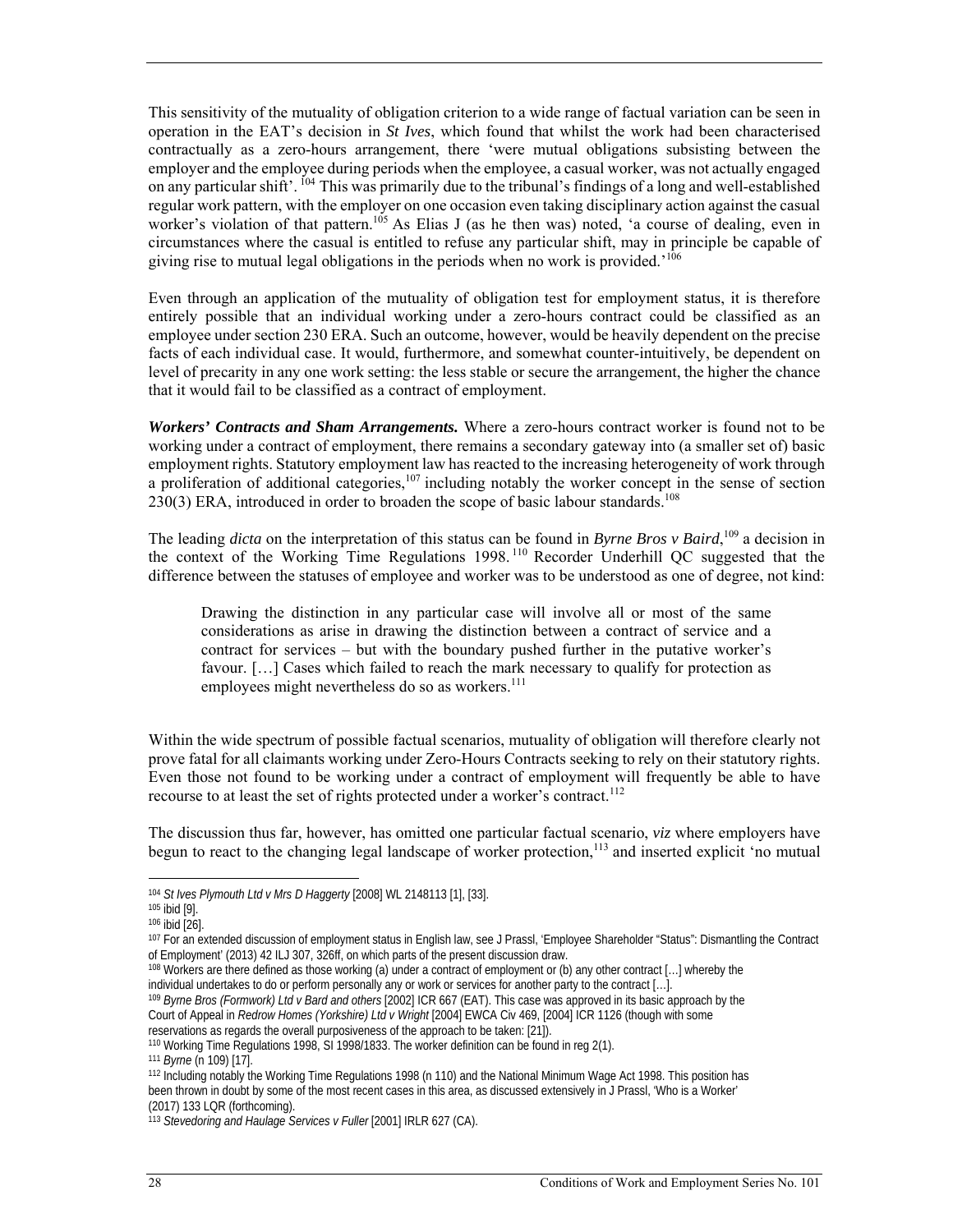obligations' clauses into standard form contracts with Zero-Hours workers. This appeared for a while to be able successfully to deny any employment status, because '[s]o long as a document is clearly detailed, drafted and the worker signs freely […] it seem[ed] unlikely that employee status can be successfully asserted by the worker.'114

Today, however, this technique may no longer be successful, especially in the case of zero-hours clauses. In *Autoclenz*, the Supreme Court famously addressed the issue of such explicit clauses (including 'nomutuality' terms), and suggested that in case of any deviation in practice from a written Zero-Hours clause, effect could be given to the parties' 'actual legal obligations'.115 This was in large part due to the realisation of the relational inequality inherent in 'the relative bargaining power of the parties',<sup>116</sup> which will be particularly stark in the sort of precarious work arrangements identified in the previous section.

As Bogg has noted, '[w]here there is other relevant evidence that the 'real agreement' differed from the signed contract, for example the subsequent conduct of the parties, the court will evaluate that evidence and determine what was agreed.'<sup>117</sup> This approach can be illustrated in the recent decision of the EAT in *Pulse Healthcare*, where a preliminary question as to Zero-Hours Contract workers' employment status arose in the context of the transfer of an undertaking. The claimant care workers had provided intensive medical support under a 'Zero-Hours Contract Agreement' which 'the Employment Judge was […] entirely justified in saying [...] did not reflect the true agreement between the parties.<sup>'118</sup> The work arrangement in question was from the outset or had over time become one in which the parties are subject to some degree of continuing mutual obligation with regard to the provision of work and the doing of work as offered. 'The mere fact that an employee can object to rostered hours [… did] not mean there is no mutuality of employment.'119

This line of cases is of course to be welcomed, as it ensures that a further cluster of zero-hours work arrangements is brought within the scope of statutory employment protection. At the same time, however, it is important not to overstate its potential, and to note its high degree of fact-specificity, and thus diversity of potential solutions: the finding of an *Autoclenz-*style sham will again be directly dependent on the level of precarity in any one work setting: the 'no mutuality' clause will only be disregarded if the relationship on the ground did in fact have a stable and permanent character.

*The Individual Wage/Work Bargain.* The final potential set or cluster of cases to be evaluated, then, are those situations where a zero-hours clause and corresponding working arrangement have in fact denied the existence of a global or umbrella contract. It is clear today that even in such scenarios, the courts will at least find the presence of a contract of employment in place during each period of work.<sup>120</sup> This assertion might at first sight contradict the already-discussed decision in  $O'Kelly$ .<sup>121</sup> Subsequently, however, Lord Hoffmann in *Carmichael* saw no problem with each individual wage-work bargain constituting a contract, which could be classified as one of service: 'it may well be that, when performing  $[\dots]$  work, [the casual tour guides] were being employed.<sup>'122</sup>

A short-term contract is frequently in place between the parties, and there is nothing in principle to stop it from being characterised as a contract of employment; indeed, the Court of Appeal so found in *McMeechan*.<sup>123</sup> Mutuality of Obligation similarly does not stand in the way of such a finding: as Elias J (as he then was) suggested in *Delphi Diesel*, 'The question of mutuality of obligation, however, poses no difficulties during the period when the individual is actually working. For the period of such employment a contract must, in our view, clearly exist. […] This is so, even if the contract is terminable on either side

<sup>&</sup>lt;sup>114</sup> P Leighton, 'Problems Continue for Zero-Hours Workers' (2002) 31 ILJ 71, 74.<br><sup>115</sup> *Autoclenz Ltd v Belcher* [2011] UKSC 41, [2011] 4 All ER 745 [32].<br><sup>116</sup> ibid [35].<br><sup>117</sup> A Bogg, 'Sham Self-Employment in the Supre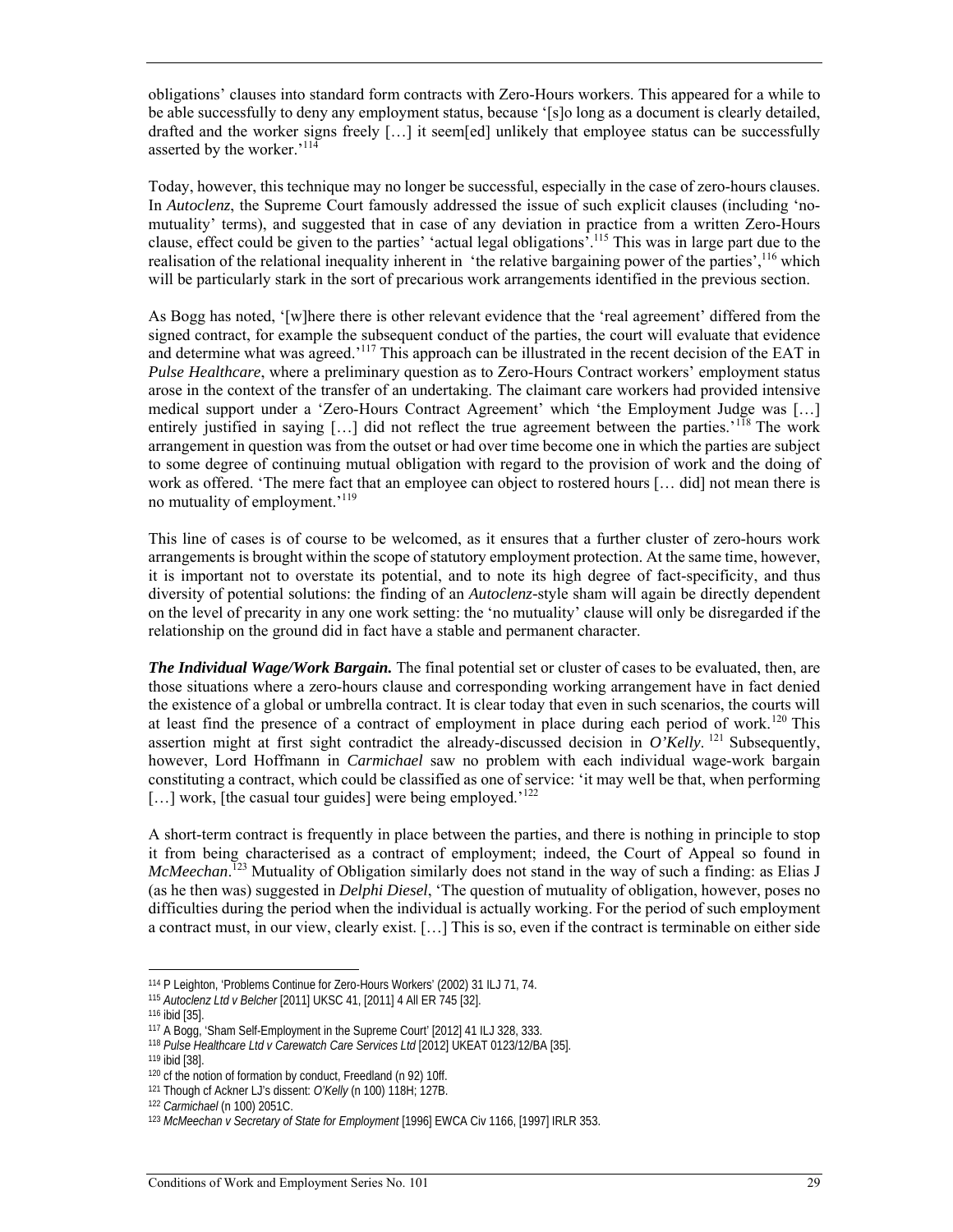at will. […] The only question then is whether there is sufficient control to give rise to a conclusion that the contractual relationship which does exist is one of a contract of service or not<sup> $124$ </sup>

Each incidence of actual work might thus be regarded as taking place under the legal form of a miniscule contract of employment or miniscule 'worker's contract'. In the absence of an over-arching contract to join up those dots, however, the worker-protective consequence of such a series of contracts has been said to be 'illusionary'.<sup>125</sup> One example of this possibility are the provisions of the National Minimum Wage Act of 1998, Regulation 3(1) of which stipulates that onsite availability should be counted as working hours. This was seen as a solution to 'one of the issues raised by an alleged abuse of the labour market, the "zero hour contract" under which the worker is required to be on site available for work, but only paid when actually working':126 in the Burger King scenario set out in the previous section, for example, payment could not be limited to moments actually worked whilst a worker is behind the counter.<sup>127</sup> The provisions nonetheless only address one part of the larger problem: if Zero-Hours Contract workers are asked to turn up, but then not offered any work for that day, their time will not be counted under the National Minimum Wage Act provisions, even though the worker may have already expended effort and incurred significant cost, from transportation to arranging child care.

The suggestion put forward by Wynn and Leighton that the courts' 'commercial reasoning if applied to contracts of zero-hours and intermittent workers would result in the denial of any contractual obligations at all',128 is thus perhaps too stark an analysis. As courts at all levels are increasingly becoming aware of the fact that mutuality of obligation may be a 'red herring [which] hinders the tribunals from asking the relevant legal questions',129 various clusters of zero-hours contracts can be analysed under traditional models, representing different points on a spectrum of casual work arrangements, from global or intermittent contracts of employment subject to varying degrees of employment protective norms to spot contracts for labour, which are much more difficult to classify under existing structures. At the same time, however, courts are still 'often caught between a rock and a hard place', <sup>130</sup> as the considerable opportunities for bringing a number of workers within the scope of employment protective regulation are but some of the points on a vast and complex fact-dependent spectrum. In law, as in fact, then, there is no such thing as *the* zero-hours contract.

In terms of legal questions, therefore, by far the most problematic technical issues arise from the fact that ZHC arrangements are in their nature apt to fall outside the worker-protective scope of key statutory employment right. The main legal problem identified by the government, on the other hand, relates to socalled exclusivity clauses. These are provisions in zero-hours contracts or arrangements whereby the worker undertakes to work exclusively for the employer in question. We return to a discussion of legislative action taken on exclusivity clauses in Section 4.

#### **iv. Other Factors**

In addition to these legal and income concerns, work under zero-hours arrangements might also have important implications for workers' career development, health and personal security. For example, a lack of training has been cited as a problem facing zero hours contract workers. This finds support in evidence from the LFS in which zero hours contract workers are 20% less likely to have been offered

<sup>&</sup>lt;sup>124</sup> *Stephenson v Delphi Diesel Systems Ltd* [2003] ICR 471 (EAT) [13]-[14].<br><sup>125</sup> Such as for example the annual leave rights in the Working Time Directive: C Barnard, 'The Working Time Regulations 1998' (1999) 28

ILJ 61, 62. Though cf now Case C-173/99 *R v Department of Trade and Industry (ex parte BECTU)* [2001] 3 CML Rev 7.<br><sup>126</sup> B Simpson, 'The National Minimum Wage Act 1998' (1999) 28 ILJ 1, 17.<br><sup>127</sup> Clement (n 28).<br><sup>128</sup> M W make an excellent comparison with *Baird Textiles Holdings Ltd v Marks & Spencer plc* [2001] EWCA Civ 274 (commercial dealings could be stopped without notice, as there was no 'framework' or 'umbrella' contract in place).

<sup>&</sup>lt;sup>129</sup> Collins (n 102) 74.<br><sup>130</sup> H Collins, 'Book Review: D McCann *Regulating Flexible Work* (Oxford, OUP 2008)' 2009 (72) MLR 141, 143.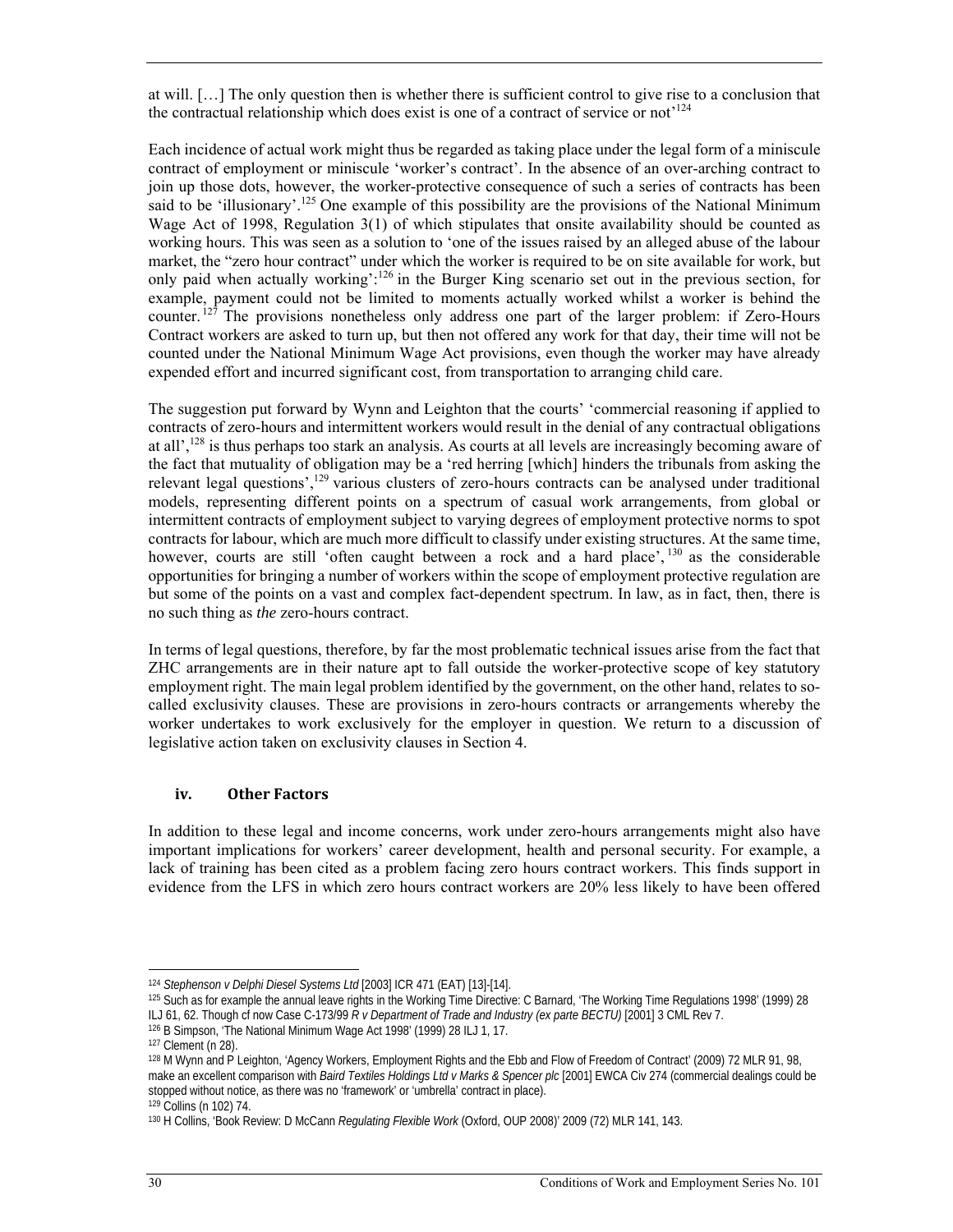training by their employer.131 When offered, it is more likely that zero-hours workers have to pay for training than other workers.<sup>132</sup>

On the basis of 39 semi-structured interviews and participant observation, research at a large retail firm in the UK suggested that ZHCs could be 'highly damaging to the work/life balance of employees. It has a negative impact on family life, caring responsibilities and personal relationships … The anxiety and insecurity that result, both personal and economic, lead to high levels of stress which are detrimental to health<sup>'133</sup> Professor Sir Michael Marmot who led a government review into health inequalities, links stress directly to a lack of control that people experience over their working lives. Mental illness, metabolic syndrome, and cardiovascular disease are all directly linked to workplace insecurity in the review.134

Beyond the difficulty of managing a fluctuating income and hours, relying on zero hours arrangements as a main job can be a barrier to renting properties and being approved for loans and mortgages. The Citizens Advice Bureau comments that many ZHC workers find it difficult to rent in the private sector because landlords and agencies regard them as at risk of rent default if they have no guaranteed income. A number of banks only consider ZHCs as 'secondary income', meaning that it is discounted by 50%, and typically require a longer track record of between 1-3 years as evidence of income.

Finally, in contrast to the family-friendly picture painted in some portrayals of zero hours work, some workers cite the difficulties that such arrangements pose for childcare and managing family commitments. Some of those interviewed by the Resolution Foundation, for example, cited a difficulty in managing their work-life balance and arranging childcare at short notice.<sup>135</sup>

#### **c. Business**

For employers, there are also costs and benefits to employing individuals on zero hours arrangements. From the employer perspective, the key benefit of zero-hours arrangements relates to their flexibility, which enables firms to limit wage costs and overheads. According to the 2013 Government Consultation, zero hours work arrangements 'allow businesses to hire staff while being able to adapt to changes in demand, for example offering more work when new orders arrive and being able to scale back when they do not.'136 Further cost savings might also be achieved through the avoidance of employment law, including unfair dismissal protection and rights to maternity pay, as detailed above.

In discussions of the benefits of zero-hours arrangements, the relevant comparator group referenced is often agency workers rather than permanent employees at the same firm. For example, in the UK Government consultation document, it is argued that ZHCs enable businesses to 'retain a pool of trained and skilled staff, who know the culture of the businesses and its procedures, rather than agency staff who may not.' <sup>137</sup> The Association of Colleges in evidence to the consultation notes that zero-hours arrangements facilitate 'greater consistency of teaching and learning compared to agency workers.'<sup>138</sup> The Resolution Foundation suggest that there is some evidence of firms substituting agency staff for zero hours arrangements as a means of avoiding agency fees and the 2010 Agency Workers Regulations (SI 2010/93) that implements the 2008 European Union Temporary Worker Directive (2008/104/EC).139 The significance of this channel is unclear, however, given that zero hours contracts are often used alongside agency staff (see Section 2) –  $10\%$  of agency workers are on a zero hours contract.

<sup>&</sup>lt;sup>131</sup> Authors' calculations from the LFS.<br><sup>132</sup> Pickavance 6<br><sup>133</sup> A Wood, B Burchell, A Coutts, *From Zero Joy to Zero Stress: Making Flexible Scheduling Work* (Cambridge 2016) 6.<br><sup>134</sup> M Marmot, *Fair society, healthy li*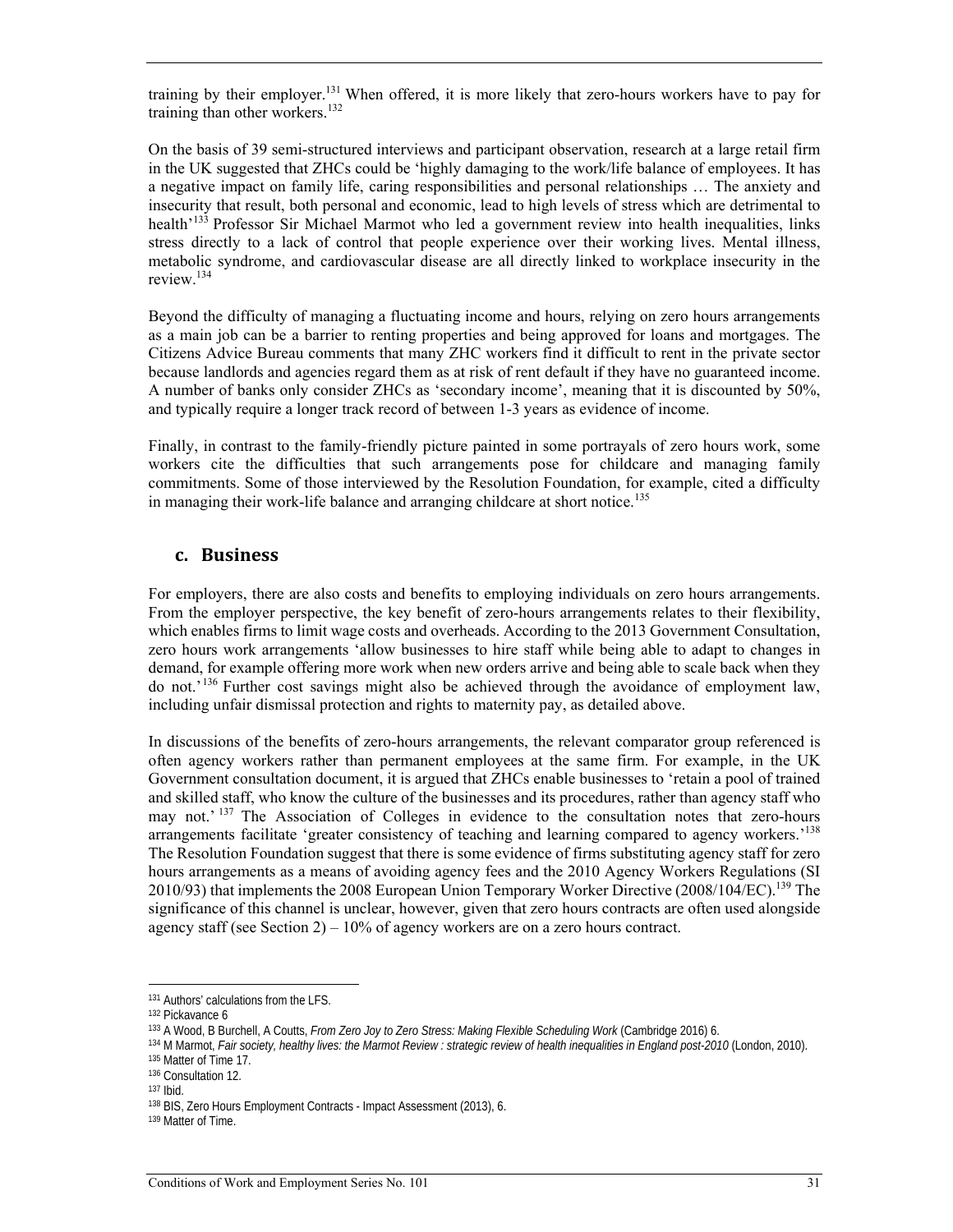The potential cost savings arising from the use of ZHC must, however, be weighed against potential downsides, including notably a lack of worker availability, and broader questions of worker retention, control and investment in firm-specific human capital. Since the ban on exclusivity clauses, employers cannot contractually prevent ZHC workers from getting work elsewhere. This can leave employers exposed to labour shortages and unable to meet demand in situations where the zero-hours model is genuinely two-sided. The significance of this factor will vary across time, industries, and regions depending on the tightness of the local labour market. A ready availability of large pools of workers with few alternative prospects is thus the ideal setting for the use of ZHCs. This helps explain a recurring theme in interviews conducted by the Resolution Foundation that where 'alternative prospects for standard forms of employment are small, zero-hours contracts have become ubiquitous.<sup>'140</sup> However, the risk of worker shortfall might also be mitigated by 'effective exclusivity', in which employer sanctions for not accepting work as discussed above.

In many jobs, both the firm and worker must invest for the employment relationship to be as profitable as possible. It takes time and energy for workers to become competent and efficient at the task in hand. It is costly for firms to train staff and devote time to getting new workers up to speed. As investment is costly, each party must expect the employment relationship to persist for it to be worth their while. As zero-hours contracts often undermine the commitment to a long-term relationship, investment in firmspecific human capital might be inefficiently low under such arrangements, reducing workforce productivity. There is some evidence that zero hours work is associated with lower training. In the LFS in Q4 2016, zero hours workers were over 20% less likely to have experienced training than those on other types of contracts. Qualitative research also supports this theme:<sup>141</sup>

"People come and go quickly and the new girls are always inexperienced and untrained"

(Female Domiciliary Care Worker, Newcastle)

Finally, zero hours contracts can undermine staff morale and trust, reducing workforce productivity. Zerohours workers reference a lack of 'collaborative spirit' between staff that can be intensified by perceived competition for hours amongst workers.<sup>142</sup> Research by Acas also sounds a word of caution about the potential for ZHCs to 'erode' trust if not used in a sufficiently transparent manner.

These costs might explain why some firms publically reject the use of zero hours contracts. A number of firms have spoken publically about the tension they perceive between high customer service, workforce productivity, and use of zero hours arrangements (see quotes below). Other firms have put in place mechanisms to ensure that ZHCs workers are able to transition onto contracts with guaranteed hours if they desire to. For example, Center Parcs, who employs about 3% of its staff on ZHCs, has an automatic monitoring system in place so that when an individual has worked at least one hour per week for 13 weeks, they are invited in for a meeting with their line manager to discuss if they should be put on a contract with fixed minimum hours.<sup>143</sup>

<sup>&</sup>lt;sup>140</sup> ibid 15.<br><sup>141</sup> Matter of Time 19.<br><sup>142</sup> Ibid. <sup>143</sup> Pickavance 8.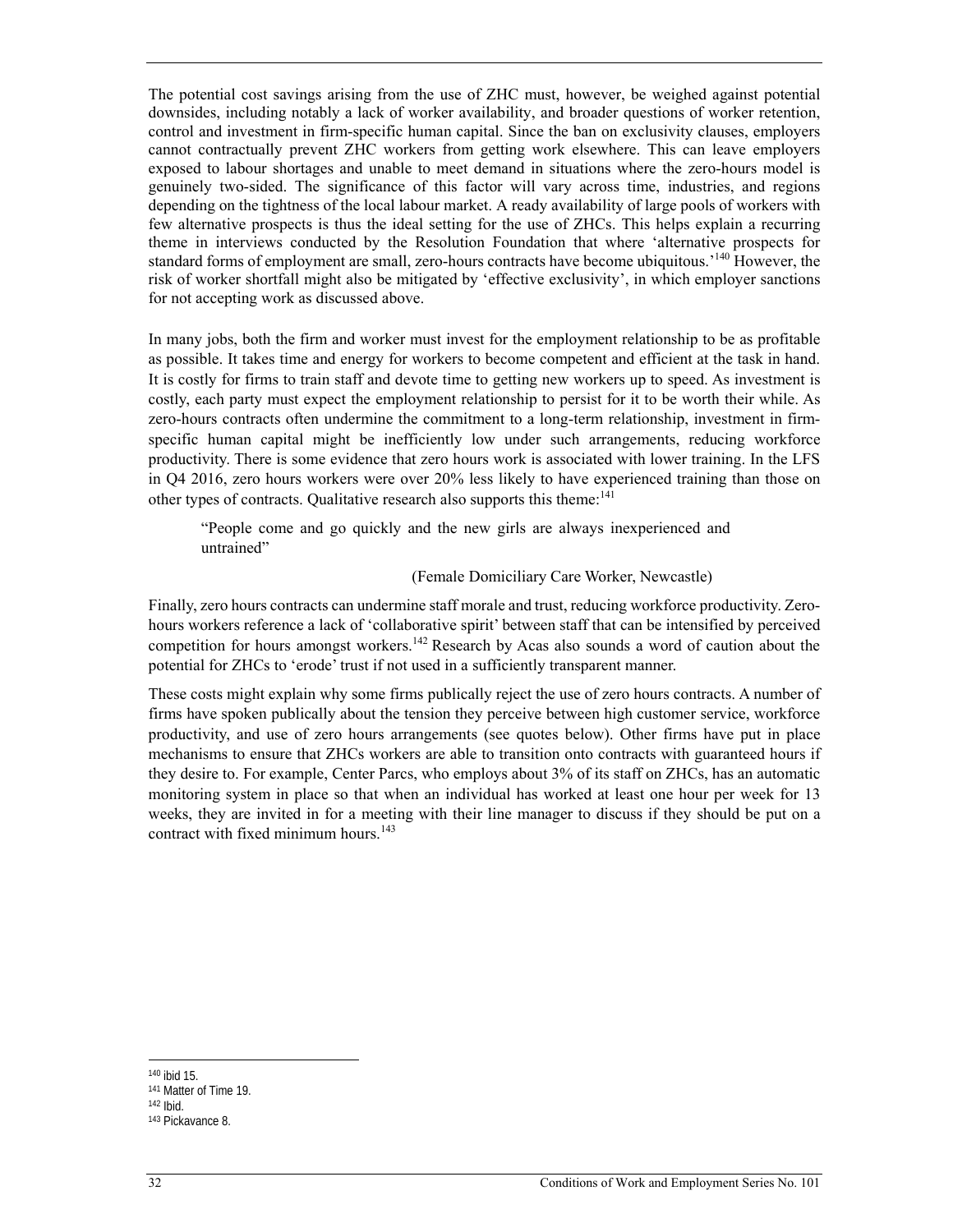### **d. Government and Society**

"We believe [zero hours contracts] fundamentally don't belong in a highly engaged business where our colleagues' commitment to the business and its goals and vision are critical… Indeed to help reduce colleague turnover we have adopted a minimum 12 hour contract and are moving to a minimum 16 hour contract in larger stores"

(Sally Hopson, People Director, Pets@Home)

"We don't offer zero-hours contracts… We feel that short-hours providing flexibility is a bit of a myth and because we're an expertise and service-based business, retention is a big deal for us, hence we're going for longer hours and a more serious commitment both ways."

(Jonathan Crookall, Group People Director, Halfords)

"We [stopped using zero-hours contracts because we] realised we could best serve our values and our colleagues through more sophisticated rostering of employed staff. The benefits are really for Barclays as a firm because this has allowed us to deploy our existing staff more efficiently"

(Lynne Atkin, HR Director, Barclays)

"We don't use zero-hours contracts. They wouldn't work well for our business proposition where it's important that our people really engage with the brand. For us it's about dealing fairly and honestly with people and in return we see that people bring great commitment and flexibility to their roles"

(Maria Stanford, HR Director, Selfridges)

We now turn to the costs and benefits of zero hours contracts for society and the Government. The drawbacks of zero hours contracts for wider society should be clear from the preceding discussion: low productivity, high stress, and low economic security undermine growth, and thus tax revenues, and can lead to greater reliance on the benefits and pressures on the healthcare system. Of course, what is the counterfactual is crucial for attempts to quantify the fiscal impact of zero hours working. For example, the TUC estimates that zero hours contracts 'cost' the government £1.87bn per year through diminished tax revenues arising from lower pay and higher benefit spending.<sup>144</sup> However, the methodology used in this study is open to criticism. To come up with this figure it was assumed that all workers on zero hours contracts could become permanent employees with the same wage distribution that currently characterises this workforce. This is a very important area for future research.

While the public purse might be hurt by the use of zero-hours contracts, it is important to note that the Government itself is a user of zero-hours contracts and insecure working arrangements. The on-going drive to outsource public services to achieve cost savings is argued to have contributed to the use of zero hours work arrangements in social care and health care.<sup>145</sup> For example, a study by Unison argues that the growth in zero-hours contracts in the domiciliary care sector might originate with the commissioning models used by local councils.<sup>146</sup> Local authorities and public service providers are often heavy users of zero-hours contracts as they attempt to cut running costs to cope with austerity policy.<sup>147</sup>

<sup>&</sup>lt;sup>144</sup> TUC, The impact of increased self-employment and insecure work on the public finances (2017) 31.<br><sup>145</sup> IDS Thomson Reuters, Flexploitation: zero-hours contracts in focus. https://ids.thomsonreuters. com/pay-reward/fe flexploitation-zero-hours-contracts-in-focus

<sup>&</sup>lt;sup>146</sup> Unison, *Time to Care* (2013)<br><sup>147</sup> LocalGov, The use of zero hours contracts, 12/02/2014. https://www.localgov.co.uk/The-use-of-zero-hours-contracts/35606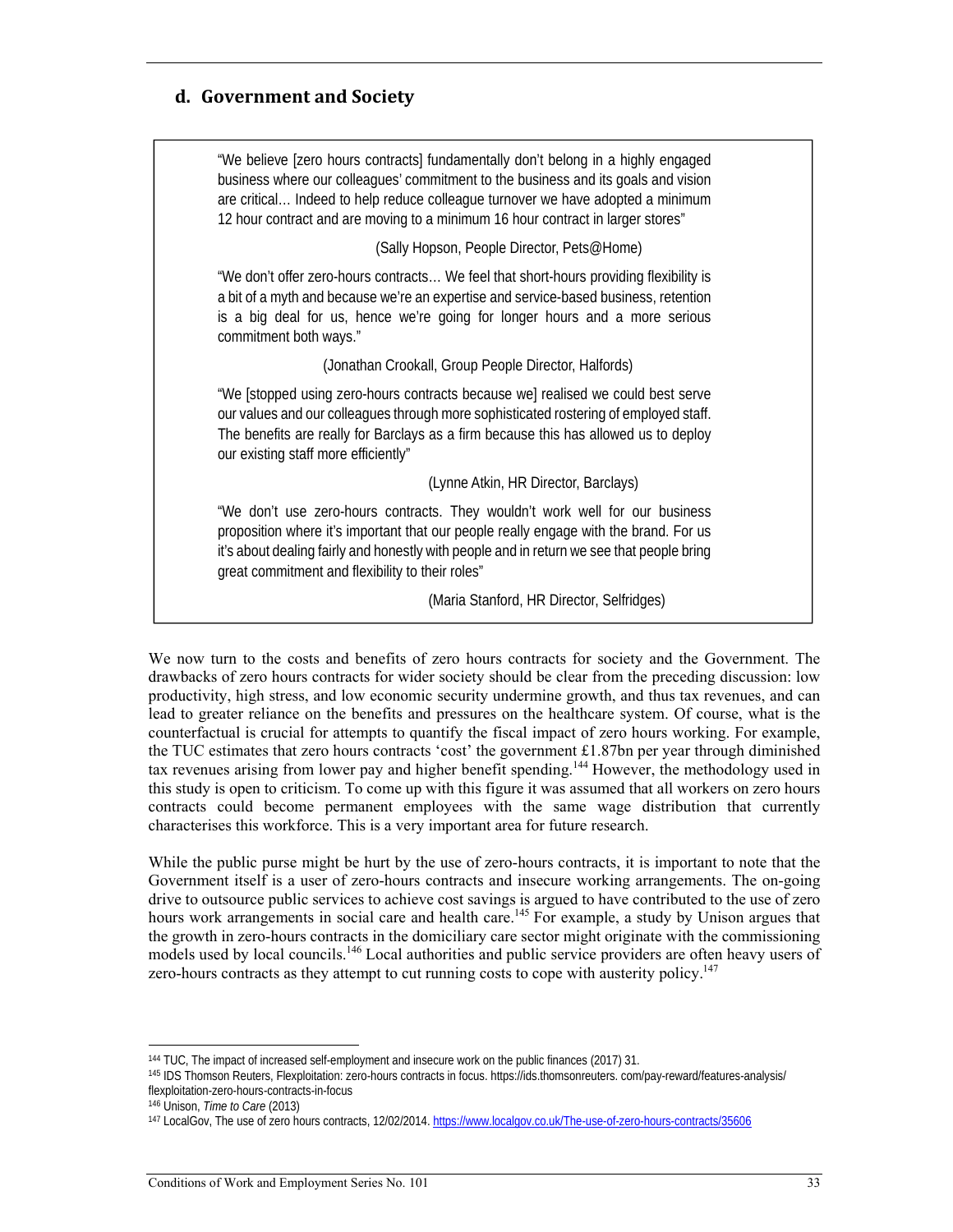# **4. Policy Responses**

With increasing awareness of the growth of zero-hours contracts from 2011 onwards came a marked increase in public discussion of the phenomenon, leading eventually to (limited) legislative intervention. In this section, we first explore the positions taken by the social partners, before exploring legislative responses (historical as well as recent) and presenting a case study of Parliament's response to a particularly egregious incidence of labour standards violations in warehouses operated by the sports equipment chain *Sports Direct*.

## **a. The Position of the Social Partners**

The prevalence of, and working conditions under, zero-hours arrangements rose to the forefront of public discussion in the course of 2013. As a result of increasing awareness, particularly in the run-up to an official government consultation, the social partners published a series of opinions and policy lines on zero-hours work, which are discussed in this sub-section.

#### **i. Trade Unions**

Trade union responses to zero-hours work are unsurprisingly critical. The General Secretary of the Trade Union Congress, Frances O'Grady, argues that zero-hours contracts allow firms to treat workers like "disposable labour."148 A commitment to ensuring guaranteed hours has now made it onto Unite's "Fight for Five" pledge that aims to win decent work for all.

In addition to highlighting the often precarious working conditions and low pay experienced by workers without guaranteed daily or weekly hours, the difficulties of organising an irregular and dispersed workforce have also been raised. Data from the LFS in the final quarter of 2016 highlights that only 8% of zero-hours workers are members of a union compared to 22% of those on other types of contracts. According to Zoe Williams, "You simply cannot mobilise when you don't know how many hours you're going to get each week. A zero-hours employer wouldn't even have the decency to victimise you; they just wouldn't call you." 149 However, there are increasing moves to mobilise this workforce. The University and College's union launched the 'Campaign Against Casualisation' in 2015, calling on higher education institutions in the UK to eradicate the use of zero-hours contracts.150 Unite is asking for feedback on those employed on zero-hours contracts in its "No to Zero" campaign, which aims to pressure the government to eliminate insecure employment from state contracts as one of its goals.

Unions have attacked the Government consultation for not doing enough to tackle the problems associated with zero-hours work. The focus on exclusivity clauses emerging from the Government consultation is seen as "a joke. It misses the key point that zero hours confer fear and misery of those forced into them – no security, no protection and little dignity."151 The TUC, for example, argues that the "policy proposals outlined in the consultation document fail to meet the government's stated objective of 'cracking down on any abuse or exploitation of individuals.'"152 Unions differ in their preferred policy agenda. Unite is pushing for a ban zero hours contracts,<sup>153</sup> which they argue is supported by more than 60% of the public.154 The common platform put forward by the TUC does not advocate a ban on zerohours contracts but rather moves to ensure that, among others, all workers receive written terms and conditions setting out hours expectations, are given sufficient notice of work availability and

l

<sup>&</sup>lt;sup>148</sup> TUC, *Zero-hours contracts allow bosses to treat workers like disposable labour*, TUC Press Release 15/03/2017.<br><sup>149</sup> Even employers decry zero hours contracts. So why are staff still being exploited? Zoe Williams, T

<sup>&</sup>lt;sup>150</sup> UCU, *A report on UCU's campaign against casualization 2015-16* (UCU 2016).<br><sup>151</sup> Unite statement on zero hours exclusivity (2015) http://www.unitetheunion.org/news/unite-statement-on-zero-hours-exclusivity/<br><sup>152</sup> TU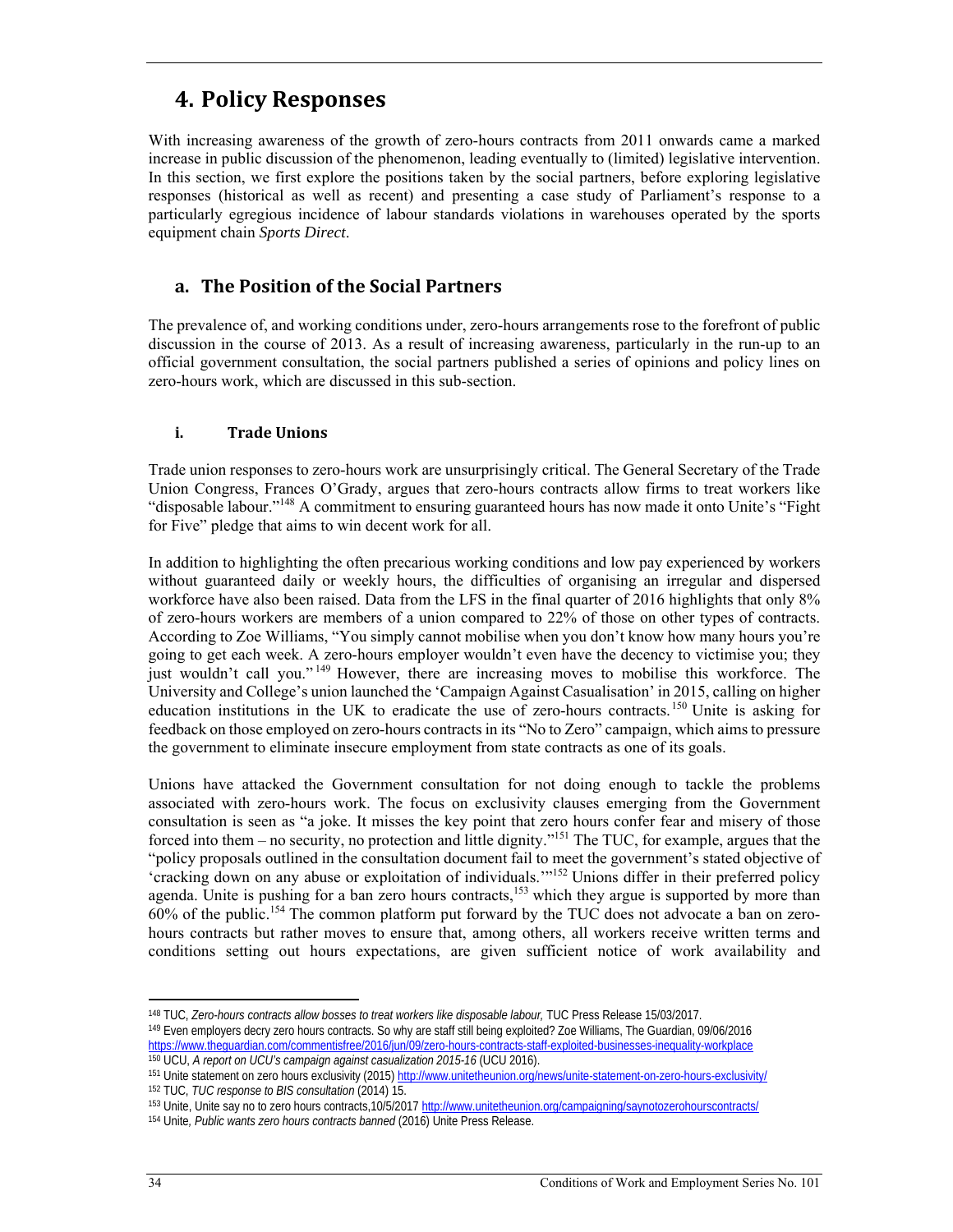cancellations, and that these workers are compensated for the added flexibility that they offer employers and their increased financial risk.<sup>155</sup>

Trade Unions have also successfully exerted pressure on particularly notorious users of ZHCs through shareholder activism. The Trade Union Share Owners (TUSO) is a group of investors that represent the financial assets of the TUC, Unison and Unite. In September 2016 they tabled a resolution at the AGM of Sports Direct, a company to be discussed in more detail in due course, calling for the board to commission an independent review of the company's employment practises, including the use of zerohours contracts and agency staff.<sup>156</sup> The resolution was supported by the majority of independent shareholders despite opposition from Sports Direct management. However, despite this success, there is no evidence that Sports Direct has acted on its pledges to improve working conditions for staff. This has led to a fresh action by TUSO, who have again written to investors urging them to vote against the reappointment of the Sports Direct chairman, Keith Hellawell.<sup>157</sup>

#### **ii. Employer Representatives**

Employer representatives are more likely to highlight the advantages and benefits of a flexible workforce. The Head of Communications at the Institute of Directors (IoD), for example, argues that "[t]hose who wish to hold up zero-hours contracts as a symptom of an unfair economy will continue to do so – but they must appreciate that, for hundreds of thousands of workers and employers, these contracts represent an extremely attractive proposition. Despite efforts to portray all those on such contracts as exploited, the truth is that there are plenty of engineers, contractors and professionals whose willingness to be flexible adds significantly to their market value – and, therefore, their earning power."

The limited impact of the financial crisis on employment is often attributed to zero-hours contracts by these organisations. For the IoD zero-hours work can be a "vital tool" in bringing about an economic recovery: "Countries with a flexible labour market tend to have lower unemployment and higher employment, and one of the reasons that the UK economy has not gone the way of southern Europe is because employers have been able to adapt swiftly to changing demand."158 The CBI predicted that unemployment would have risen by an extra 500,000 people over the financial crisis had firms not been able to resort to these work arrangements.<sup>159</sup>

As discussed in Section 3, there is some support for claims that the UK's flexible labour market limited the impact of the recession on employment. However, as growth has returned to the economy, there is increasing concern about the persistence of low pay and low job quality. Employers representatives are increasingly open to acknowledge that the advantages of zero-hours work are not universal, noting that there is a time and place when even responsible employers might wish to offer work on a zero-hours basis. The IoD, in response to McDonald's giving staff the option to move onto a guaranteed hours contract notes that while "Zero-hour contracts will continue to be a useful part of a flexible labour market, but we would encourage firms to engage with staff, and look at offering permanent contracts where appropriate."<sup>160</sup>

<sup>&</sup>lt;sup>155</sup> TUC (n 152) 15.<br><sup>156</sup> Sports Direct has twice the average number of injuries says trade union shareholders' letter, TUC Press Release 16/08/2016 https://www.tuc.org.uk/news/sports-direct-has-twice-average-number-injuries-says-trade-union-shareholders%E2%80%99-letter 157 Sports Direct fails to meet 2016 pledge on working conditions, The Guardian 05/11/2017

https://www.theguardian.com/business/2017/sep/05/sports-direct-fails-2016-pledge-zero-hours-shirebrook-mike-ashley<br><sup>158</sup> Banning zero hours contracts would be "misguided and extremely damaging, IoD Press Release 17/08/2013

http://web.archive.org/web/20130817194511/http:/www.iod.com/influencing/press-office/press-releases/banning-zero-hours-contracts-would-

be-misguided-and-extremely-damaging-says-iod<br><sup>159</sup> http://www.publicsectorexecutive.com/Public-Sector-News/vital-role-for-zero-hours-contracts-cbi-

<sup>160</sup> McDonald's offer staff the chance to get off zero-hours contracts, Guardian 15/04/2016

https://www.theguardian.com/business/2016/apr/15/mcdonalds-offer-staff-the-chance-to-get-off-zero-hours-contracts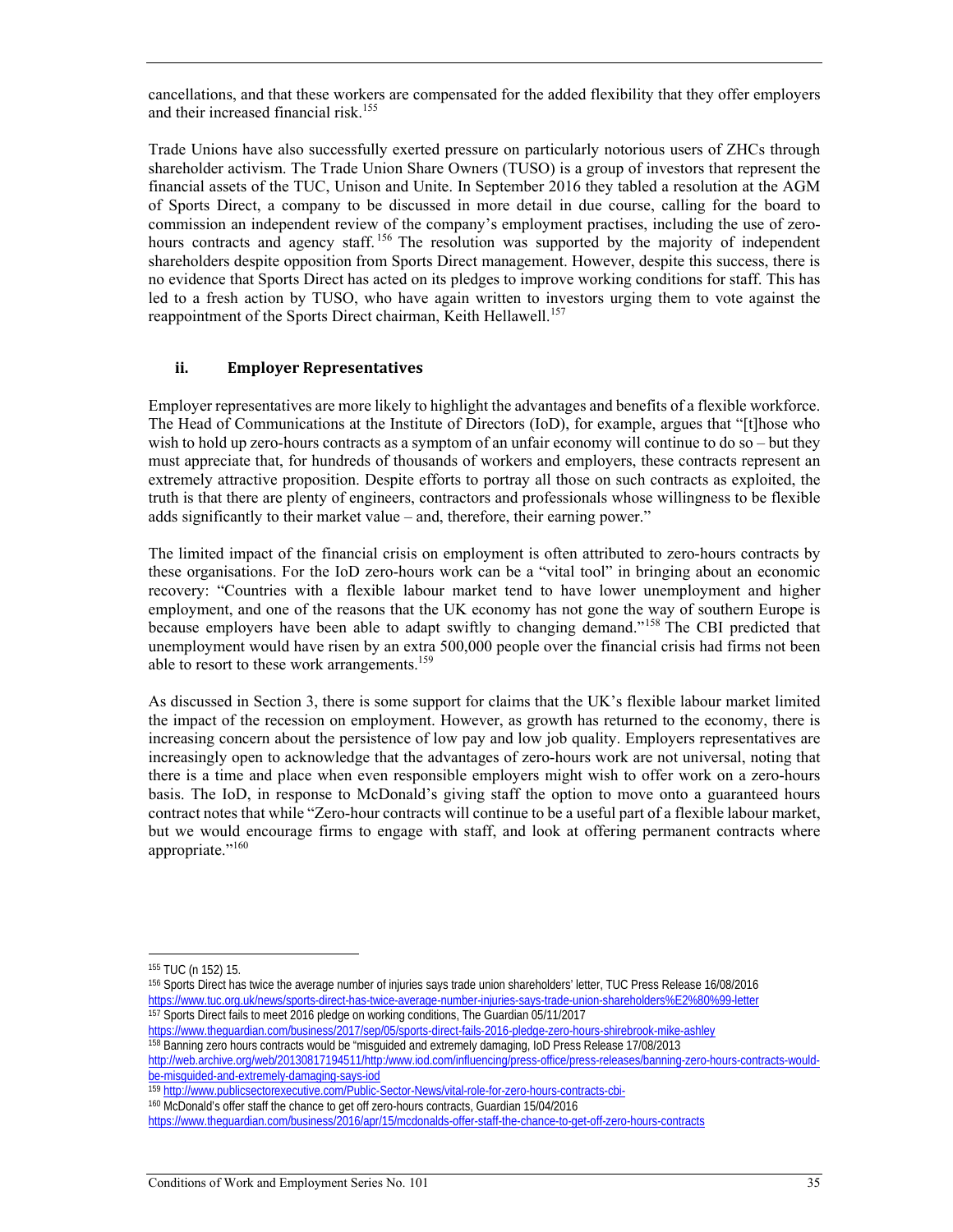### **b. Legislative Responses**

The main legal problem identified by the government relates to so-called exclusivity clauses fore zerohours work. These are provisions in zero-hours contracts or arrangements whereby the worker undertakes to work exclusively for the employer in question. The Consultation Document points to exclusivity as an occasional problem for Zero-Hours contracting, where a 'small number of individuals on zero hours contracts are prevented from working for another employer', whilst being quick to assert that it 'is clear that, in some circumstances, exclusivity clauses are useful and justifiable'.<sup>161</sup>

Despite these mixed assertions, exclusivity clauses have now become unenforceable. The much-vaunted 'regulation' of Zero-Hours Contracts boils down to a brief sub-section in the Small Business, Enterprise and Employment Act  $2015$ ,  $^{162}$  which stipulates that

(3) Any provision of a zero hours contract which—

(a) prohibits the worker from doing work or performing services under another contract or under any other arrangement, or

(b) prohibits the worker from doing so without the employer's consent,

is unenforceable against the worker. $163$ 

The extent to which (if at all) this provision addresses any of the real problems underpinning ZHC work is questionable. Indeed, as we have previously argued with Mark Freedland, there is a distinct sense that the ban on exclusivity clauses was put forward with the purpose of making good the legitimacy of a labour market institution which had already been marked out as a benign one, as the problems thus highlighted are either insignificant in comparison to the main issues or are falsely identified.

The acknowledgment of exclusivity as problematical, first, is thus a decidedly cautious and rather tactical one. We suggest that this is, in any case, by no means the greatest problem with Zero-Hours arrangements. Indeed, it is unlikely that even before the statutory ban, any such exclusivity clause could have ever been enforceable at common law. It could furthermore be argued that exclusivity clauses are in fact protective of workers, insofar as a valid exclusivity clause presupposes and confirms the existence of a contract of some sort.<sup>164</sup> The lack of enforceability in section 27A(3) ERA 1996 might therefore in certain circumstances have had the unintended consequence of negating an employee's claim that a certain level of mutuality of obligation had been established. This scenario was addressed in a last-minute amendment to section 153, which now provides in section 27A(4) that

Subsection (3) is to be disregarded for the purposes of determining any question whether a contract is a contract of employment or other worker's contract.

Even with this savings clause, however, recent governmental policy analysis and legislative action in section 153 of the Small Business, Enterprise and Employment Act have, somewhat by design, failed to identify (let alone solve) the real regulatory problems with Zero-Hours Contracts. The 2015 Act fails completely to tackle the economic issues of precarity and underemployment, nor does it assist in clarifying the employment status of individual ZHC arrangements.

Furthermore, many note that the regulations can be easily avoided by either guaranteeing workers a minimal amount of work, e.g. one hour per week, and it does not address the potential for employers to impose informal economic sanction for breaches, e.g.., a refusal to make future offers to workers who

<sup>&</sup>lt;sup>161</sup> Consultation 13.<br><sup>162</sup> The Act also provides for a 'Power to make further provision in relation to zero hours workers', it is however unlikely that this power would be able meaningfully to address any of the main problems underpinning Zero-Hours work.

<sup>163</sup> Small Business, Enterprise and Employment Act 2015, section 153 (the relevant provisions have now become section 27A(3) of the ERA 1996).

<sup>&</sup>lt;sup>164</sup> E Peel, *Treitel's Law of Contract* (13<sup>th</sup> ed, Sweet & Maxwell 2011) 8ff, 70ff.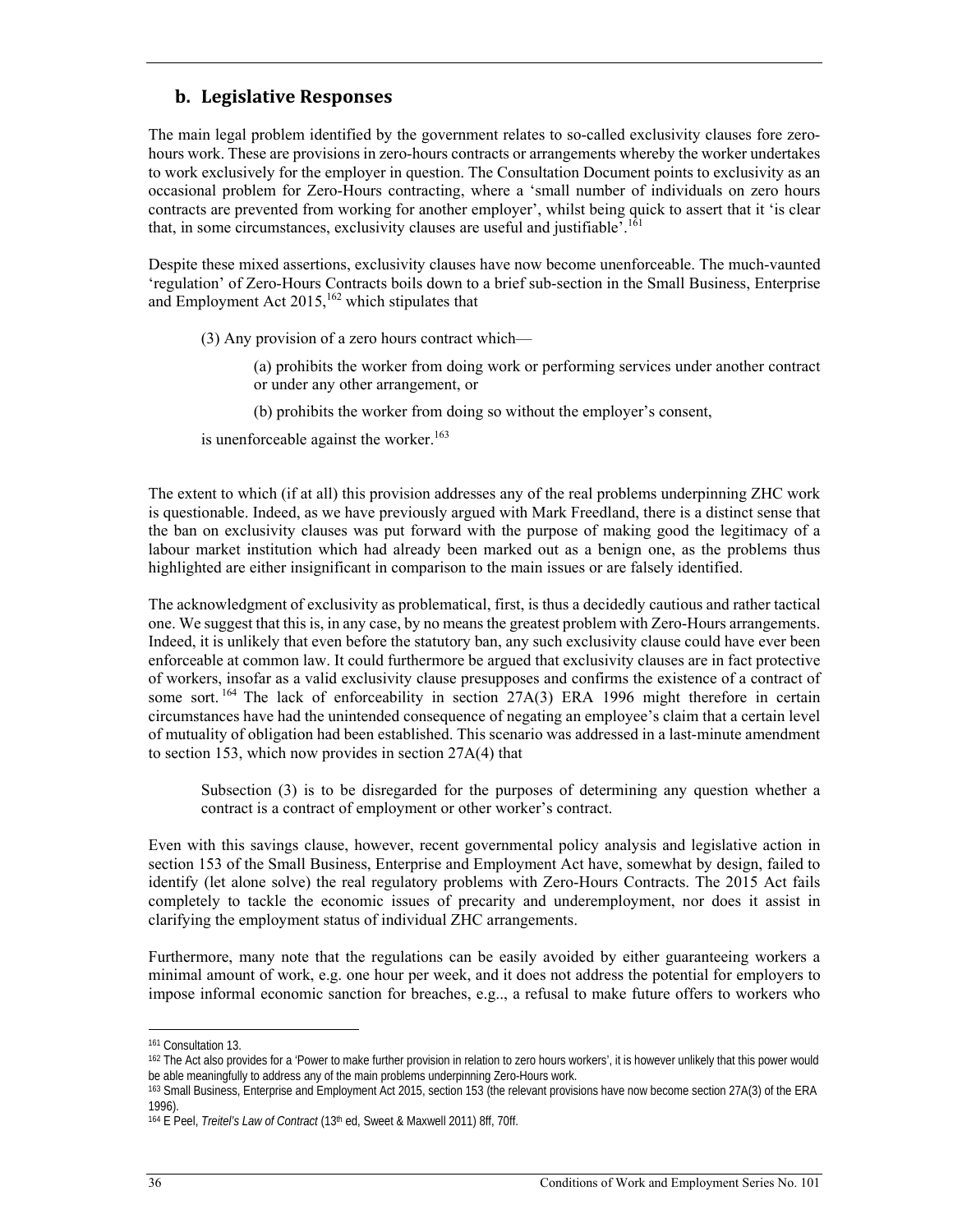failed to accept hours offered or who accept work elsewhere.<sup>165</sup> An attempt to tackle these avoidance tactics if found in *The Exclusivity Terms in Zero Hours Contracts (Redress) Regulations 2015*, which creates rights for zero-hours workers not to be subjected to any detriment for failing to comply with an exclusivity requirement. These rights are enforceable through the employment tribunal, which has the power to award the worker compensation, subject to the same limit as that applicable in unfair dismissal claims.166 It is important to bear in mind, however, that the introduction of fees to bring claims to the Employment Tribunal has rendered it uneconomic for low-paid workers to enforce their rights, which undermines the force of these provisions in practise. $167$ 

### **c. Parliamentary Inquiry**

We here give a brief account of the employment rights scandal that has recently engulfed *Sports Direct*, a major UK retailer. Through a combination of zero-hours arrangements and temporary agency work, the company had created a particularly hostile work environment, which was the subject of an extensive parliamentary inquiry and explicit criticism in a recent report published by the Business, Innovation, and Skills Committee of the House of Commons.<sup>168</sup>

Sports Direct International plc is the largest sporting retailer in the United Kingdom, with around 465 stores. Over three quarters of its workforce are employed on zero-hours contracts, many through two employment agencies. The inquiry was initiated by repeated media coverage of poor employment practises and evidence given to the Parliamentary Committee. It was viewed as a precursor to a broader inquiry into the labour market, the Taylor Review of Modern Employment Practises, which was published in the summer of 2017.

The *Sports Direct* report was damning, condemning work practises across the board at the company:

"We heard no convincing reason why Sports Direct engaged the workers through agencies on short-term, temporary contracts, other than to reduce costs and pass responsibility… The way the business model at Sports Direct is operated, in both the warehouse at Shirebrook and in the shops across the country, involves treating workers as commodities rather than as human beings with rights, responsibilities and aspirations. The low-cost products for customers, and the profits generated for the shareholders, come at the cost of maintaining contractual terms and working conditions which fall way below acceptable standards in a modern, civilised economy."

While the review did not suggest wide-ranging policy measures to address the substantive problems associated with zero-hours and insecure work (nor was it intended to), it is reported to have prompted management to engage with the trade union Unite in a 'positive manner'. A worker representative now sits on the company's board and shop staff directly employed by *Sports Direct* were supposed to be offered a choice of a guaranteed hour contract.<sup>169</sup> However, despite the firm's pledges, there is little evidence that conditions have improved on the ground and aspirations to offer guaranteed hours to the more than 4,000 agency workers at its warehouse have not yet been formulated.

<sup>165</sup> BIS, Banning Exclusivity Clauses: tackling Avoidance, August 2014. 83% respondents to the consultation thought that it was 'very likely' or 'likely' that employers would seek to avoid ban, mainly through offering a low minimum number of guaranteed hours or imposing economic sanctions on workers who were not available for work.

<sup>&</sup>lt;sup>166</sup> D Pyper and J Brown, 'Zero-hours contracts', House of Commons Library Briefing Paper 06553, 13 April 2016.<br><sup>167</sup> A Adams and J Prassl, 'Vexatious Claims? Challenging the Case for Employment Tribunal Fees' (2017) 80 M

<sup>&</sup>lt;sup>168</sup> 55 Third Report of Session 2016–17, HC 219, 19 July 2016.<br><sup>169</sup> Reynolds Porter Chamberlain LLP, Working Practises Report: Prepared for the Board of Sports Direct International, September 2016.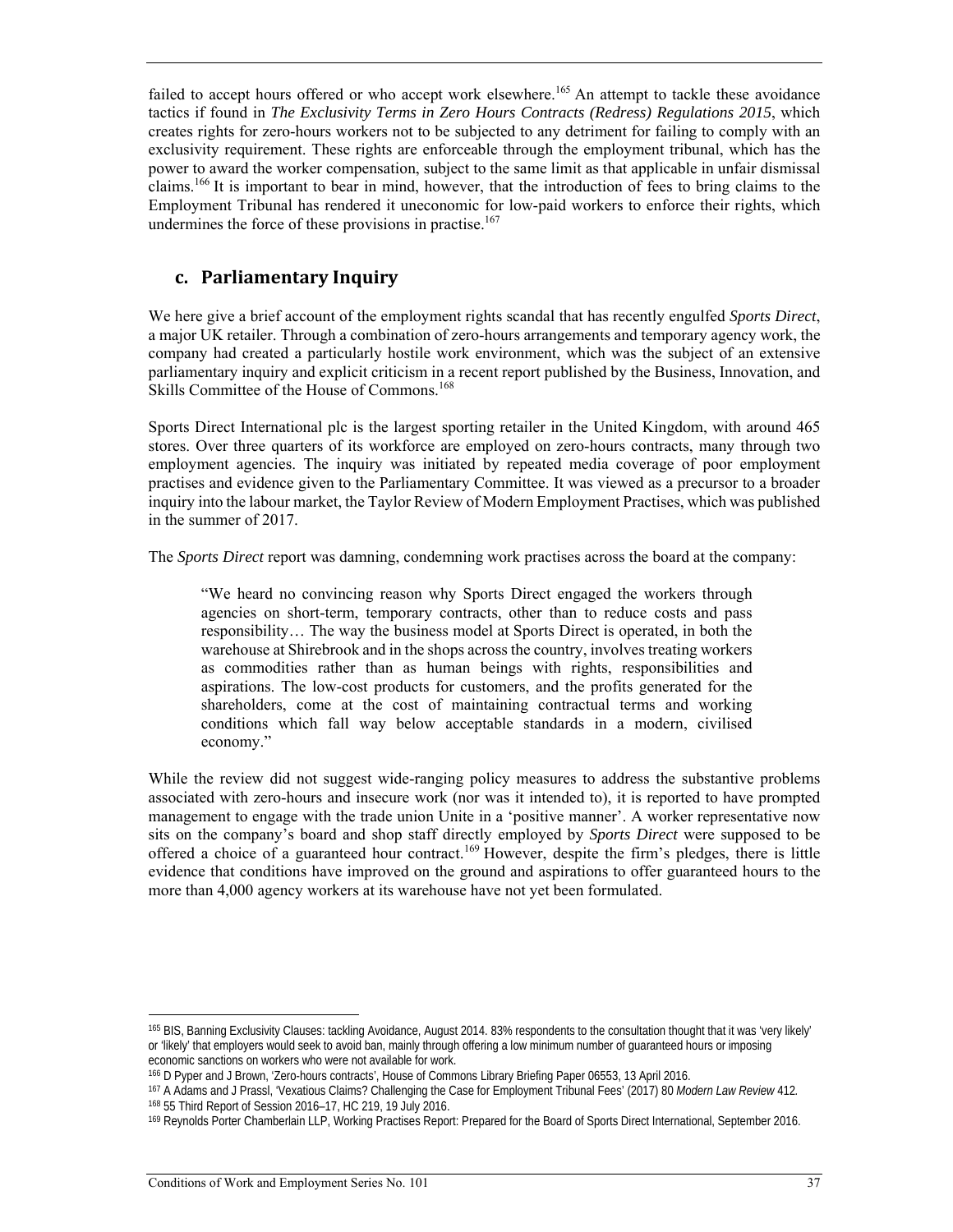## **d. National Minimum Wage Act 1998**

Zero-hours work counts at "time work" in the context of National Minimum Wage Regulations, and is required to be remunerated as such.<sup>170</sup> The national minimum wage (NMW) is currently at £7.50 per hour for workers aged 21 and over. It has undergone a significant increase since the July Budget of 2015 when George Osborne announced a transition to a 'national living wage'.

As well as for time spent in productive activity, zero-hours workers must also be paid at least the NMW for 'stand-by time', 'on-call time' and 'downtime' if they are at their place of work and required to be there. Similarly, such time is likely to count as 'working time' under the Working Time Regulations if the worker is required to be on-call at the place of work. This means that it's against the law to ask employees to 'clock off' during quiet periods but still remain on the premises.

Also significant in the case of zero-hours workers is the treatment of travel time. Time spent travelling between locations for the purpose of work is within the scope of NMW legislation. This is especially important in the case of social care, in which zero-hours workers are often not paid for travel time between clients or 'on-call' hours. A survey by Unison found that only 35% of councils in England make it a contractual condition that domiciliary care providers pay their workers travel time.<sup>171</sup> The National Audit Office estimated that as many as 160,000 to 220,000 care workers in England are paid below NMW because of this.172 One of the biggest providers of domiciliary care in the UK, MiHomeCare, settled a claim for non-payment of the minimum wage in 2016 in respect of travel time between appointments.<sup>173</sup> At the start of 2016, HMRC had 130 open investigations into care providers, with Unison funding test cases to challenge pay and conditions in the sector.<sup>174</sup>

<sup>&</sup>lt;sup>170</sup> Section 3 National Minimum Wage Regulations 1999.<br>
<sup>171</sup> Unison, SOC 025.<br>
<sup>172</sup> National Audit Office, *Adult Social Care in England: Overview* (2014).<br>
<sup>173</sup> Leigh Day, Settlement for carer in legal action over nat

http://www2.cipd.co.uk/pm/peoplemanagement/b/weblog/archive/2016/12/13/pay-victory-for-care-workers-denied-the-minimum-wage.aspx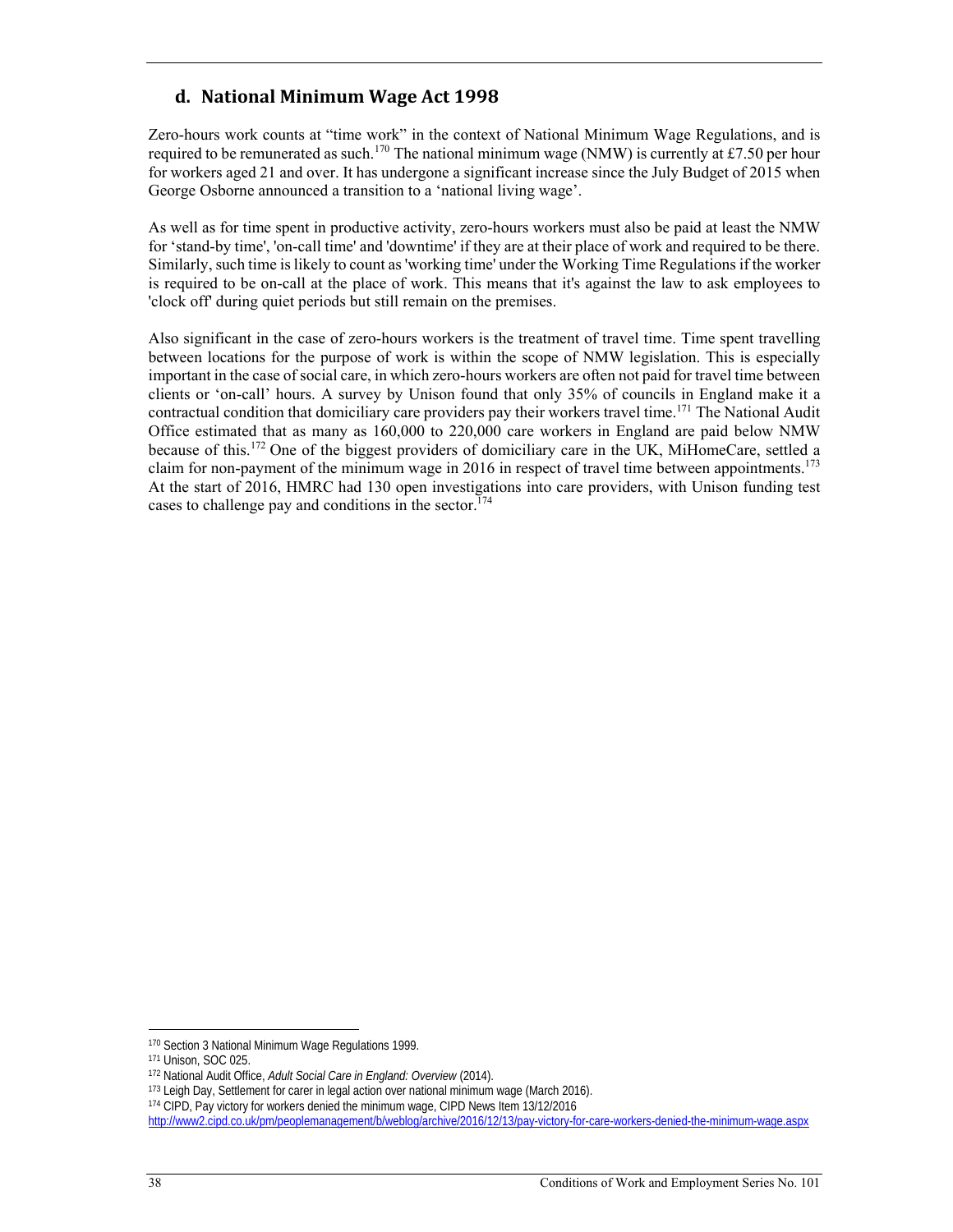# **5. Conclusion and Recommendations**

We conclude our report with a series of policy recommendations and broader considerations. We believe an appropriate goal is a model in which (some of) the flexibility and benefits of zero-hours work arrangements are preserved, without their use continuing to pose a major threat to decent working conditions in the United Kingdom's labour market. In order to address the most egregious problems identified in previous parts, a series of responses are required. Whilst an extensive discussion of these options lies beyond the scope of the present report, we highlight our most pressing concerns.

#### **i. Employment Law**

Despite some promising developments in recent case law, as chronicled in Section 3, the requirement of mutuality of obligation for employee status (and to a lesser extent also for worker status) has been a key obstacle to the inclusion of zero-hours workers in the full scope of employment rights: at first glance, the absence of guaranteed hours can be seen, in one sense, as the very antithesis of a mutual set of undertakings between employee and employer.

Two possible reforms are imaginable: first, and most straightforwardly, the abolition (whether by statutory intervention, or judicial development of the common law) of mutuality as a criterion for employment status, thus guaranteeing access to at least a basic floor of employment rights to all workers from day one. A somewhat less ambitious, but still important, step could be a clearer recognition that mutuality of obligation could also be proved on the facts of a specific relationship (including, for example, the loss of preferred rota slots as an informal sanction for not accepting any given offer of work), rather than merely the contractual arrangement.

A further set of recommendations pertain to mechanisms for a regularisation of working hours. We support calls for employers to provide a written statement of working hours that are a true reflection of hours required by employee and the establishment of minimum work periods. We also call for further research on mechanisms to prevent abuse of managerial power over work assignment as discussed in Section 3.

We call for further consultation on policies which incentivise employers to reduce their use of zero-hours arrangements and "gig work", where guaranteed hour contracts are a viable alternative. Jeremias Prassl has advocated the use of higher minimum wage rates for arrangements that do not guarantee a minimum number of hours, <sup>175</sup> an idea which was taken up and explored by the Taylor Review into Modern Employment Practises. The aim of the policy would be to "encourage employers to be a bit less lazy about transferring risk". 176 It has this far attracted some criticism from employers groups who argue that the success of the minimum wage was not "put at risk by complexity or the unintended consequences … [of] trying to reshape employment contracts using a wage rate".<sup>177</sup>

A final recommendation for reform relates to the enforcement of workers' right in the United Kingdom more broadly. The introduction in July 2013 of launch- and hearing-fees of up to £1200 for an individual claimant's bringing of an employment tribunal claim has led to a drop of over 70% in workers' claims. However, as we have shown in recent work,<sup>178</sup> this has disproportionally effected the bottom end of the claim distribution; *viz* low-value claims such as those typically associated with zero-hours workers. Early evidence indicates that in the absence of meaningful enforcement, many of the problems highlighted throughout our report are likely to become more frequent and widespread as a result. In the summer of 2017, the Supreme Court's decision in *Unison v Lord Chancellor* struck down this fee regime as an illegal

 $\overline{a}$ 

<sup>175</sup> J. Prassl, *Humans as a Service*, (OUP 2018).<br><sup>176</sup> Higher minimum wage proposed for zero hour workers, FT 17/4/2107 https://www.ft.com/content/84abe8ea-20f7-11e7-a454ab04428977f9<br>177 ibid.

<sup>178</sup> A Adams and J Prassl, 'Vexatious Claims? Challenging the Case for Employment Tribunal Fees' (2017) 80 Modern Law Review 412.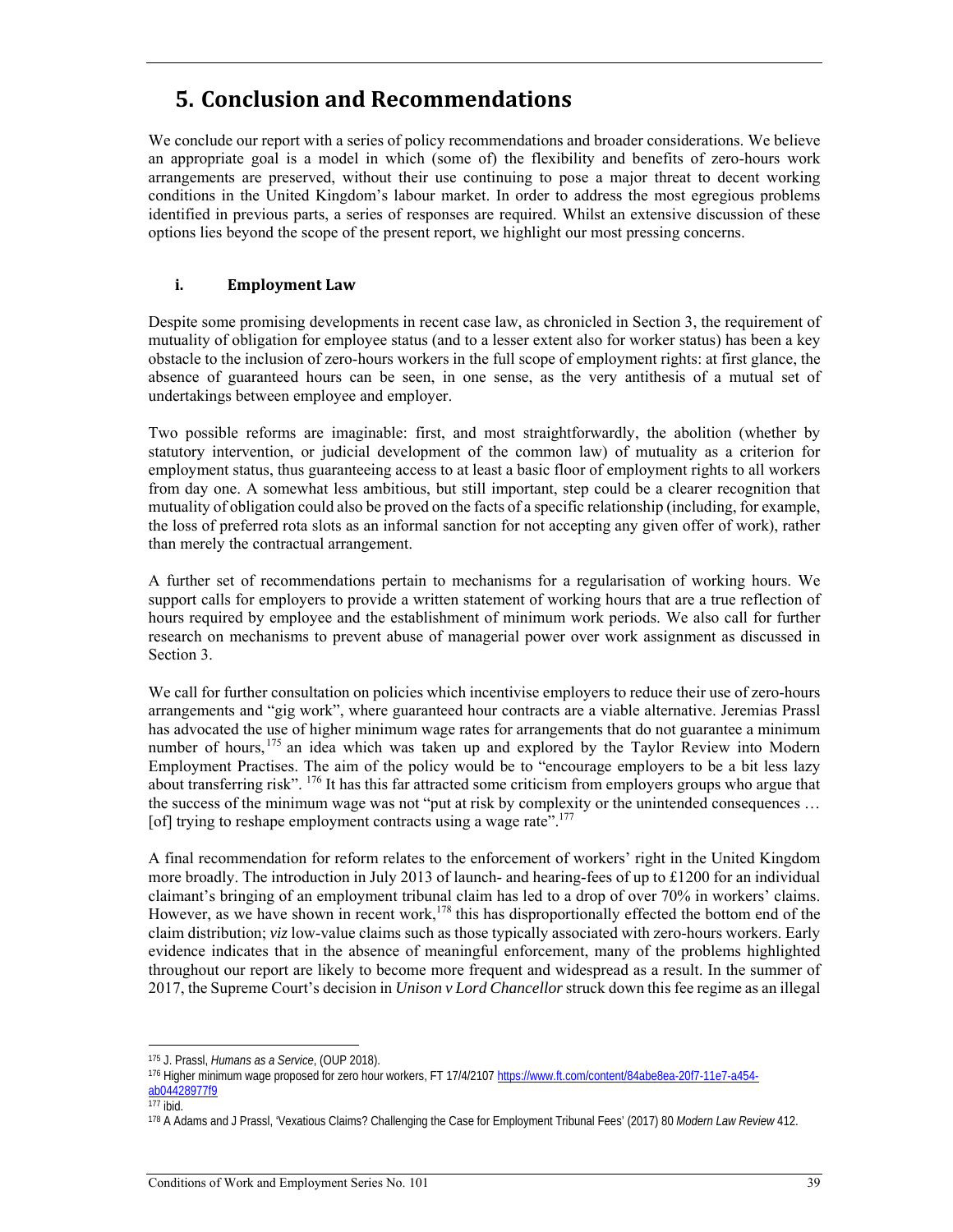barrier on access to justice. In line with that judgment, we recommend extreme caution in any future employment tribunal fees model to ensure zero-hours workers are able to enforce their rights effectively.

#### **ii. Social Security**

A second set of reform proposals relates to the important point, already raised in section  $3(a)(ii)$ , that zero-hours work cannot be understood as a problem for employment law *stricto sensu* alone: any successful attempt at reform must take into account the powerful incentives created by the social security system, which at present can force individuals to accept work offered on a zero-hours basis or risk losing basic financial support. Social security regulations need to be adjusted to ensure that the state does not (inadvertently) create a significant surplus supply of workers desperate to accept work at any cost especially given the weak evidence of a link between accepting casual work and future labour market outcomes. The operation of the benefit system must also be sufficiently flexible to deal with the reality of work on zero-hours contracts. Systems for meeting with 'work coaches' must be improved to cope with work arrangements in which shifts are decided upon at short notice.

#### **iii. Government Commissioning**

Funding pressures in social care and local authority commissioning practises are contributing to the use of zero-hours contracts and low pay in the homecare sector. This has resulted in infringements of workers' rights and has been linked to a decline in standards that is putting elderly and vulnerable people at risk (see Section 2). We support calls for an immediate increase in social care funding and a Government commitment to close the funding gap while creating a sustainable model of social care financing. We recommend that the Care Quality Commission should oversee the commissioning activities of councils, including assessments of the true cost of care to provide guidelines for local authorities in setting fees. As well as auditing the quality of care, the Care Quality commission should audit employment practices of providers to ensure that workers are being paid the minimum wage and zero-hours contracts are not used in an exploitative manner.

#### **iv. Broader Outlook**

In concluding, it is important to return to one of key observations made at the outset of this report: zerohours work arrangements are but a subset of the wider world of 'atypical' work in the United Kingdom, often overlapping and intersecting with other categories. This can be highlighted with reference to a series of recent decisions on employment in the so-called 'gig' economy, where on-demand work is digitally mediated: when the Central London Employment Tribunal recently recognised that Uber drivers were workers,<sup>179</sup> for example, this meant – in effect – that the successful claimants are now employed as zerohours workers, with the platform's algorithms offering individual drivers work as and when customer demand so requires.

<sup>179</sup> *Aslam, Farrar and Ors v Uber* (Case No 2202550/2015; decision of 28 October 2016). An appeal was pending at the time of writing.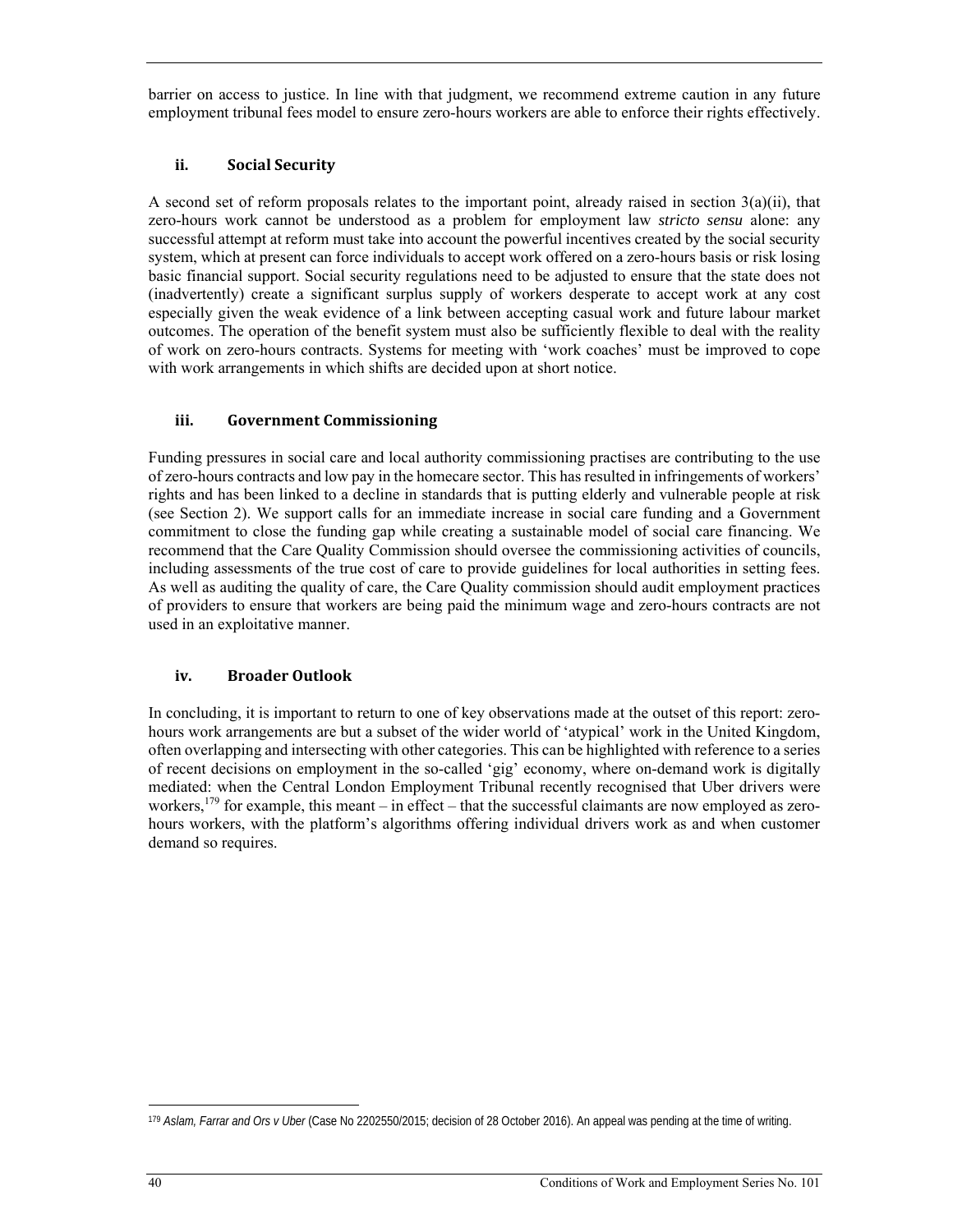# **Conditions of Work and Employment Series**

- No. 1 Quality of working life: A review on changes in work organization, conditions of employment and work-life arrangements (2003), by Howard Gospel
- No. 2 Sexual harassment at work: A review of preventive measures (2005), by Deirdre McCann
- No. 3 Statistics on working time arrangements based on time-use survey data (2003), by Andrew S. Harvey, Jonathan Gershuny, Kimberly Fisher & Ather Akbari
- No. 4 The definition, classification and measurement of working time arrangements (2003), by David Bell & Peter Elias
- No. 5 Reconciling work and family: Issues and policies in Japan (2003), by Masahiro Abe, Chizuka Hamamoto & Shigeto Tanaka
- No. 6 Reconciling work and family: Issues and policies in the Republic of Korea (2004), by Tae-Hong Kim & Hye-Kyung Kim
- No. 7 Domestic work, conditions of work and employment: A legal perspective (2003), by José Maria Ramirez-Machado
- No. 8 Reconciling work and family: Issues and policies in Brazil (2004), by Bila Sorj
- No. 9 Employment conditions in an ageing world: Meeting the working time challenge (2004), by Annie Jolivet & Sangheon Lee
- No. 10 Designing programmes to improve working and employment conditions in the informal economy: A literature review (2004), by Dr. Richard D. Rinehart
- No. 11 Working time in transition: The dual task of standardization and flexibilization in China (2005), by Xiangquan Zeng, Liang Lu & Sa'ad Umar Idris
- No. 12 Compressed working weeks (2006), by Philip Tucker
- No. 13 Étude sur les temps de travail et l'organisation du travail: Le cas du Sénégal. Analyse juridique et enquête auprès des entreprises (2006), by Alfred Inis Ndiaye
- No. 14 Reconciling work and family: Issues and policies in Thailand (2006), by Kyoko Kusakabe
- No. 15 Conditions of work and employment for older workers in industrialized countries: Understanding the issues (2006), by N.S. Ghosheh Jr., Sangheon Lee & Deirdre McCann
- No. 16 Wage fixing in the informal economy: Evidence from Brazil, India, Indonesia and South Africa (2006) by Catherine Saget
- No. 18 Reconciling work and family: Issues and policies in Trinidad and Tobago (2008), by Rhoda Reddock & Yvonne Bobb-Smith
- No. 19 Minding the gaps: Non-regular employment and labour market segmentation in the Republic of Korea (2007) by Byung-Hee Lee & Sangheon Lee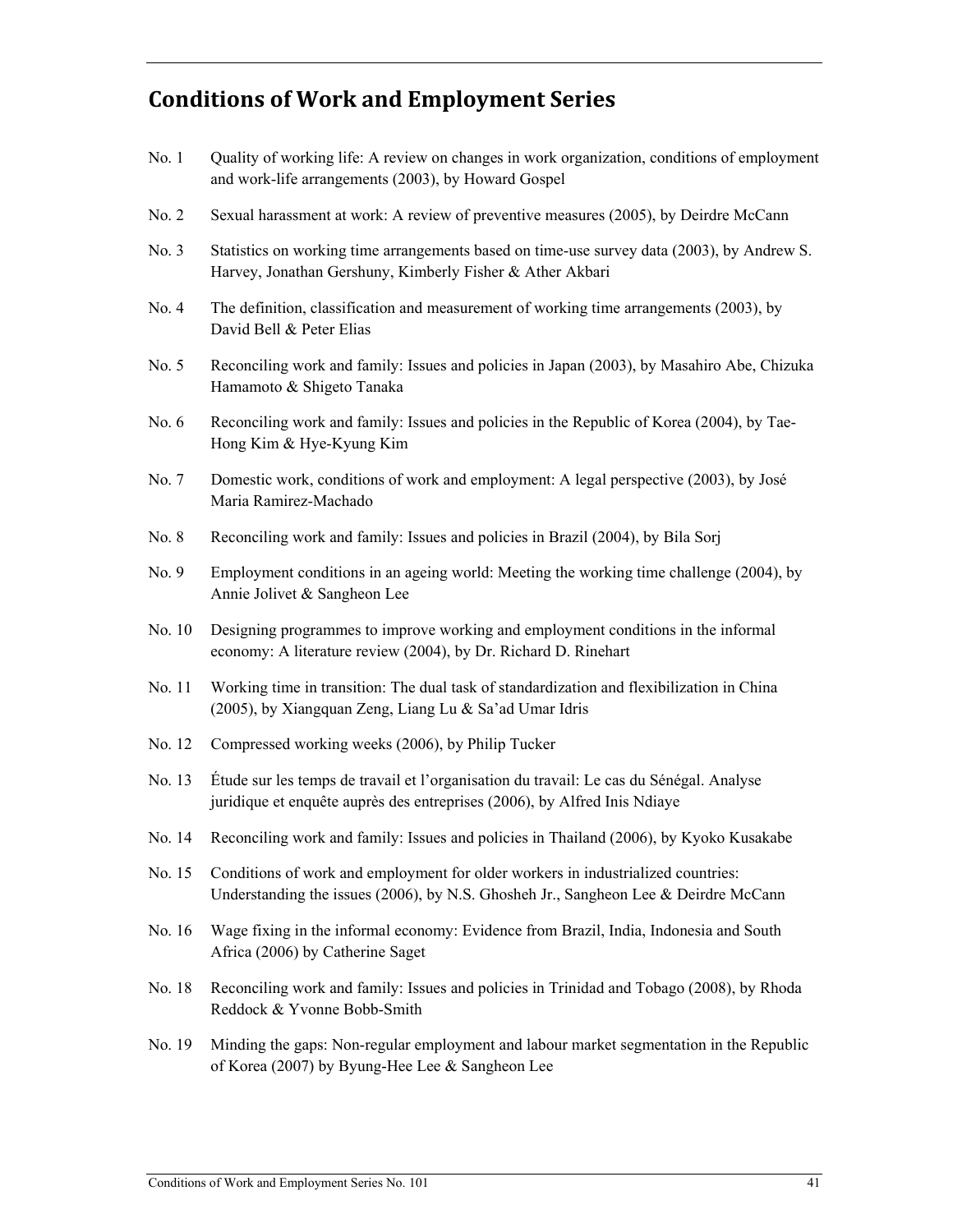- No. 20 Age discrimination and older workers: Theory and legislation in comparative context (2008), by Naj Ghosheh
- No. 21 Labour market regulation: Motives, measures, effects (2009), by Giuseppe Bertola
- No. 22 Reconciling work and family: Issues and policies in China (2009), by Liu Bohong, Zhang Yongying & Li Yani
- No. 23 Domestic work and domestic workers in Ghana: An overview of the legal regime and practice (2009), by Dzodzi Tsikata
- No. 24 A comparison of public and private sector earnings in Jordan (2010), by Christopher Dougherty
- No. 25 The German work-sharing scheme: An instrument for the crisis (2010), by Andreas Crimmann, Frank Weissner & Lutz Bellmann
- No. 26 Extending the coverage of minimum wages in India: Simulations from household data (2010), by Patrick Belser & Uma Rani
- No. 27 The legal regulation of working time in domestic work (2010), by Deirdre Mc Cann & Jill Murray
- No. 28 What do we know about low-wage work and low-wage workers (2011), by Damian Grimshaw
- No. 29 Estimating a living wage: a methodological review (2011), by Richard Anker
- No. 30 Measuring the economic and social value of domestic work: conceptual and methodological framework (2011), by Debbie Budlender
- No. 31 Working Time, Health, and Safety: a Research Synthesis Paper (2012), by Philip Tucker & Simon Folkard
- No. 32 The influence of working time arrangements on work-life integration or 'balance': A review of the international evidence (2012), by Colette Fagan, Clare Lyonette, Mark Smith & Abril Saldaña-Tejeda
- No. 33 The Effects of Working Time on Productivity and Firm Performance: a research synthesis paper (2012), by Lonnie Golden
- No. 34 Estudio sobre trabajo doméstico en Uruguay (2012), by Karina Batthyány
- No. 35 Why have wage shares fallen? A panel analysis of the determinants of functional income distribution (2012), by Engelbert Stockhammer
- No. 36 Wage-led or Profit-led Supply: Wages, Productivity and Investment (2012), by Servaas Storm & C.W.M. Naastepad
- No. 37 Financialisation and the requirements and potentials for wage-led recovery a review focussing on the G20 (2012), by Eckhard Hein & Matthias Mundt
- No. 38 Wage Protection Legislation in Africa (2012), by Naj Ghosheh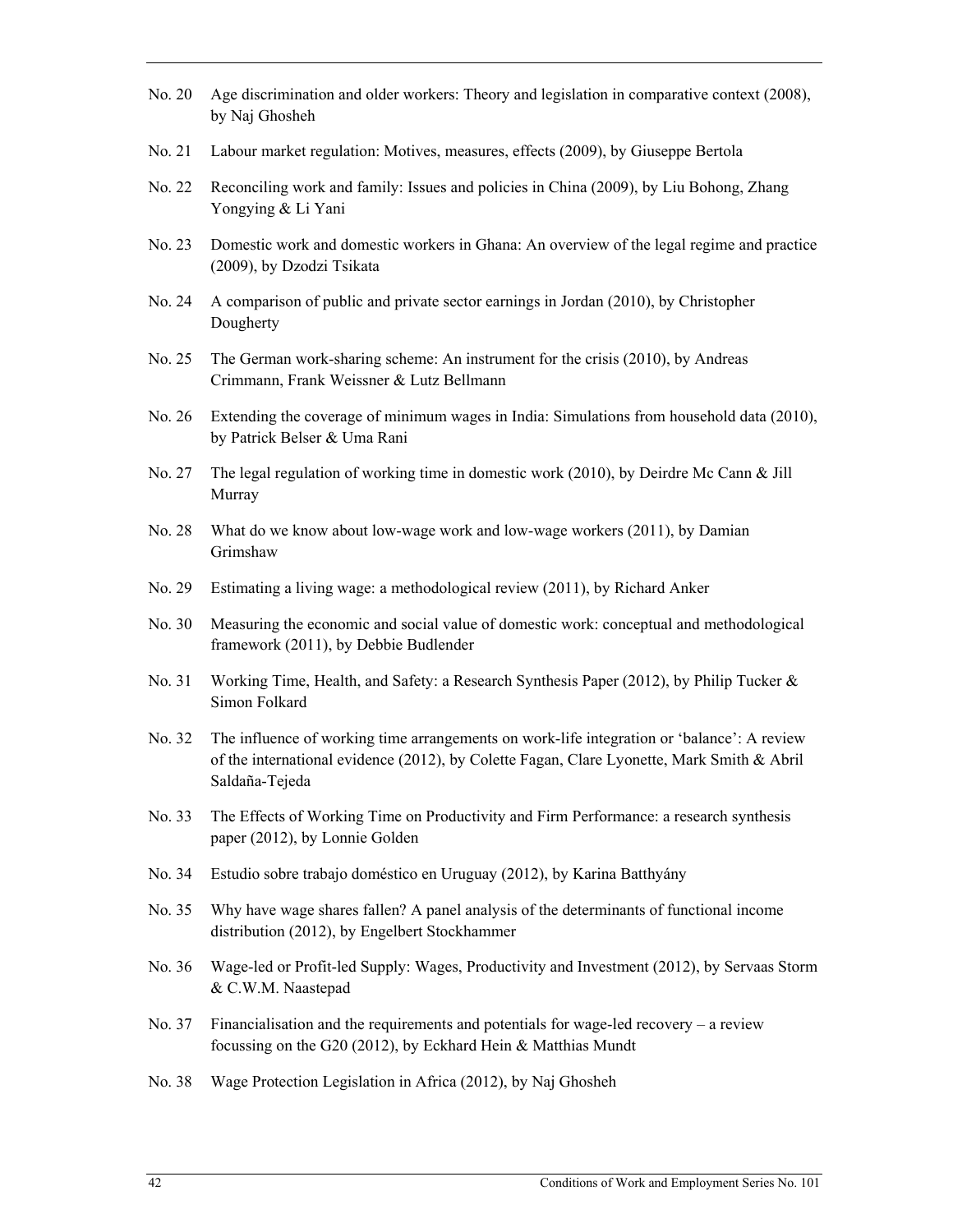- No. 39 Income inequality as a cause of the Great Recession? A survey of current debates (2012), by Simon Sturn & Till van Treeck
- No. 40 Is aggregate demand wage-led or profit-led? National and global effects (2012), by Özlem Onaran & Giorgos Galanis
- No. 41 Wage-led growth: Concept, theories and policies (2012), by Marc Lavoie & Engelbert Stockhammer
- No. 42 The visible face of Women's invisible labour: domestic workers in Turkey (2013), by Seyhan Erdoğdu & Gülay Toksöz
- No. 43 In search of good quality part-time employment (2014), by Colette Fagan, Helen Norman, Mark Smith & María C. González Menéndez
- No. 44 The use of working time-related crisis response measures during the Great Recession (2014), by Angelika Kümmerling & Steffen Lehndorff
- No. 45 Analysis of employment, real wage, and productivity trends in South Africa since 1994 (2014), by Martin Wittenberg
- No. 46 Poverty, inequality and employment in Chile (2014), by Sarah Gammage, Tomás Alburquerque & Gonzálo Durán
- No. 47 Deregulating labour markets: How robust is the analysis of recent IMF working papers? (2014), by Mariya Aleksynska
- No. 48 Growth with equity in Singapore: Challenges and prospects (2014), by Hui Weng Tat & Ruby Toh
- No. 49 Informality and employment quality in Argentina, Country case study on labour market segmentation (2014), by Fabio Bertranou, Luis Casanova, Maribel Jiménez & Mónica Jiménez
- No. 50 Comparing indicators of labour market regulations across databases: A post scriptum to the employing workers debate (2014), by Mariya Aleksynska & Sandrine Cazes
- No. 51 The largest drop in income inequality in the European Union during the Great Recession: Romania's puzzling case (2014), by Ciprian Domnisoru
- No. 52 Segmentation and informality in Vietnam: A survey of literature, Country case study on labour market segmentation (2014), by Jean-Pierre Cling, Mireille Razafindrakoto & François Roubaud
- No. 53 A chronology of employment protection legislation in some selected European countries (2014), by Mariya Aleksynska & Alexandra Schmidt
- No. 54 How tight is the link between wages and productivity? A survey of the literature (2014), by Johannes Van Biesebroeck
- No. 55 Job quality in segmented labour markets: The Israeli case, Country case study on labour market segmentation (2014), by Shoshana Neuman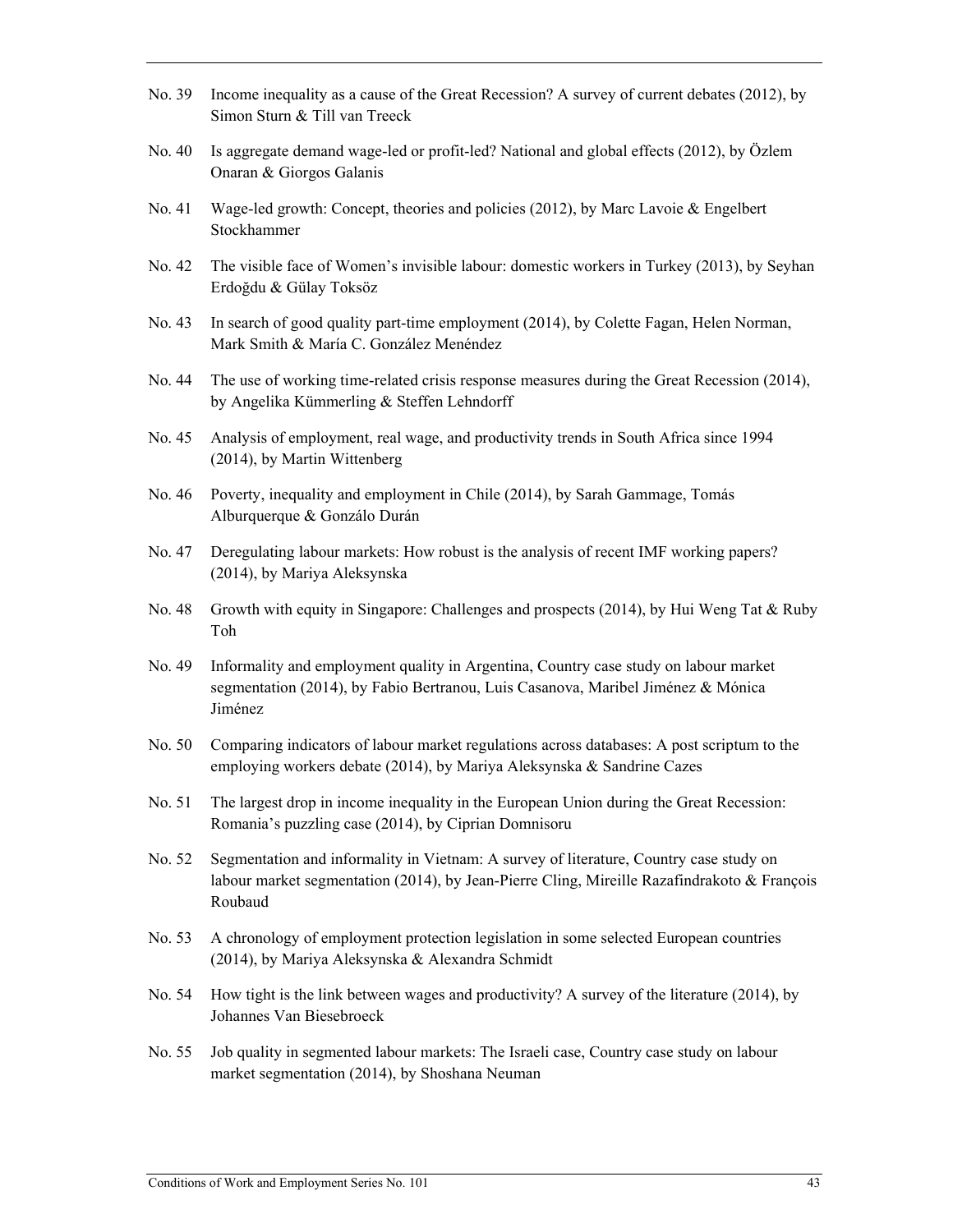- No. 56 The organization of working time and its effects in the health services sector: A comparative analysis of Brazil, South Africa, and the Republic of Korea (2014), by Jon Messenger & Patricia Vidal
- No. 57 The motherhood pay gap: A review of the issues, theory and international evidence (2015), by Damian Grimshaw & Jill Rubery
- No. 58 The long journey home: The contested exclusion and inclusion of domestic workers from Federal wage and hour protections in the United States (2015), by Harmony Goldberg
- No. 59 The (missing) link between wages and productivity in the Philippines: what role for collective bargaining and the new two-tier wage system? (2016), by Melisa R. Serrano
- No. 60 Negociación colectiva, salarios y productividad: el caso uruguayo (2015), by Graziela Mazzuchi, Juan Manuel Rodríguez y Eloísa González
- No. 61 Non-standard work and workers: Organizational implications (2015), by Elizabeth George & Prithviraj Chattopadhyay
- No. 62 What does the minimum wage do in developing countries? A review of studies and methodologies (2015), by Dale Belman & Paul Wolfson
- No. 63 The regulation of non-standard forms of employment in India, Indonesia and Viet Nam (2015), by Ingrid Landau, Petra Mahy & Richard Mitchell
- No. 64 The regulation of non-standard forms of employment in China, Japan and the Republic of Korea (2015), by Fang Lee Cooke & Ronald Brown
- No. 65 Re-regulating for inclusive labour markets (2015), by Jill Rubery
- No. 66 Minimum wage setting practices in domestic work: An inter-state analysis (2015), by Neetha N.
- No. 67 The effects of non-standard forms of employment on worker health and safety (2015), by Michael Quinlan
- No. 68 Structural change and non-standard forms of employment in India (2016), by Ravi Srivastava
- No. 69 Non-standard forms of employment in some Asian countries: A study of wages and working conditions of temporary workers (2016), by Huu-Chi Nguyen, Thanh Tam Nguyen-Huu & Thi-Thuy-Linh Le
- No. 70 Non-standard forms of employment in Uganda and Ghana (2016), by Christelle Dumas & Cédric Houdré
- No. 71 The rise of the "just-in-time workforce": On-demand work, crowdwork and labour protection in the "gig-economy" (2016), by Valerio De Stefano
- No. 72 The introduction of a minimum wage for domestic workers in South Africa (2016), by Debbie Budlender
- No. 73 Productivity, wages and union in Japan (2016), by Takao Kato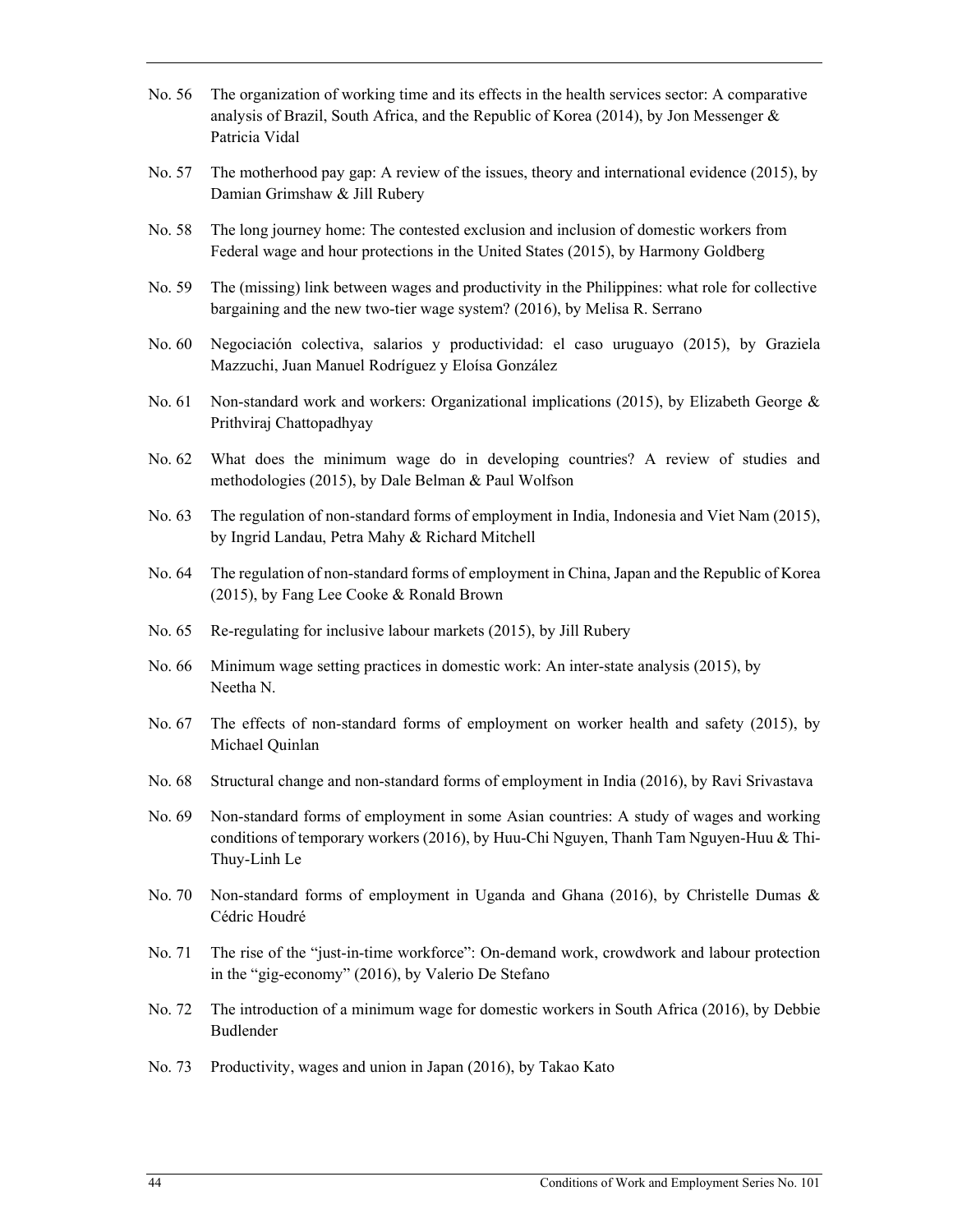- No. 74 Income security in the on-demand economy: Findings and policy lessons from a survey of crowdworkers (2016), by Janine Berg
- No. 75 Non-Standard forms of employment in Latin America. Prevalence, characteristics and impacts on wages (2016), by Roxana Maurizio
- No. 76 Formas atípicas de empleo en América Latina: Incidencia, características e impactos en la determinación salarial (2016), by Roxana Maurizio
- No. 77 Firms' demand for temporary labour in developing countries: Necessity or strategy? (2016), by Mariya Aleksynska & Janine Berg
- No. 78 Remembering rest periods in law (2016), by Naj Ghosheh
- No. 79 Initial effects of Constitutional Amendment 72 on domestic work in Brazil (2016), by the Institute for Applied Economic Research (IPEA)
- No. 80 Coverage of employment protection legislation (EPL) (2016), by Mariya Aleksynska & Friederike Eberlein
- No. 81 Emplois atypiques et résultats sur le marché du travail au Cameroun, en République Démocratique du Congo et au Tchad (2016), by Benjamin Fomba Kamga, Vincent de Paul Mboutchouang & Gaston Brice Nkoumou Ngoa
- No. 82 Impacto de las reformas legislativas en el sector del empleo del hogar en España (2016), by Magdalena Diaz Gorfinkel
- No. 83 Redistributing value added towards labour in apparel supply chains: tackling low wages through purchasing practices (2016) by Doug Miller & Klaus Hohenegger
- No. 84 Resultados de las reformas jurídicas relativas a las trabajadoras y los trabajadores domésticos en Uruguay (2016), by Alma Espino González
- No. 85 Evaluating the effects of the structural labour market reforms on collective bargaining in Greece (2016), by Aristea Koukiadaki & Damian Grimshaw
- No. 86 Purchasing practices and low wages in global supply chains Empirical cases from the garment industry (2016), by Mark Starmanns
- No. 87 Sectoral collective bargaining, productivity and competitiveness in South Africa's clothing value chain: manufacturers between a rock and a hard place (2017), by Shane Godfrey, Trenton Elsley & Michaelle Taal
- No. 88 Mapping Employment Dismissal Law: A Leximetric Investigation of EPL Stringency and Regulatory Style (2017), by Benoit Pierre Freyens & J.H. Verkerke
- No. 89 Social dialogue and economic performance What matters for business, a review (2017), by Damian Grimshaw, Aristea Koukiadaki and Isabel Tavora
- No. 90 The International Labour Organization and the Living Wage: A Historical Perspective (2017), by Emmanuel Reynaud
- No. 91 Managing Social Risks of Non-Standard Employment in Europe (2017), by Günther Schmid & Johannes Wagner